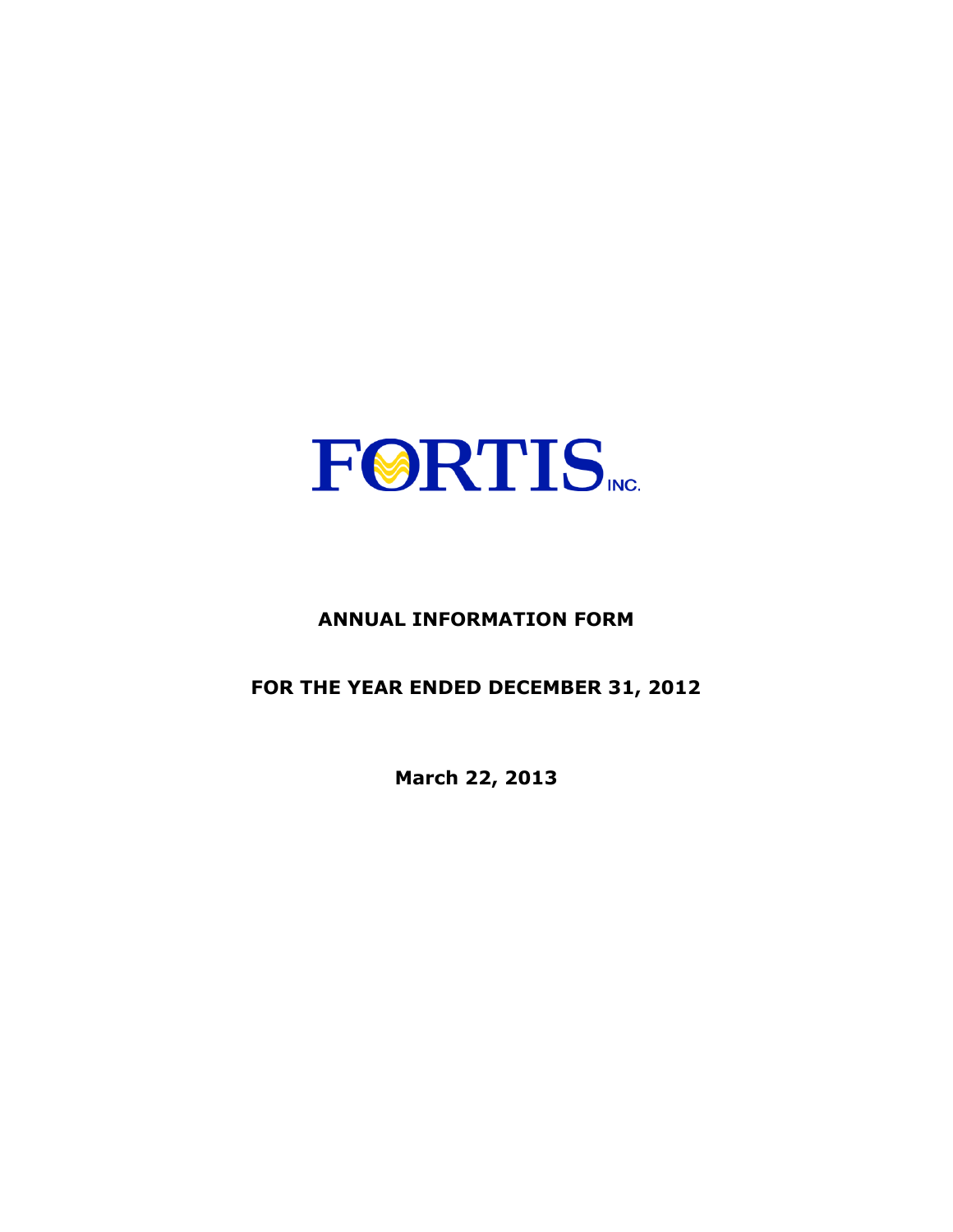## **ANNUAL INFORMATION FORM** FOR THE YEAR ENDED DECEMBER 31, 2012

## **TABLE OF CONTENTS**

| 1.0  | 1.1<br>1.2                                                                   |
|------|------------------------------------------------------------------------------|
| 2.0  | 2.1<br>2.2<br>2.3                                                            |
| 3.0  | 3.1<br>3.1.1<br>3.2<br>3.2.1<br>3.2.2<br>3.2.3<br>3.2.4<br>3.3<br>3.4<br>3.5 |
| 4.0  |                                                                              |
| 5.0  |                                                                              |
| 6.0  |                                                                              |
| 7.0  | GENERAL DESCRIPTION OF SHARE CAPITAL STRUCTURE 34                            |
| 8.0  |                                                                              |
| 9.0  |                                                                              |
| 10.0 |                                                                              |
|      | .46                                                                          |
| 12.0 |                                                                              |
| 13.0 |                                                                              |
| 14.0 |                                                                              |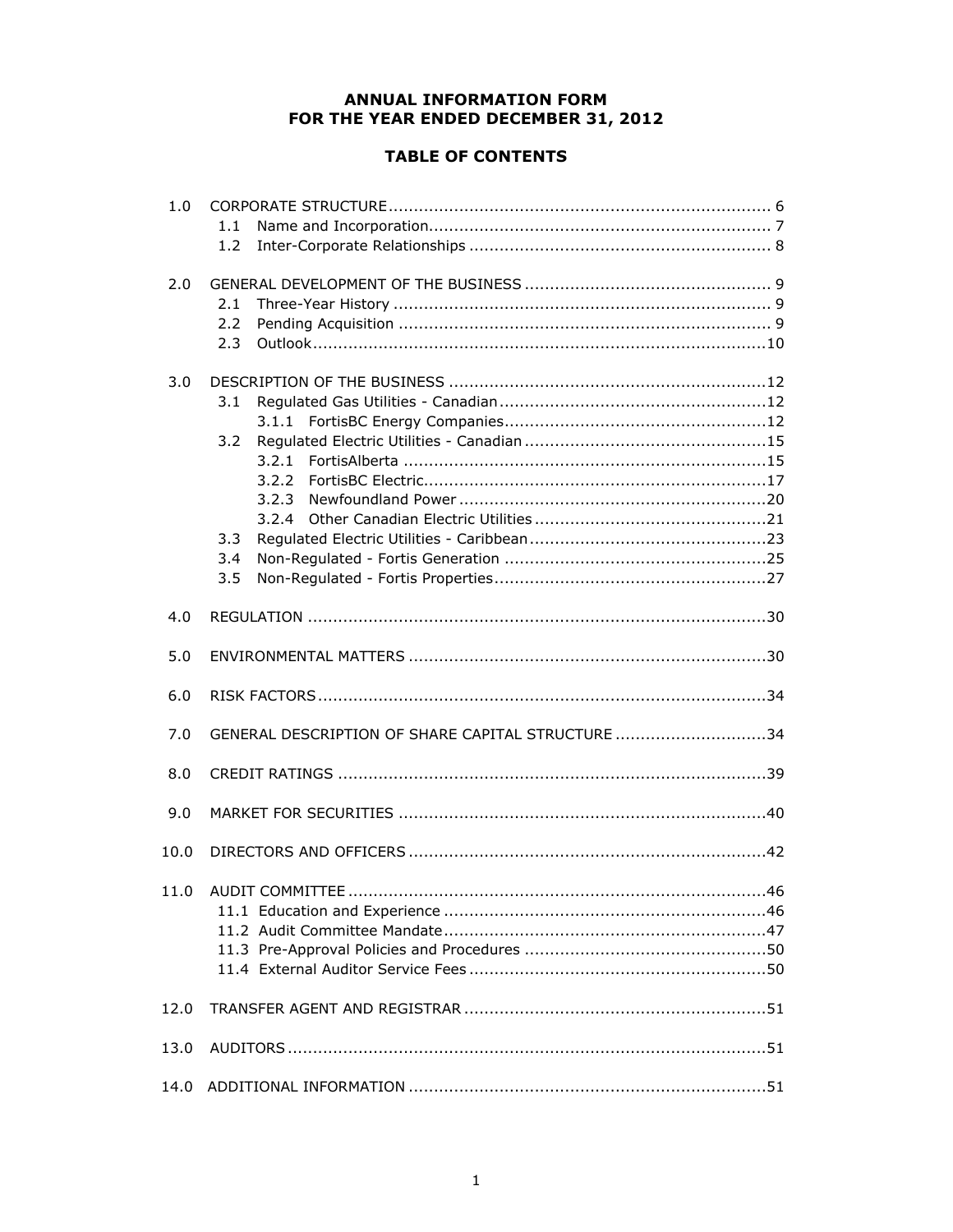## **DEFINITIONS OF CERTAIN TERMS**

Certain terms used in this Annual Information Form are defined below:

**"2012 Annual Information Form"** means this Fortis Inc. Annual Information Form in respect of the year ended December 31, 2012;

**"2012 Audited Consolidated Financial Statements"** means the audited comparative consolidated financial statements of Fortis Inc. as at and for the year ended December 31, 2012 and related notes thereto;

**"Abitibi"** means AbitibiBowater Inc.;

**"Accord Continuation Act"** means the *Electric Power (Energy Accord Continuation) Amendment Act* (Prince Edward Island);

**"Algoma Power"** means Algoma Power Inc.;

**"AUC"** means Alberta Utilities Commission;

**"BC Hydro"** means BC Hydro and Power Authority;

**"BCUC"** means British Columbia Utilities Commission;

**"BECOL"** means Belize Electric Company Limited;

**"Belize Electricity"** means Belize Electricity Limited;

**"BEPC"** means Brilliant Expansion Power Corporation;

**"Board"** means Board of Directors of Fortis Inc.;

**"BPC"** means Brilliant Power Corporation;

**"Brilliant Corporation"** means Brilliant Expansion Power Corporation;

**"Canadian GAAP"** means Canadian generally accepted accounting principles;

**"Canadian Niagara Power"** means Canadian Niagara Power Inc.;

**"Caribbean Utilities"** means Caribbean Utilities Company, Ltd.;

**"CAW"** means Canadian Auto Workers-Retail/Wholesale;

**"CEA"** means Canadian Electricity Association;

**"Central Hudson"** means Central Hudson Gas & Electric Corporation;

**"CEP"** means Communications, Energy and Paperworkers Union;

**"CH Energy Group"** means CH Energy Group, Inc.;

**"COPE"** means Canadian Office and Professional Employees Union;

**"Cornwall Electric"** means Cornwall Street Railway, Light and Power Company, Limited;

**"Corporation"** means Fortis Inc.;

**"CPA"** means Canal Plant Agreement;

**"CPC/CBT"** means Columbia Power Corporation and Columbia Basin Trust;

**"CUPE"** means Canadian Union of Public Employees;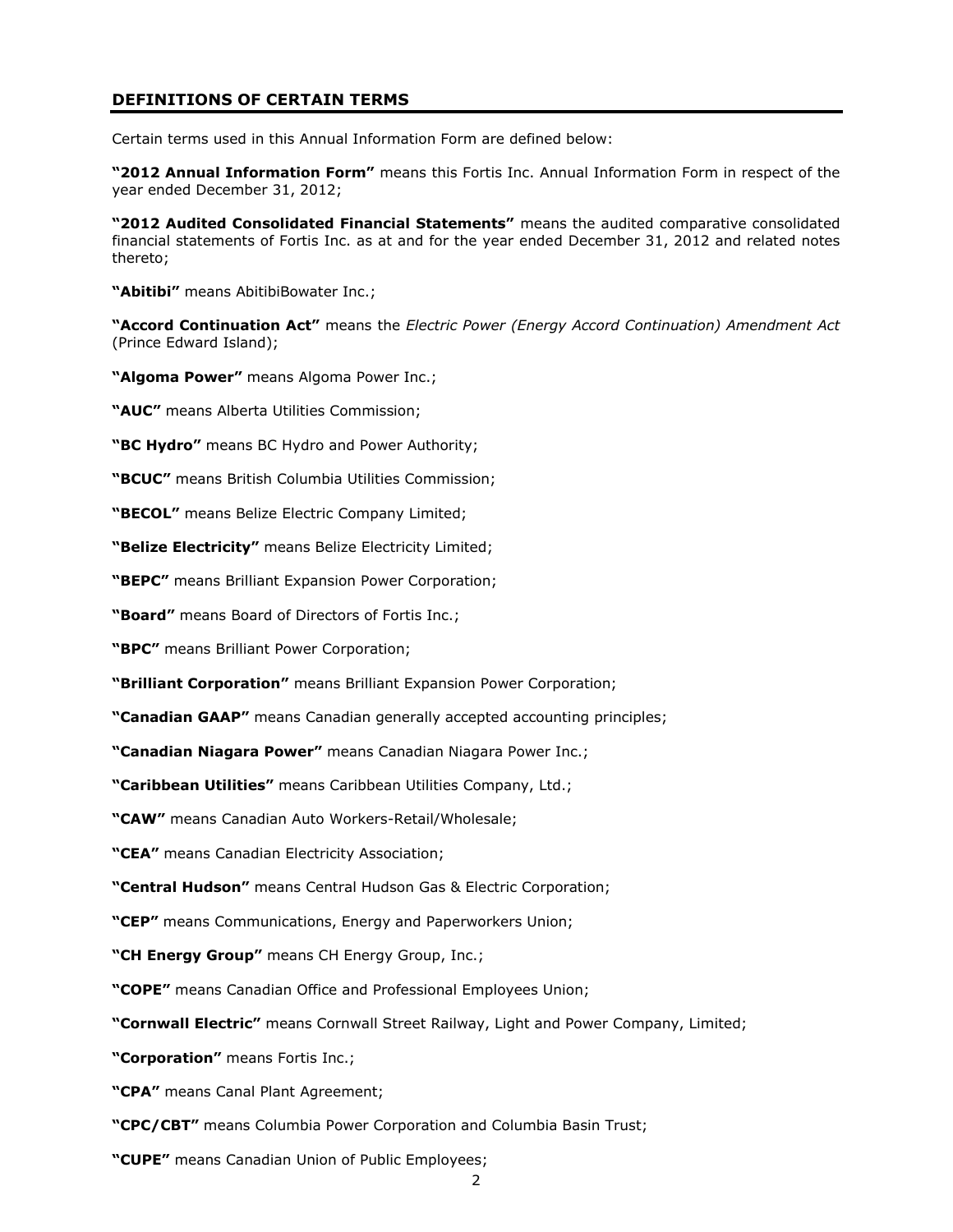**"DBRS"** means DBRS Limited;

**"EMS"** means environmental management system;

**"Exploits Partnership"** means Exploits River Hydro Partnership between Abitibi and Fortis Properties Corporation;

**"External Auditor"** means the firm of chartered accountants registered with the Canadian Public Accountability Board or its successor and appointed by the shareholders of the Corporation to act as external auditor of the Corporation;

**"FAES"** means FortisBC Alternative Energy Services Inc.;

**"FEI"** means FortisBC Energy Inc.;

**"FERC"** means United States Federal Energy Regulatory Commission;

**"FEVI"** means FortisBC Energy (Vancouver Island) Inc.;

**"FEWI"** means FortisBC Energy (Whistler) Inc.;

**"FHI"** means FortisBC Holdings Inc., the parent company of FEI, FEVI and FEWI;

**"Fortis"** means Fortis Inc.;

**"FortisAlberta"** means FortisAlberta Inc.;

**"FortisAlberta Holdings"** means FortisAlberta Holdings Inc.;

**"FortisBC Electric"** means, collectively, the operations of FortisBC Inc. and its parent company, FortisBC Pacific Holdings Inc., but excluding its wholly owned partnership, Walden Power Partnership;

**"FortisBC Energy companies"** means, collectively, the operations of FEI, FEVI and FEWI;

**"FortisBC Pacific Holdings"** means FortisBC Pacific Holdings Inc.;

**"FortisOntario"** means, collectively, the operations of Canadian Niagara Power, Cornwall Electric and Algoma Power;

**"Fortis Generation East Partnership"** means Fortis Generation East LLP;

**"Fortis Properties"** means Fortis Properties Corporation;

**"FortisTCI"** means FortisTCI Limited;

**"Fortis Turks and Caicos"** means, collectively, FortisTCI, Atlantic Equipment & Power (Turks and Caicos) Ltd. and Turks and Caicos Utilities Limited;

**"FortisUS Energy"** means FortisUS Energy Corporation;

**"FortisWest"** means FortisWest Inc.;

**"GHG"** means greenhouse gas;

**"GOB"** means Government of Belize;

**"GSMIP"** means Gas Supply Mitigation Incentive Plan;

**"GWh"** means gigawatt hour(s);

**"Hilton Suites Hotel"** means Hilton Suites Winnipeg Airport hotel;

**"Hydro One"** means Hydro One Networks Inc.;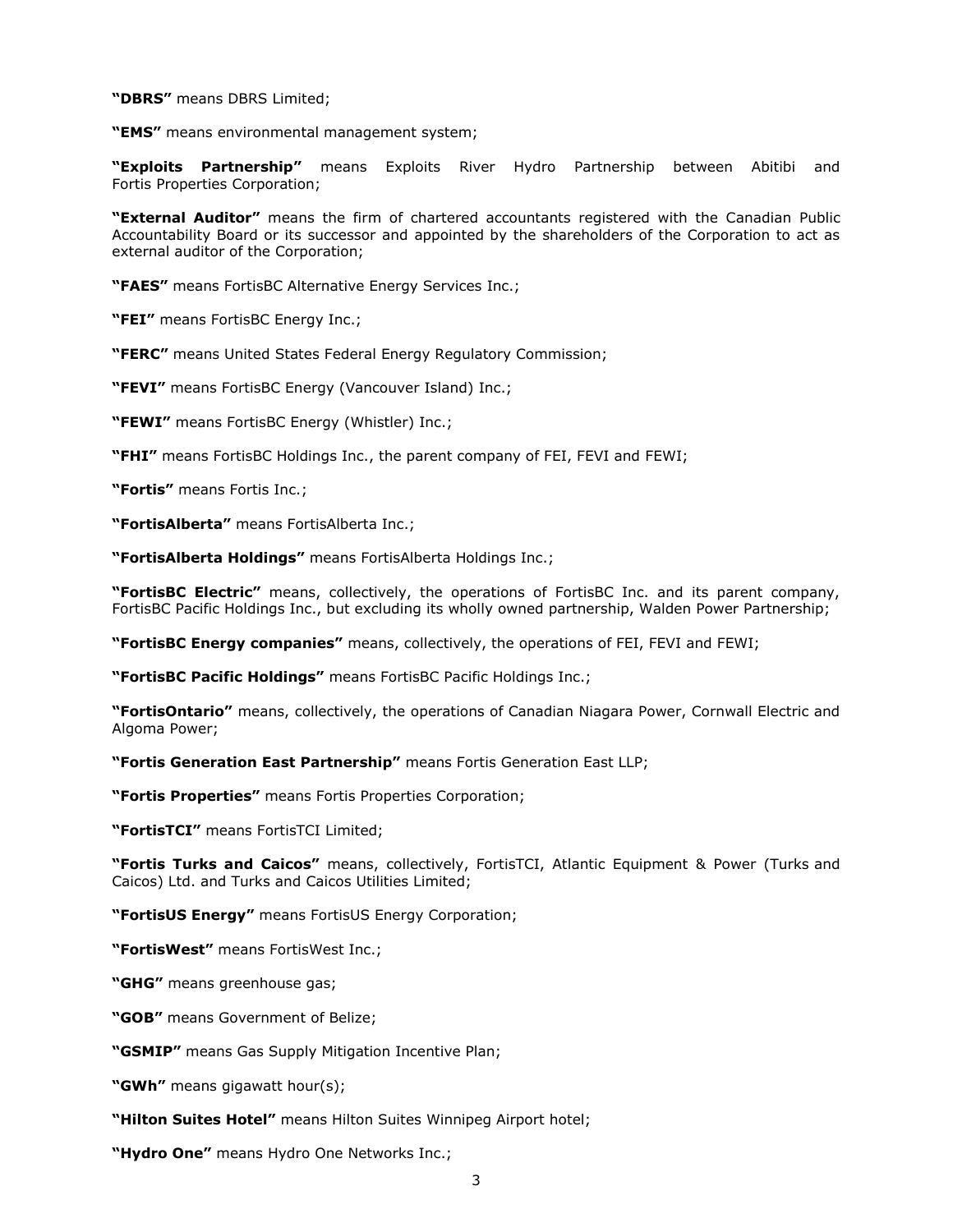**"IBEW"** means International Brotherhood of Electrical Workers;

**"IESO"** means Independent Electricity System Operator of Ontario;

**"IFRS"** means International Financial Reporting Standards;

**"ISO"** means International Organization for Standardization;

**"LNG"** means liquefied natural gas;

**"Management"** means, collectively, senior officers of the Corporation;

**"Maritime Electric"** means Maritime Electric Company, Limited;

**"MD&A"** means the Corporation's Management Discussion and Analysis, located on pages 7 through 81 of the Corporation's 2012 Annual Report to Shareholders, prepared in accordance with National Instrument 51-102 – *Continuous Disclosure Obligations,* in respect of the Corporation's annual consolidated financial statements for the year ended December 31, 2012;

**"Moody's"** means Moody's Investors Service;

**"MW"** means megawatt(s);

**"MWh"** means megawatt hours;

**"NB Power"** means New Brunswick Power Corporation;

**"NEB"** means National Energy Board;

**"Newfoundland Hydro"** means Newfoundland and Labrador Hydro Corporation;

**"Newfoundland Power"** means Newfoundland Power Inc.;

**"NYSPSC"** means New York State Public Service Commission;

**"OEB"** means Ontario Energy Board;

**"Other Canadian Electric Utilities"** means, collectively, the operations of FortisOntario and Maritime Electric;

**"PCB"** means polychlorinated biphenyl;

**"PBR"** means performance-based rate-setting;

**"PEI"** means Prince Edward Island;

**"PEI Energy Accord"** means Prince Edward Island Energy Accord;

**"PEI Energy Commission"** means Prince Edward Island Energy Commission;

**"PJ"** means petajoule(s);

**"Point Lepreau"** means NB Power Point Lepreau Nuclear Generating Station;

**"PPA"** means power purchase agreement;

**"PRMP"** means Price Risk Management Plan;

**"PUB"** means Newfoundland and Labrador Board of Commissioners of Public Utilities;

**"ROE"** means rate of return on common shareholders' equity;

**"S&P"** means Standard & Poor's;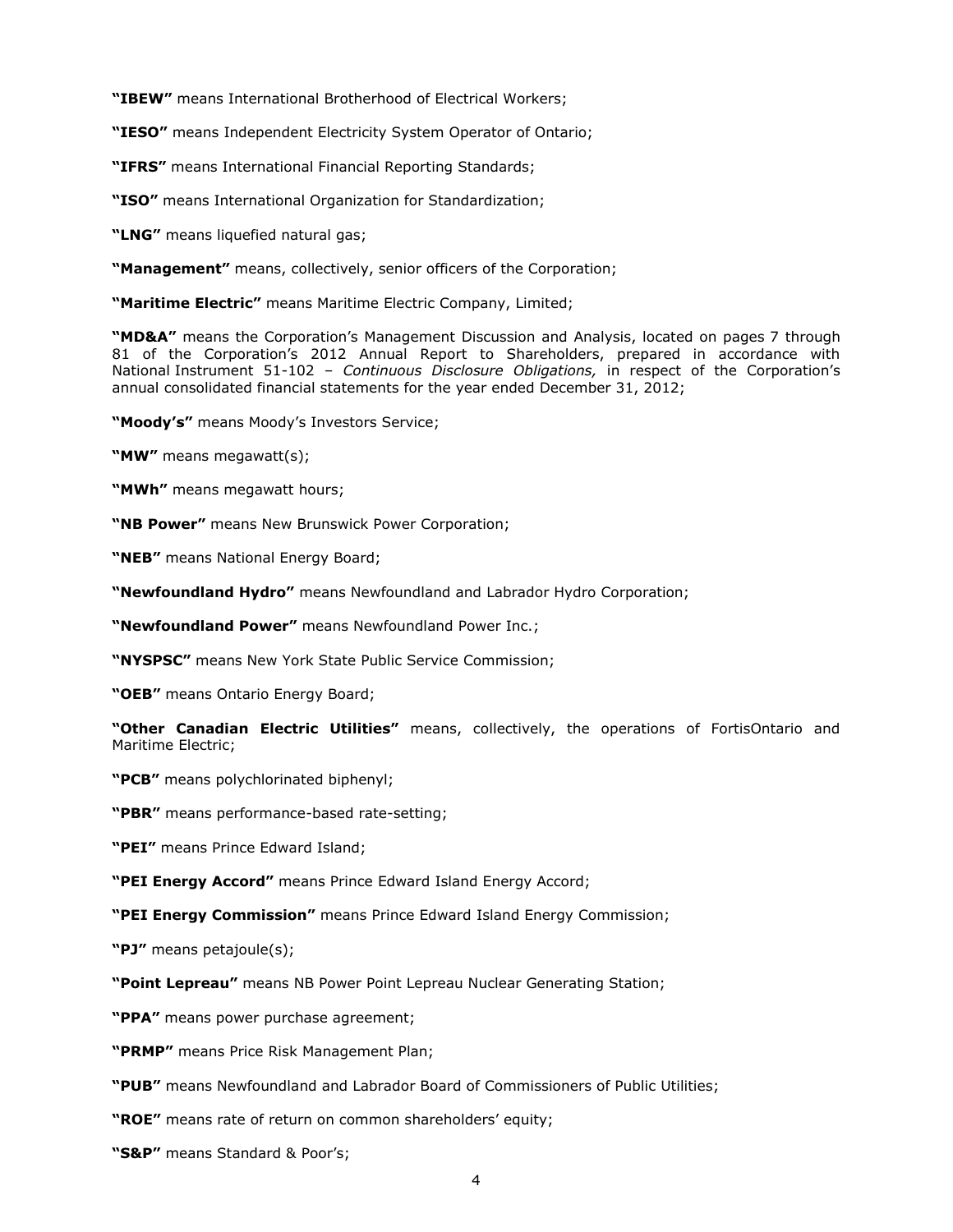**"SEDAR"** means the System for Electronic Document Analysis and Retrieval;

**"Spectra Energy"** means Westcoast Energy Inc. doing business as Spectra Energy Transmission;

**"StationPark Hotel"** means StationPark All Suite Hotel;

**"T&D"** means transmission and distribution;

**"TCU"** means Turks and Caicos Utilities Limited;

**"Teck Metals"** means Teck Metals Ltd.;

**"TJ"** means terajoule(s);

**"TransCanada"** means TransCanada Pipelines Limited;

**"TSA"** means Transportation Service Agreement;

**"TSX"** means Toronto Stock Exchange;

**"UFCW"** means United Food and Commercial Workers;

**"US GAAP"** means accounting principles generally accepted in the United States;

**"USW"** means United Steel Workers;

**"Walden"** means Walden Power Partnership;

**"Waneta Expansion"** means the 335-MW hydroelectric generating facility being constructed adjacent to the existing Waneta Plant on the Pend d'Oreille River in British Columbia;

**"Waneta Partnership"** means the Waneta Expansion Limited Partnership between CPC/CBT and Fortis;

**"WECA"** means the Waneta Expansion Capacity Agreement; and

**"Whistler"** means the Resort Municipality of Whistler.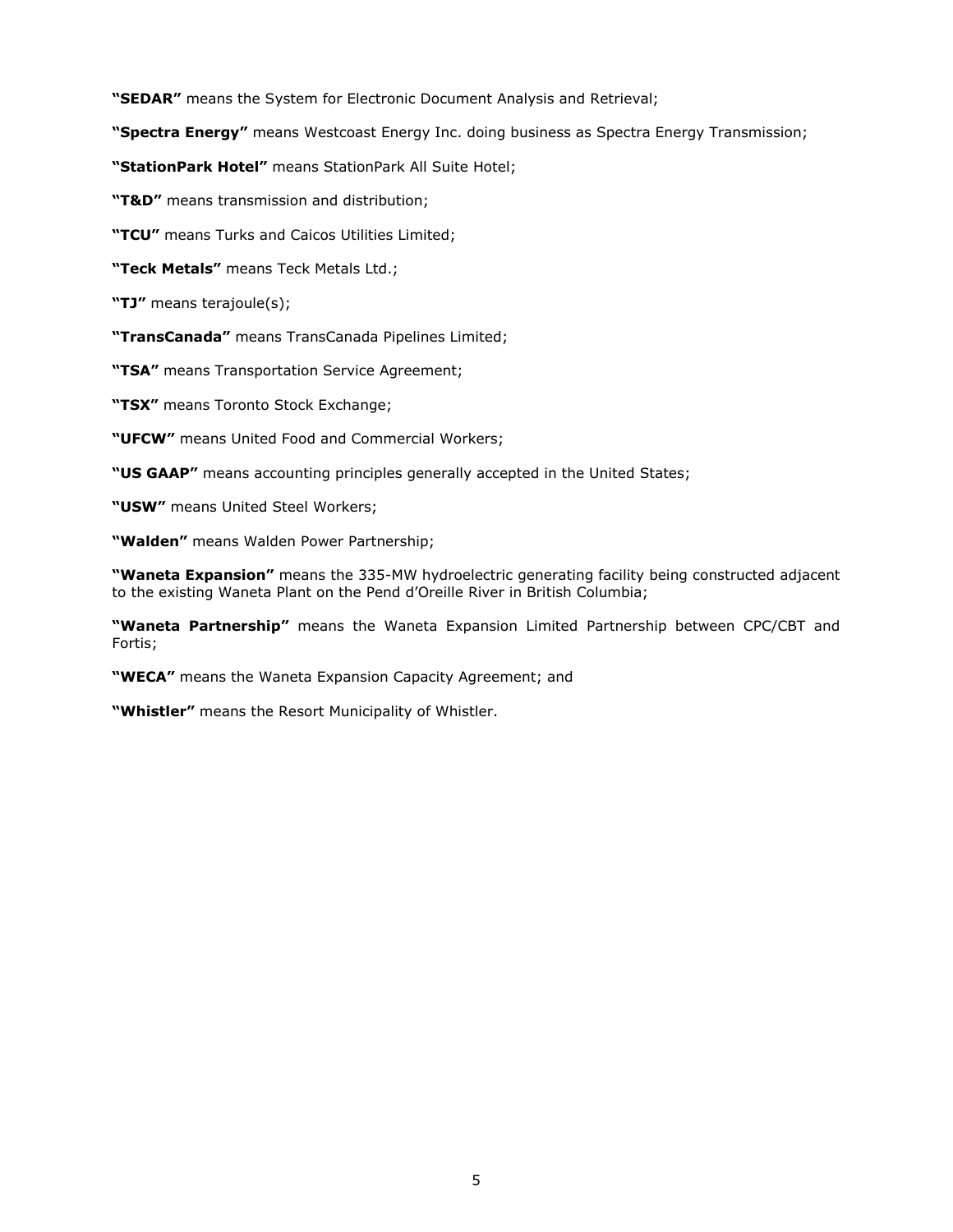## **1.0 CORPORATE STRUCTURE**

The 2012 Annual Information Form has been prepared in accordance with National Instrument 52-102 - *Continuous Disclosure Obligations*. Financial information has been prepared in accordance with US GAAP and is presented in Canadian dollars unless otherwise specified. Financial information prior to 2010 has been prepared in accordance with Canadian GAAP.

Except as otherwise stated, the information in the 2012 Annual Information Form is given as of December 31, 2012.

*Fortis includes forward-looking information in the 2012 Annual Information Form within the meaning of applicable securities laws in Canada ("forward-looking information"). The purpose of the forward-looking information is to provide management's expectations regarding the Corporation's future growth, results of operations, performance, business prospects and opportunities, and it may not be appropriate for other purposes. All forward-looking information is given pursuant to the safe harbour provisions of applicable Canadian securities legislation. The words "anticipates", "believes", "budgets", "could", "estimates", "expects", "forecasts", "intends", "may", "might", "plans", "projects", "schedule", "should", "will", "would" and similar expressions are often intended to identify forward-looking information, although not all forward-looking information contains these identifying words. The forward-looking information reflects management's current beliefs and is based on information currently available to management. The forward-looking information in the 2012 Annual Information Form, including the 2012 MD&A incorporated herein by reference, includes, but is not limited to, statements regarding: the principal business of Fortis remaining the ownership and operation of*  regulated electric and gas utilities; the Corporation's primary focus on the United States in the acquisition of regulated utilities; the *pursuit of growth in the Corporation's non-regulated businesses in support of its regulated utility growth strategy; the expected capital investment in Canada's electricity sector over the 20-year period from 2010 through 2030 to maintain system reliability; the expected timing of the closing of the acquisition of CH Energy Group by Fortis and the expectation that the acquisition will be accretive to earnings per common share of Fortis within the first full year of ownership, excluding acquisition-related expenses; the Corporation's expected regulated midyear rate base in 2013 upon closing of the CH Energy Group acquisition; forecasted 2013 midyear rate base for the Corporation's four large regulated utilities and Central Hudson; the Corporation's consolidated forecasted gross capital expenditures for 2013 and in total over the five years 2013 through 2017 and average annual capital expenditures at Central Hudson over the same time period; the expected combined compound annual growth rate of utility rate base and hydroelectric generation investment over the next five years; the expectation that FortisAlberta's load and rate base will be positively impacted as a result of continuing economic growth in Alberta; various natural gas and electricity transmission*  investment opportunities that may be available to the Corporation; an expected favourable impact on the Corporation's earnings in *future periods upon final enactment of legislative changes to Part VI.1 taxes; the nature, timing and amount of certain capital projects and their expected costs and time to complete; the expectation that the Corporation's significant capital expenditure program will support continuing growth in earnings and dividends; there is no assurance that capital projects perceived as required or completed by the Corporation's regulated utilities will be approved or that conditions to such approvals will not be imposed; the*  expectation that the Corporation's regulated utilities could experience disruptions and increased costs if they are unable to maintain *their asset base; the expectation that cash required to complete subsidiary capital expenditure programs will be sourced from a combination of cash from operations, borrowings under credit facilities, equity injections from Fortis and long-term debt offerings; the expectation that the Corporation's subsidiaries will be able to source the cash required to fund their 2013 capital expenditure programs; the expected consolidated long-term debt maturities and repayments in 2013 and on average annually over the next five years; the expectation that the Corporation and its subsidiaries will continue to have reasonable access to capital in the near to medium terms; the expectation that the combination of available credit facilities and relatively low annual debt maturities and repayments will provide the Corporation and its subsidiaries with flexibility in the timing of access to capital markets; except for debt at the Exploits Partnership, the expectation that the Corporation and its subsidiaries will remain compliant with debt covenants during 2013; the expectation that any increase in interest expense and/or fees associated with renewed and extended credit facilities will not materially impact the Corporation's consolidated financial results for 2013; the expected impact on 2013 earnings for each of the FortisBC Energy companies, FortisAlberta, FortisBC Electric and Newfoundland Power of changes in the allowed ROE*  and common equity component of total capital structure; the expected timing of filing of regulatory applications and of receipt of *regulatory decisions; the estimated impact a decrease in revenue at Fortis Properties' Hospitality Division would have on annual basic earnings per common share; no expected material adverse credit rating actions in the near term; the expected impact of a change in the US dollar-to-Canadian dollar foreign exchange rate on basic earnings per common share in 2013; the expectation that counterparties to the FortisBC Energy companies' gas derivative contracts will continue to meet their obligations; and the expectation that consolidated defined benefit net pension cost for 2013 will be comparable to that in 2012 and that there is no assurance that the pension plan assets will earn the assumed long-term rates of return in the future.* 

*The forecasts and projections that make up the forward-looking information are based on assumptions which include, but are not*  limited to: the receipt of applicable regulatory approvals and requested rate orders, no material adverse regulatory decisions being *received and the expectation of regulatory stability; FortisAlberta continues to recover its cost of service and earn its allowed ROE under PBR, which commenced for a five-year term effective January 1, 2013; the receipt of regulatory approval from the NYSPSC of a settlement agreement, as filed, pertaining to the acquisition of CH Energy Group; the closing of the acquisition of CH Energy Group before the expiry of the Subscription Receipts on June 30, 2013; no significant variability in interest rates; no significant operational disruptions or environmental liability due to a catastrophic event or environmental upset caused by severe weather, other acts of nature or other major events; the continued ability to maintain the gas and electricity systems to ensure their continued performance; no severe and prolonged downturn in economic conditions; no significant decline in capital spending; no material capital project and financing cost overrun related to the construction of the Waneta Expansion; sufficient liquidity and*  capital resources; the expectation that the Corporation will receive appropriate compensation from the GOB for fair value of the *Corporation's investment in Belize Electricity that was expropriated by the GOB; the expectation that BECOL will not be expropriated by the GOB; the expectation that the Corporation will receive fair compensation from the Government of Newfoundland and Labrador related to the expropriation of the Exploits Partnership's hydroelectric assets and water rights; the continuation of regulator-approved mechanisms to flow through the commodity cost of natural gas and energy supply costs in customer rates; the ability to hedge exposures to fluctuations in interest rates, foreign exchange rates, natural gas commodity prices and fuel prices; no significant counterparty defaults; the continued competitiveness of natural gas pricing when compared with electricity and other alternative sources of energy; the continued availability of natural gas, fuel and electricity supply; continuation and regulatory approval of power supply and capacity purchase contracts; the ability to fund defined benefit pension plans, earn the assumed long-term rates of return on the related assets and recover net pension costs in customer rates; no significant changes in government energy plans and environmental laws that may materially negatively affect the operations and*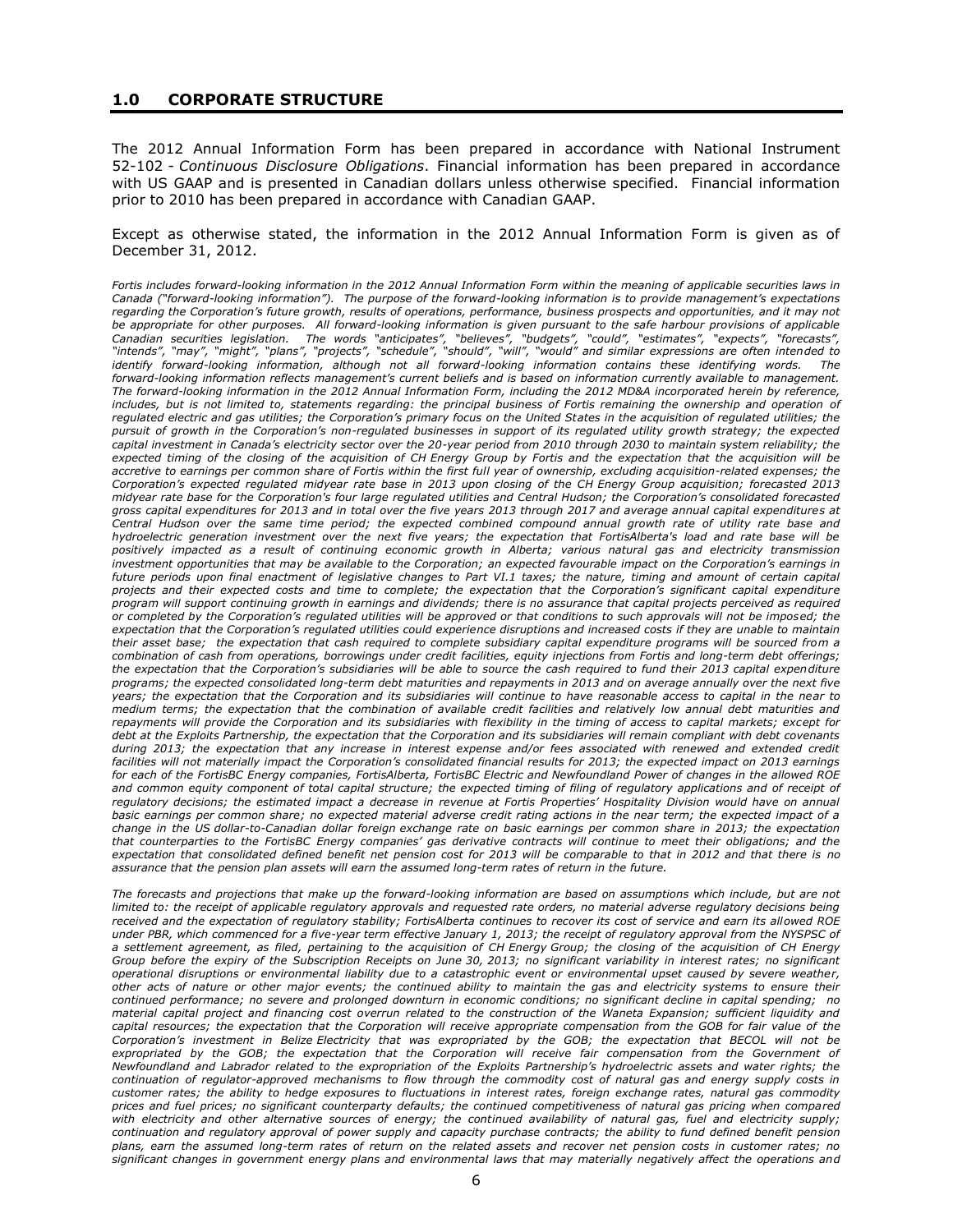*cash flows of the Corporation and its subsidiaries; no material change in public policies and directions by governments that could materially negatively affect the Corporation and its subsidiaries; maintenance of adequate insurance coverage; the ability to obtain*  and maintain licences and permits; retention of existing service areas; the ability to report under US GAAP beyond 2014 or the *adoption of IFRS after 2014 that allows for the recognition of regulatory assets and liabilities; the continued tax-deferred treatment of earnings from the Corporation's Caribbean operations; continued maintenance of information technology infrastructure; continued favourable relations with First Nations; favourable labour relations; and sufficient human resources to deliver service and execute the capital program.* 

*The forward-looking information is subject to risks, uncertainties and other factors that could cause actual results to differ materially from historical results or results anticipated by the forward-looking information. Risk factors which could cause results or events to differ from current expectations are detailed under the heading "Business Risk Management" in the MD&A for the year ended December 31, 2012 and in continuous disclosure materials filed from time to time with Canadian securities regulatory authorities. Key risk factors for 2013 include, but are not limited to: uncertainty of the impact a continuation of a low interest rate environment may have on the allowed ROE at each of the Corporation's four large Canadian regulated utilities; uncertainty regarding the treatment of certain capital expenditures at FortisAlberta under the newly implemented PBR mechanism; risks relating to the ability to close the acquisition of CH Energy Group, the timing of such closing and the realization of the anticipated benefits of the acquisition; risk associated with the amount of compensation to be paid to Fortis for its investment in Belize Electricity that was expropriated by the GOB; and the timeliness of the receipt of the compensation and the ability of the GOB to pay the compensation owing to Fortis.* 

*All forward-looking information in the 2012 Annual Information Form is qualified in its entirety by the above cautionary statements and, except as required by law, the Corporation undertakes no obligation to revise or update any forward-looking information as a result of new information, future events or otherwise after the date hereof.*

### **1.1 Name and Incorporation**

Fortis is a holding company that was incorporated as 81800 Canada Ltd. under the *Canada Business Corporations Act* on June 28, 1977 and continued under the *Corporations Act* (Newfoundland and Labrador) on August 28, 1987.

The articles of incorporation of the Corporation were amended to: (i) change its name to Fortis on October 13, 1987; (ii) set out the rights, privileges, restrictions and conditions attached to the Common Shares on October 15, 1987; (iii) designate 2,000,000 First Preference Shares, Series A on September 11, 1990; (iv) replace the class rights, privileges, restrictions and conditions attaching to the First Preference Shares and the Second Preference Shares on July 22, 1991; (v) designate 2,000,000 First Preference Shares, Series B on December 13, 1995; (vi) designate 5,000,000 First Preference Shares, Series C on May 27, 2003; (vii) designate 8,000,000 First Preference Shares, Series D and First Preference Shares, Series E on January 23, 2004; (viii) amend the redemption provisions attaching to the First Preference Shares, Series D on July 15, 2005; (ix) designate 5,000,000 First Preference Shares, Series F on September 22, 2006; (x) designate 9,200,000 First Preference Shares, Series G on May 20, 2008; (xi) designate 10,000,000 First Preference Shares, Series H and 10,000,000 First Preference Shares, Series I on January 20, 2010; and (xii) designate 8,000,000 First Preference Shares, Series J on November 8, 2012.

Fortis redeemed all of its outstanding First Preference Shares, Series A and First Preference Shares, Series B on September 30, 1997 and December 2, 2002, respectively. On June 3, 2003, Fortis issued 5,000,000 First Preference Shares, Series C. On January 29, 2004, Fortis issued 8,000,000 First Preference Units, each unit consisting of one First Preference Share, Series D and one Warrant. During 2004 7,993,500 First Preference Units were converted into 7,993,500 First Preference Shares, Series E and 6,500 First Preference Shares, Series D remained outstanding. On September 20, 2005, the 6,500 First Preference Shares, Series D were redeemed by the Corporation. On September 28, 2006, Fortis issued 5,000,000 First Preference Shares, Series F. On May 23, 2008, Fortis issued 8,000,000 First Preference Shares, Series G and on June 4, 2008 issued an additional 1,200,000 First Preference Shares, Series G, following the exercise of an over-allotment option in connection with the offering of the 8,000,000 First Preference Shares, Series G. On January 26, 2010, Fortis issued 10,000,000 First Preference Shares, Series H. On November 13, 2012, Fortis issued 8,000,000 First Preference Shares, Series J.

The corporate head and registered office of Fortis is located at the Fortis Building, Suite 1201, 139 Water Street, P.O. Box 8837, St. John's, NL, Canada, A1B 3T2.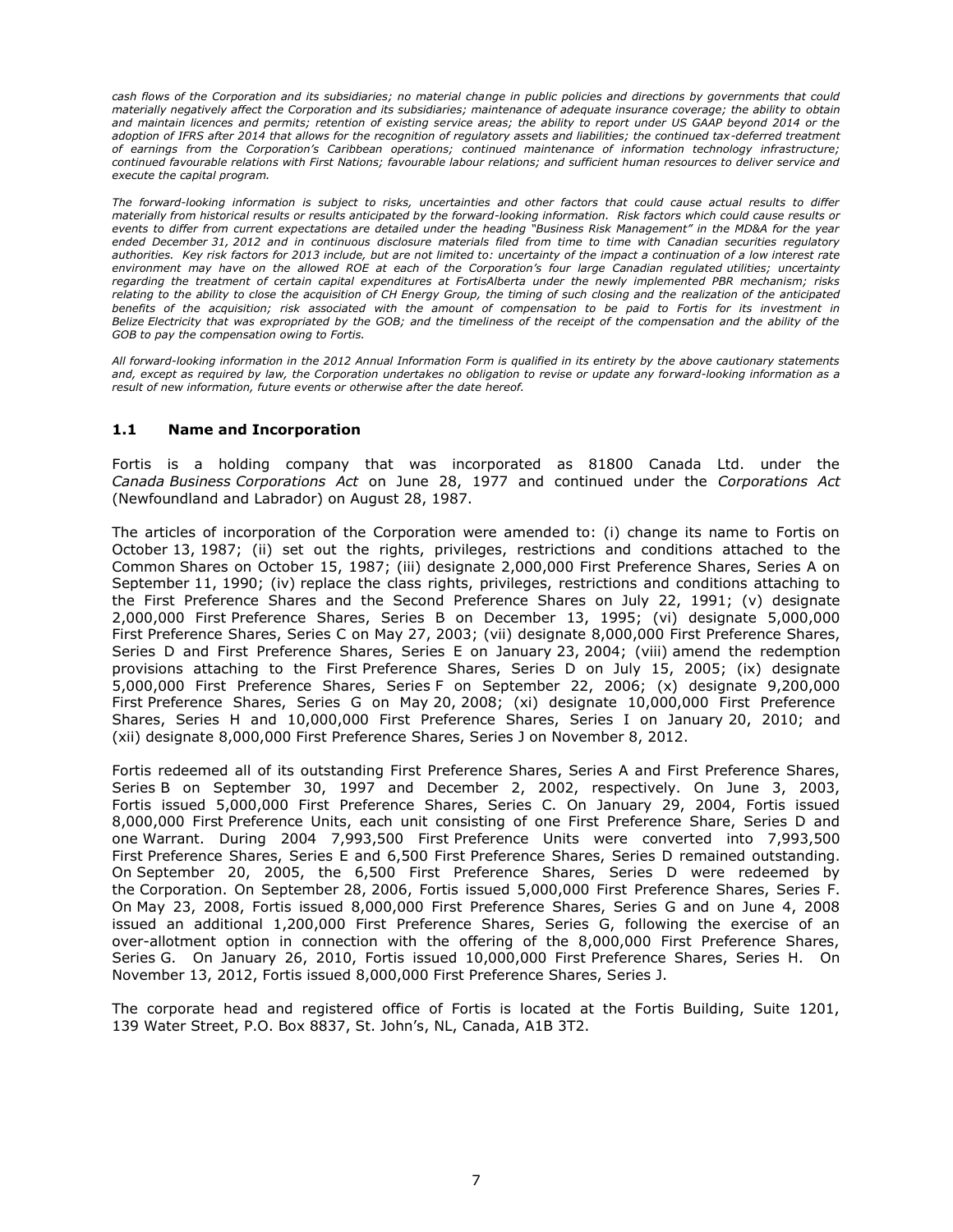## **1.2 Inter-Corporate Relationships**

Fortis is the largest investor-owned distribution utility in Canada. Its regulated holdings include electric utilities in five Canadian provinces and two Caribbean countries and a natural gas utility in British Columbia, Canada. As at December 31, 2012, regulated utility assets comprised approximately 90% of the Corporation's total assets, with the balance mainly comprised of non-regulated generation assets, primarily hydroelectric, across Canada and in Belize and Upstate New York, and hotels and commercial office and retail space in Canada.

The following table lists the principal subsidiaries of the Corporation, their jurisdictions of incorporation and the percentage of votes attaching to voting securities held directly or indirectly by the Corporation as at March 22, 2013. This table excludes certain subsidiaries, the total assets of which individually constituted less than 10% of the Corporation's consolidated assets as at December 31, 2012, or the total revenue of which individually constituted less than 10% of the Corporation's 2012 consolidated revenue. Additionally, the principal subsidiaries together comprise approximately 79% of the Corporation's consolidated assets as at December 31, 2012 and approximately 76% of the Corporation's 2012 consolidated revenue.

| <b>Principal Subsidiaries</b>                |                               |                                                                                                                           |  |  |  |  |
|----------------------------------------------|-------------------------------|---------------------------------------------------------------------------------------------------------------------------|--|--|--|--|
| <b>Subsidiary</b>                            | Jurisdiction of Incorporation | Percentage of votes attaching to<br>voting securities beneficially owned,<br>controlled or directed by the<br>Corporation |  |  |  |  |
| <b>FHI</b>                                   | <b>British Columbia</b>       | 100                                                                                                                       |  |  |  |  |
| FortisAlberta <sup>(1)</sup>                 | Alberta                       | 100                                                                                                                       |  |  |  |  |
| FortisBC Inc. (2)<br><b>British Columbia</b> |                               | 100                                                                                                                       |  |  |  |  |
| Newfoundland Power                           | Newfoundland and Labrador     | 94 $(3)$                                                                                                                  |  |  |  |  |

*(1) FortisAlberta Holdings, an Alberta corporation, owns all of the shares of FortisAlberta. FortisWest, a Canadian corporation, owns all of the shares of FortisAlberta Holdings. Fortis owns all of the shares of FortisWest.*

*(2) FortisBC Pacific Holdings, a British Columbia corporation, owns all of the shares of FortisBC Inc. FortisWest, a Canadian corporation, owns all of the shares of FortisBC Pacific Holdings. Fortis owns all of the shares of FortisWest.*

*<sup>(3)</sup> Fortis owns all of the common shares; 1,713 First Preference Shares, Series A; 36,031 First Preference Shares, Series B; 13,700 First Preference Shares, Series D and 182,300 First Preference Shares, Series G of Newfoundland Power which, as at March 22, 2013, represented 94% of its voting securities. The remaining 6% of Newfoundland Power's voting securities consist of First Preference Shares, Series A, B, D and G, which are primarily held by the public.*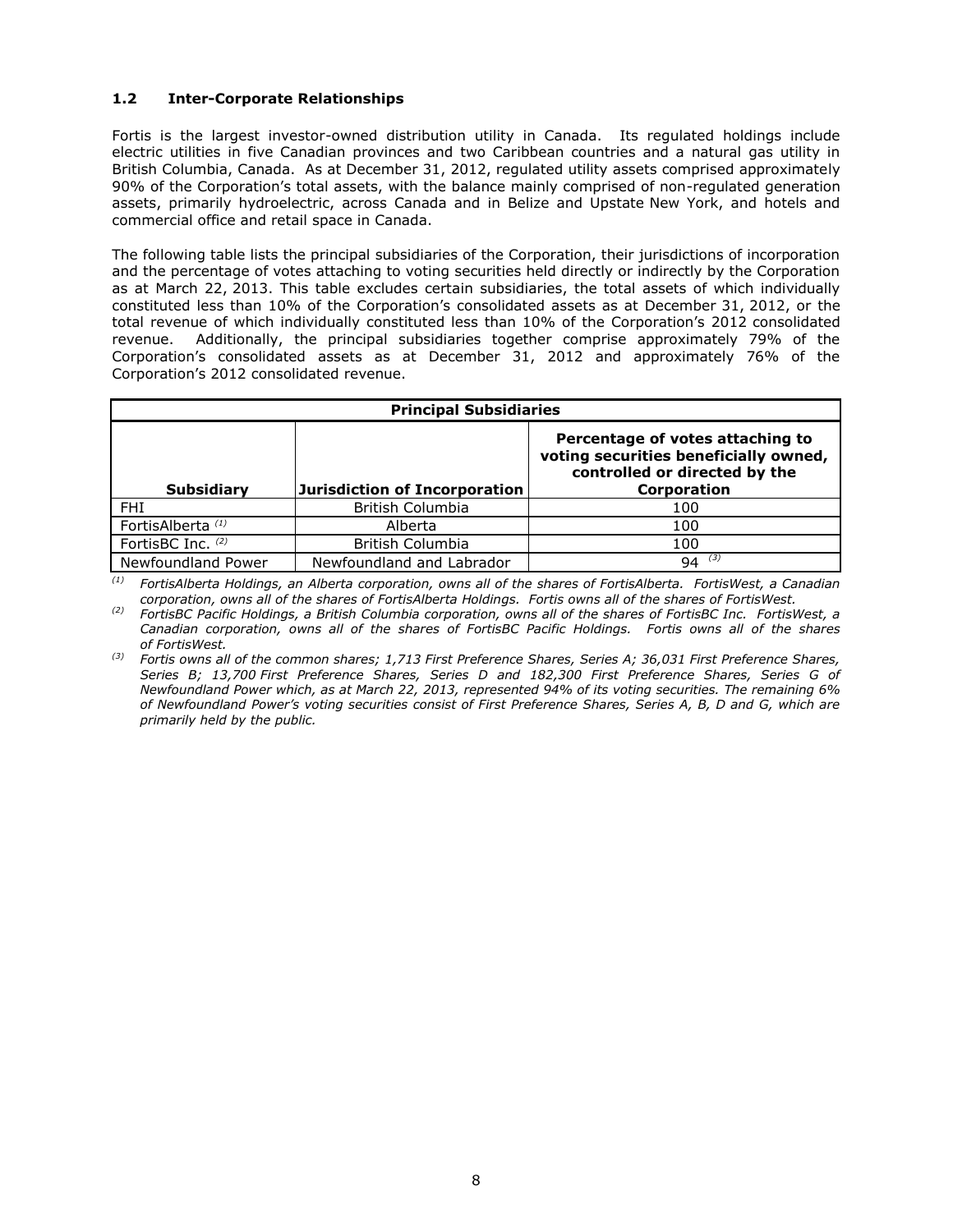## **2.0 GENERAL DEVELOPMENT OF THE BUSINESS**

## **2.1 Three-Year History**

Over the past three years, Fortis has experienced growth in its business operations. Total assets have grown 24% from approximately \$12.1 billion as at December 31, 2009 to approximately \$15.0 billion as at December 31, 2012. The Corporation's shareholders' equity has also grown 46% from approximately \$3.7 billion as at December 31, 2009 to approximately \$5.4 billion as at December 31, 2012. Net earnings attributable to common equity shareholders have increased from \$262 million in 2009 to \$315 million in 2012.

The growth in business operations reflects the Corporation's profitable growth strategy for its principal businesses of regulated gas and electricity distribution. This strategy includes a combination of organic growth through the Corporation's consolidated capital expenditure program and growth through acquisitions.

The Corporation's consolidated capital expenditure program surpassed \$1 billion in 2012 for the fourth consecutive year. Organic asset growth at the regulated utilities has been driven by the capital expenditure programs at FortisAlberta, FortisBC Electric and the FortisBC Energy companies. Total assets at FortisAlberta, FortisBC Electric and the FortisBC Energy companies have grown by approximately 42%, 41% and 10%, respectively, over the past three years. At FortisBC Electric, a portion of the growth in its total assets related to the recognition of certain capital leases upon the transition to US GAAP. Organic growth at non-regulated operations has been driven by approximately \$436 million in total that has been spent on the Waneta Expansion since construction began in late 2010.

Over the past three years, Fortis increased its regulated utility investments in Canada and the Caribbean through the purchase of the electricity distribution assets in Port Colborne in April 2012 for \$7 million and through the acquisition of TCU in August 2012 for \$8 million, net of debt assumed. FortisOntario exercised its option to purchase all of the assets previously leased by the Company under an operating lease agreement with the City of Port Colborne, which provides ownership and legal title to all of the assets that constitute the electricity distribution system in Port Colborne. TCU is a regulated electric utility serving more than 2,000 residential and commercial customers on Grand Turk and Salt Cay. The Corporation also increased its non-regulated investments, over the last three years, through the acquisition of two hotels in Canada.

The GOB expropriated the Corporation's investment in Belize Electricity in June 2011. As a result of no longer controlling the operations of the utility, the Corporation discontinued the consolidation method of accounting for Belize Electricity, effective June 20, 2011. For further information refer to the "Expropriated Assets" heading in Section 3.3 of this 2012 Annual Information Form.

## **2.2 Pending Acquisition**

In February 2012 Fortis announced that it had entered into an agreement to acquire CH Energy Group for US\$65.00 per common share in cash, for an aggregate purchase price of approximately US\$1.5 billion, including the assumption of approximately US\$500 million of debt on closing. CH Energy Group is an energy delivery company headquartered in Poughkeepsie, New York. Its main business, Central Hudson, is a regulated T&D utility serving approximately 300,000 electric and 75,000 natural gas customers in eight counties of New York State's Mid-Hudson River Valley. The transaction received CH Energy Group shareholder approval in June 2012 and regulatory approval from FERC and the Committee on Foreign Investment in the United States in July 2012. In addition, the waiting period under the *Hart-Scott-Rodino Antitrust Improvements Act of 1976* expired in October 2012, satisfying another condition necessary for consummation of the transaction.

Approval by the NYSPSC of the Corporation's acquisition of CH Energy Group is the last significant regulatory matter required to close the transaction. Closing of the transaction is now anticipated during the second quarter of 2013. The transaction is expected to be accretive to the Corporation's earnings per common share within the first full year of ownership of CH Energy Group, excluding acquisition-related expenses. A Settlement Agreement among Fortis, CH Energy Group, NYSPSC staff, registered interveners and other parties was filed with the NYSPSC in January 2013. The Settlement Agreement provides almost \$50 million to fund customer and community benefits, including: (i) \$35 million to cover expenses that normally would be recovered in customer rates, for example, storm-restoration expenses; (ii) guaranteed savings to customers of more than \$9 million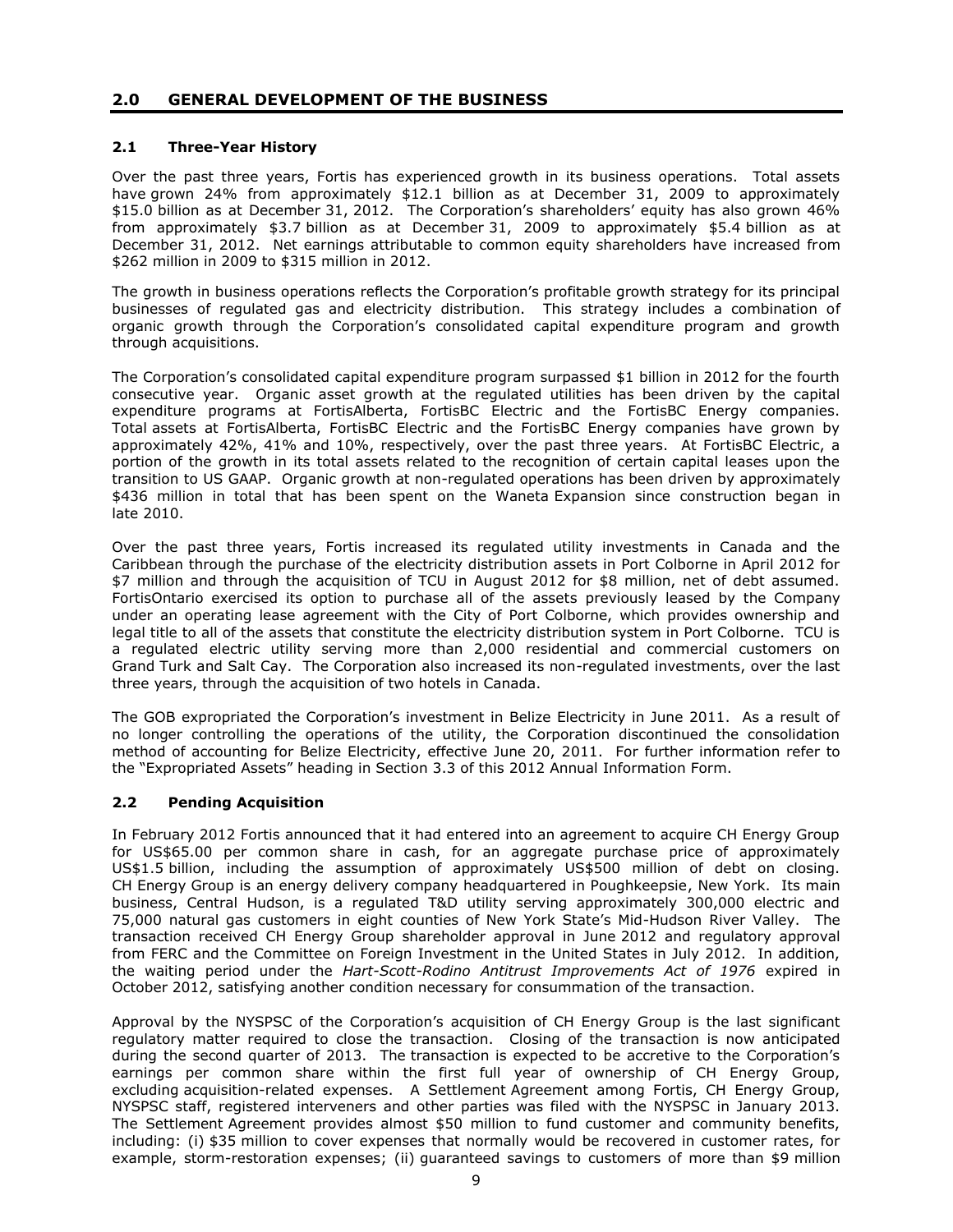over five years resulting from the elimination of costs Central Hudson now incurs as a public company; and (iii) the establishment of a \$5 million Customer Benefit Fund for economic development and low-income assistance programs for communities and residents of the Mid-Hudson River Valley. Another benefit provided under the Settlement Agreement is an electric and natural gas customer delivery rate freeze until July 1, 2014. The Settlement Agreement also contains customer protections, including the continuation of Central Hudson as a stand-alone utility. The parties to the Settlement Agreement have concluded that, based on the terms of the Settlement Agreement, the acquisition is in the public interest and have recommended approval by the NYSPSC.

## **2.3 Outlook**

Over the five-year period 2013 through 2017, gross consolidated capital expenditures, including expenditures at Central Hudson, are expected to be approximately \$6 billion. Central Hudson's capital program over the next five years is expected to average more than \$125 million annually. The approximate breakdown of the capital spending expected to be incurred is as follows: 55% at Canadian Regulated Electric Utilities, driven by FortisAlberta; 19% at Canadian Regulated Gas Utilities; 11% at Central Hudson; 4% at Caribbean Regulated Electric Utilities; and the remaining 11% at non-regulated operations. Capital expenditures at the regulated utilities are subject to regulatory approval. Over the five-year period, on average annually, the approximate breakdown of the total capital spending to be incurred is as follows: 36% to meet customer growth; 41% for sustaining capital expenditures; and 23% for facilities, equipment, vehicles, information technology and other assets.

The Corporation's capital program will support continuing growth in earnings and dividends. Capital investment should allow the Corporation's consolidated regulated midyear rate base, including incremental investment in rate base by Central Hudson, and investment in the non-regulated Waneta Expansion to increase at a combined compound annual growth rate of approximately 6% through 2017.

Gross consolidated capital expenditures for 2013 are expected to be approximately \$1.3 billion, as summarized in the following table. Planned capital expenditures are based on detailed forecasts of energy demand, weather, cost of labour and materials, as well as other factors, including economic conditions, which could change and cause actual expenditures to differ from forecasts.

| Forecast Gross Consolidated Capital Expenditures (1)<br>Year Ending December 31, 2013 |               |  |  |  |
|---------------------------------------------------------------------------------------|---------------|--|--|--|
|                                                                                       | (\$ millions) |  |  |  |
| FortisBC Energy Companies                                                             | 229           |  |  |  |
| FortisAlberta                                                                         | 437           |  |  |  |
| <b>FortisBC Electric</b>                                                              | 133           |  |  |  |
| Newfoundland Power                                                                    | 86            |  |  |  |
| <b>Other Canadian Electric Utilities</b>                                              | 54            |  |  |  |
| Regulated Electric Utilities - Caribbean                                              | 49            |  |  |  |
| Non-Regulated - Fortis Generation                                                     | 229           |  |  |  |
| Fortis Properties and Other <sup>(2)</sup>                                            | 113           |  |  |  |
| Total                                                                                 | 1,330         |  |  |  |

*(1) Relates to forecasted cash payments to acquire or construct utility capital assets, income producing properties and intangible assets, as would be reflected on the consolidated statement of cash flows. Excludes forecasted capitalized depreciation and amortization and non-cash equity component of allowance for funds used during construction.* 

*(2) Includes forecasted capital expenditures of approximately \$70 million at Fortis Properties, and approximately \$43 million at FAES, which is included in the Corporate and Other segment.* 

The Corporation's subsidiaries expect to have reasonable access to long-term capital in 2013 to fund their capital expenditure programs.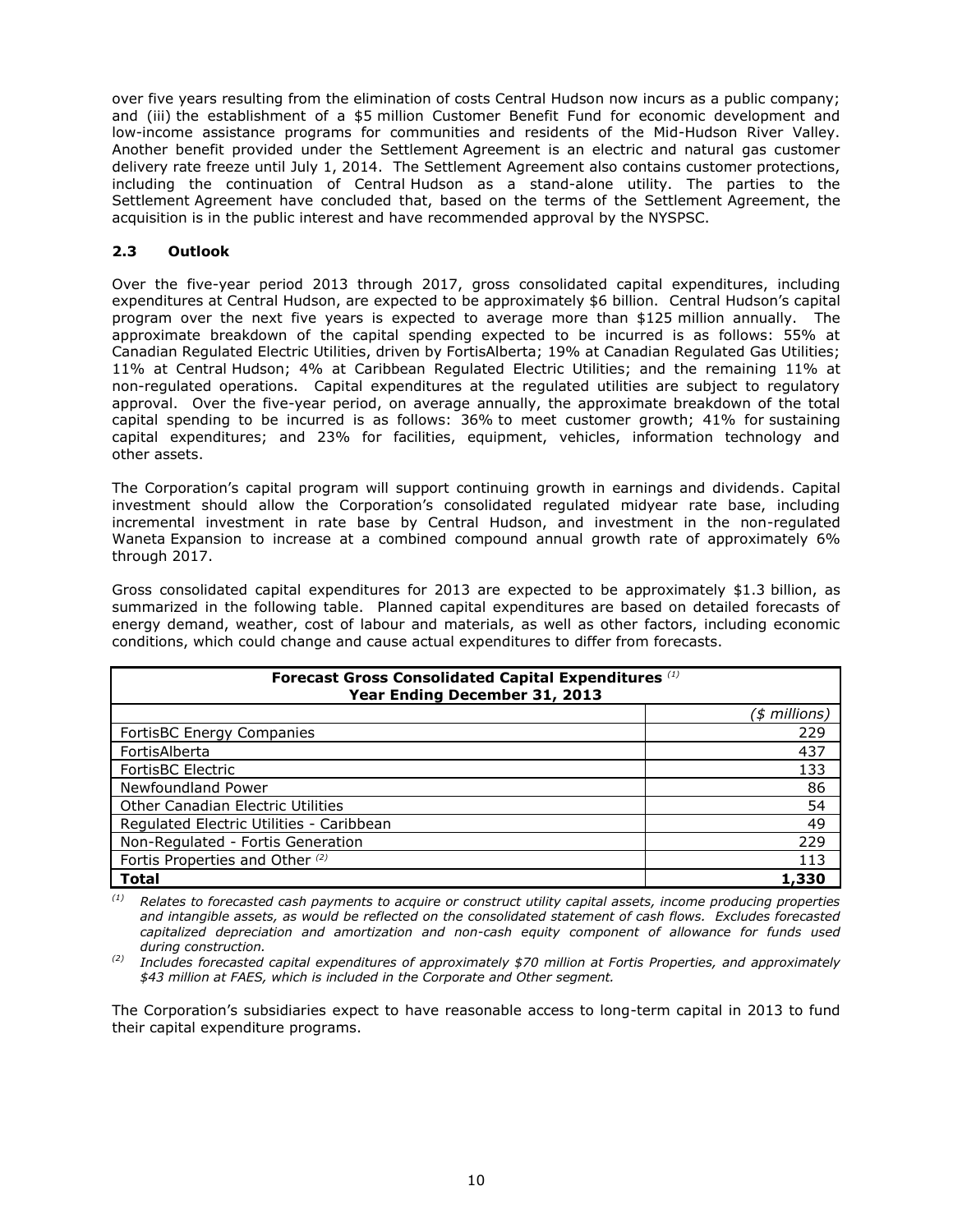Forecasted 2013 midyear rate base for the Corporation's four large Canadian regulated utilities is provided in the following table.

| <b>Forecast Midyear Rate Base</b> |      |
|-----------------------------------|------|
| (\$ billions)                     | 2013 |
| FortisBC Energy Companies         |      |
| FortisAlberta                     | 2.3  |
| <b>FortisBC Electric</b>          |      |
| Newfoundland Power                | 0.9  |

Central Hudson's midyear rate base for 2013 is expected to be almost \$1 billion.

Approval by the NYSPSC of the Corporation's acquisition of CH Energy Group is the last significant regulatory matter required to close the transaction. The transaction is anticipated to close during the second quarter of 2013. With the acquisition of CH Energy Group, the Corporation's regulated midyear rate base will increase to approximately \$10 billion.

Fortis is focused on closing the CH Energy Group acquisition. Fortis also remains disciplined and patient in its pursuit of additional electric and gas utility acquisitions in the United States and Canada that will add value for Fortis shareholders. Fortis will also pursue growth in its non-regulated businesses in support of its regulated utility growth strategy.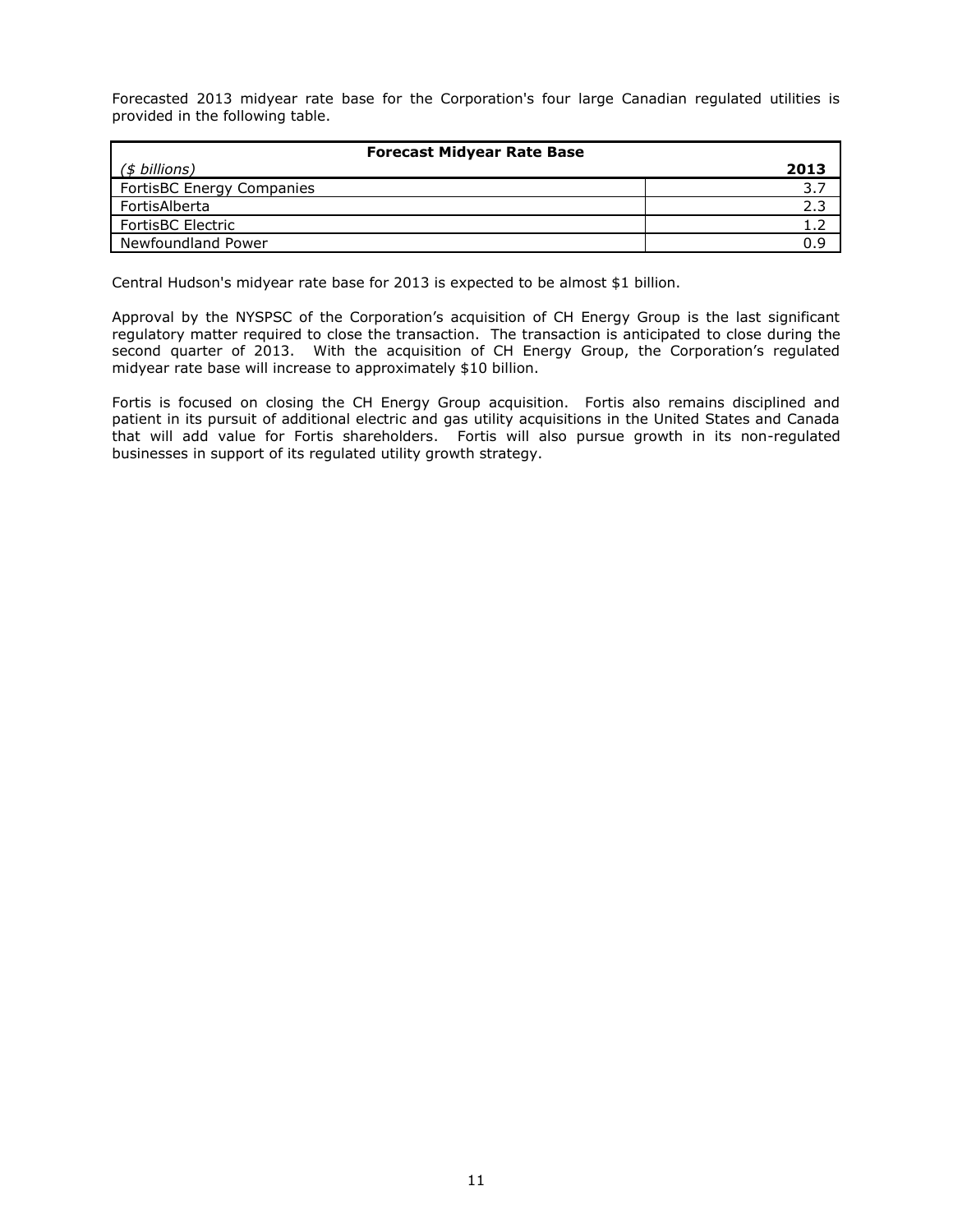## **3.0 DESCRIPTION OF THE BUSINESS**

Fortis is principally an international distribution utility holding company. Fortis segments its utility operations by franchise area and, depending on regulatory requirements, by the nature of the assets. Fortis also holds investments in non-regulated generation assets, and commercial office and retail space and hotels, which are treated as two separate segments. The Corporation's reporting segments allow senior management to evaluate the operational performance and assess the overall contribution of each segment to the long-term objectives of Fortis. Each entity within the reporting segments operates autonomously, assumes profit and loss responsibility and is accountable for its own resource allocation.

The business segments of the Corporation are: (i) Regulated Gas Utilities - Canadian; (ii) Regulated Electric Utilities - Canadian; (iii) Regulated Electric Utilities - Caribbean; (iv) Non-Regulated - Fortis Generation; (v) Non-Regulated - Fortis Properties; and (vi) Corporate and Other.

The following sections describe the operations included in each of the Corporation's reportable segments.

### **3.1 Regulated Gas Utilities - Canadian**

#### **3.1.1** *FortisBC Energy Companies*

The Regulated Gas Utilities - Canadian segment comprises the natural gas T&D business of the FortisBC Energy companies, which includes FEI, FEVI and FEWI.

FEI is the largest distributor of natural gas in British Columbia, serving approximately 841,000 customers in more than 100 communities. Major areas served by FEI are Greater Vancouver, the Fraser Valley and the Thompson, Okanagan, Kootenay and North Central Interior regions of British Columbia.

FEVI owns and operates the natural gas transmission pipeline from the Greater Vancouver area across the Georgia Strait to Vancouver Island, and serves more than 101,000 customers on Vancouver Island and along the Sunshine Coast of British Columbia.

FEWI owns and operates the natural gas distribution system in Whistler, British Columbia, which provides service to approximately 3,000 customers.

In addition to providing T&D services to customers, the FortisBC Energy companies also obtain natural gas supplies on behalf of most residential and commercial customers. Gas supplies are sourced primarily from northeastern British Columbia and, through FEI's Southern Crossing pipeline, from Alberta.

The FortisBC Energy companies own and operate approximately 47,000 kilometres of natural gas pipelines and met a peak day demand of 1,336 TJ in 2012.

#### *Market and Sales*

Annual customer natural gas volumes at the FortisBC Energy companies decreased to 199 PJ in 2012 from 203 PJ in 2011. Revenue decreased to approximately \$1,426 million in 2012 from \$1,566 million in 2011. The decrease in revenue was primarily due to lower commodity cost of natural gas charged to customers.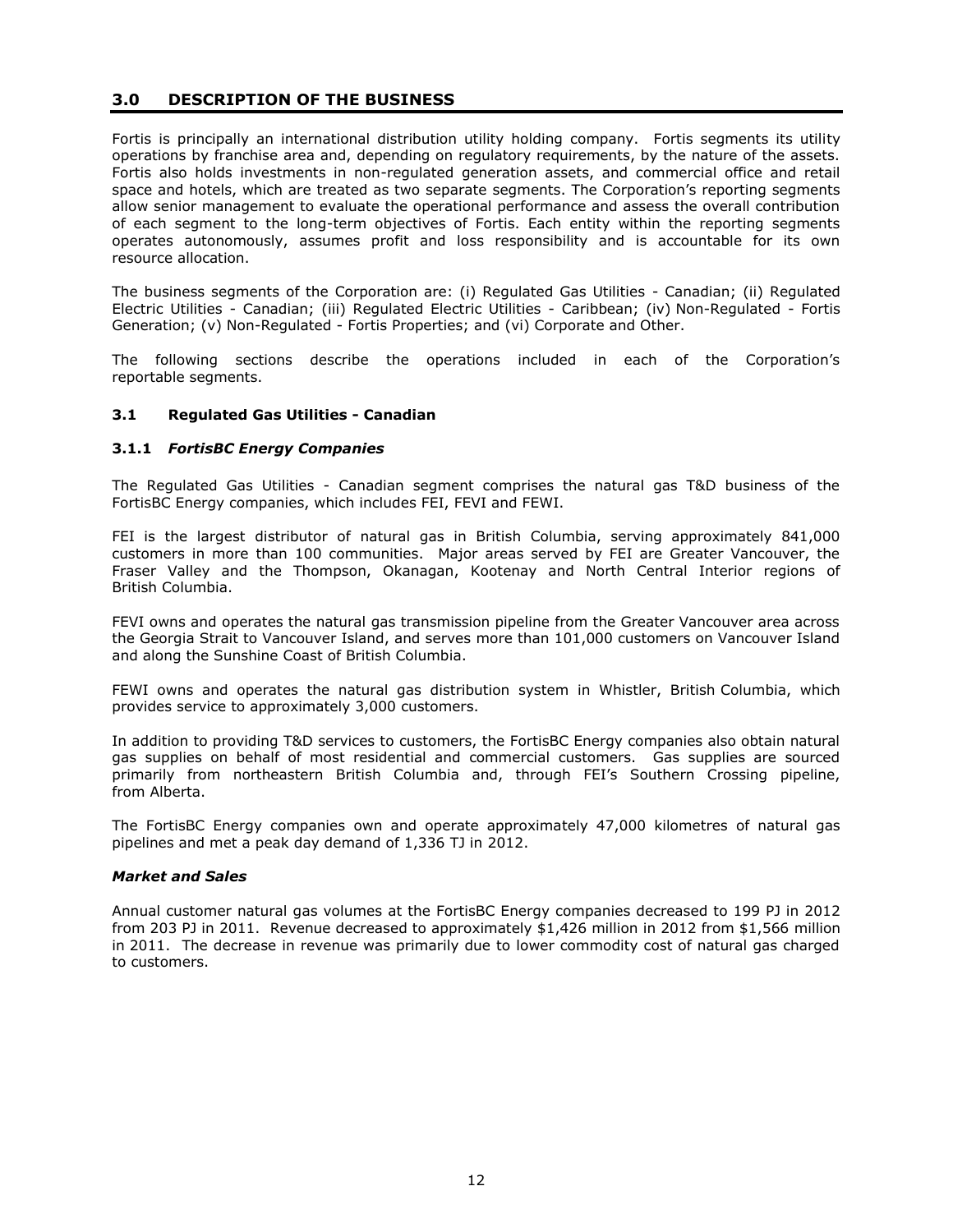The following table compares the composition of 2012 and 2011 revenue and natural gas volumes of the FortisBC Energy companies by customer class.

| <b>FortisBC Energy Companies</b><br><b>Revenue and Gas Volumes by Customer Class</b> |       |       |       |       |  |  |
|--------------------------------------------------------------------------------------|-------|-------|-------|-------|--|--|
| <b>PJ Volumes</b><br><b>Revenue</b>                                                  |       |       |       |       |  |  |
| (%)<br>'%)                                                                           |       |       |       |       |  |  |
| 2011<br>2011<br>2012<br>2012                                                         |       |       |       |       |  |  |
| Residential                                                                          | 55.7  | 56.7  | 36.7  | 38.9  |  |  |
| Commercial                                                                           | 27.3  | 28.9  | 23.6  | 24.1  |  |  |
| Industrial                                                                           | 6.7   | 6.0   | 3.0   | 3.0   |  |  |
|                                                                                      | 89.7  | 91.6  | 63.3  | 66.0  |  |  |
| Transportation                                                                       | 6.0   | 4.8   | 36.2  | 33.5  |  |  |
| Other $(1)$                                                                          | 4.3   | 3.6   | 0.5   | 0.5   |  |  |
| <b>Total</b>                                                                         | 100.0 | 100.0 | 100.0 | 100.0 |  |  |

*(1) Includes amounts under fixed-revenue contracts and revenue from sources other than from the sale of natural gas* 

### *Transportation Service Agreements*

In 2007 the BCUC approved a long-term TSA and related agreements between FEVI and BC Hydro under which FEVI provides firm and interruptible transportation service to serve the Island Cogeneration Project at Elk Falls on Vancouver Island. The initial term of the TSA is from January 1, 2008 through April 12, 2022. Tolls for firm and interruptible service are determined by the BCUC from time to time. The initial contract demand was 45 TJ per day, which BC Hydro can change to a minimum of 40 TJ per day or a maximum of 50 TJ per day by giving 12 months' notice. Effective November 1, 2012, BC Hydro decreased their contracted demand from 45 TJ to 40 TJ per day.

Under the terms of the TSA, BC Hydro may elect to terminate the TSA on or after November 1, 2015 upon giving two years' notice. In addition, BC Hydro may reduce the contract demand or terminate the TSA if FEVI gives notice of its intention to construct expansion facilities that would impact transportation tolls payable by BC Hydro. If BC Hydro elects to terminate, it may by the terms of the TSA be required to make a termination payment to FEVI that would, in essence, compensate FEVI for incremental revenue requirements relating to expansion facilities constructed by FEVI after January 1, 2008, but prior to BC Hydro's notice of termination.

#### *Gas Purchase Agreements*

In order to ensure supply of adequate resources to provide reliable natural gas deliveries to its customers, the FortisBC Energy companies purchase supplies from a select list of producers, aggregators and marketers, while adhering to standards of counterparty creditworthiness and contract execution and/or management policies. FEI contracts for approximately 114 PJ of baseload and seasonal supply to meet the requirements of both FEI and FEWI, of which 102 PJ is sourced in north eastern British Columbia and transported to FEI's system on Spectra Energy's westcoast pipeline system, and 12 PJ is comprised of Alberta-sourced supply, transported into British Columbia via TransCanada's Alberta and British Columbia systems and then through FEI's Southern Crossing pipeline. FEVI contracts for about 11 PJ of annual supply comprised of baseload and seasonal contracts, primarily sourced in British Columbia.

Through the operation of regulatory deferrals, any difference between forecasted cost of natural gas purchases, as reflected in residential and commercial customer rates, and the actual cost of natural gas purchases is recovered from, or refunded to, customers in future rates. The majority of supply contracts in the current portfolio are seasonal for either the summer period (April to October) or winter period (November to March) with a few contracts one year or longer in length.

Core market customers rely upon the FortisBC Energy companies to procure and deliver gas supply on their behalf, while transportation-only industrial customers are responsible for procuring and delivering their own gas supply directly to the FortisBC Energy companies' system, which is then delivered to their operating premises by the FortisBC Energy companies. FEI and FEVI contract for capacity on third-party pipelines, such as those owned by Spectra Energy and TransCanada, which are regulated by the NEB, for transportation of gas supply from various market hubs and locations to FEI's system, which is then transported to the FEVI and FEWI systems. The FortisBC Energy companies pay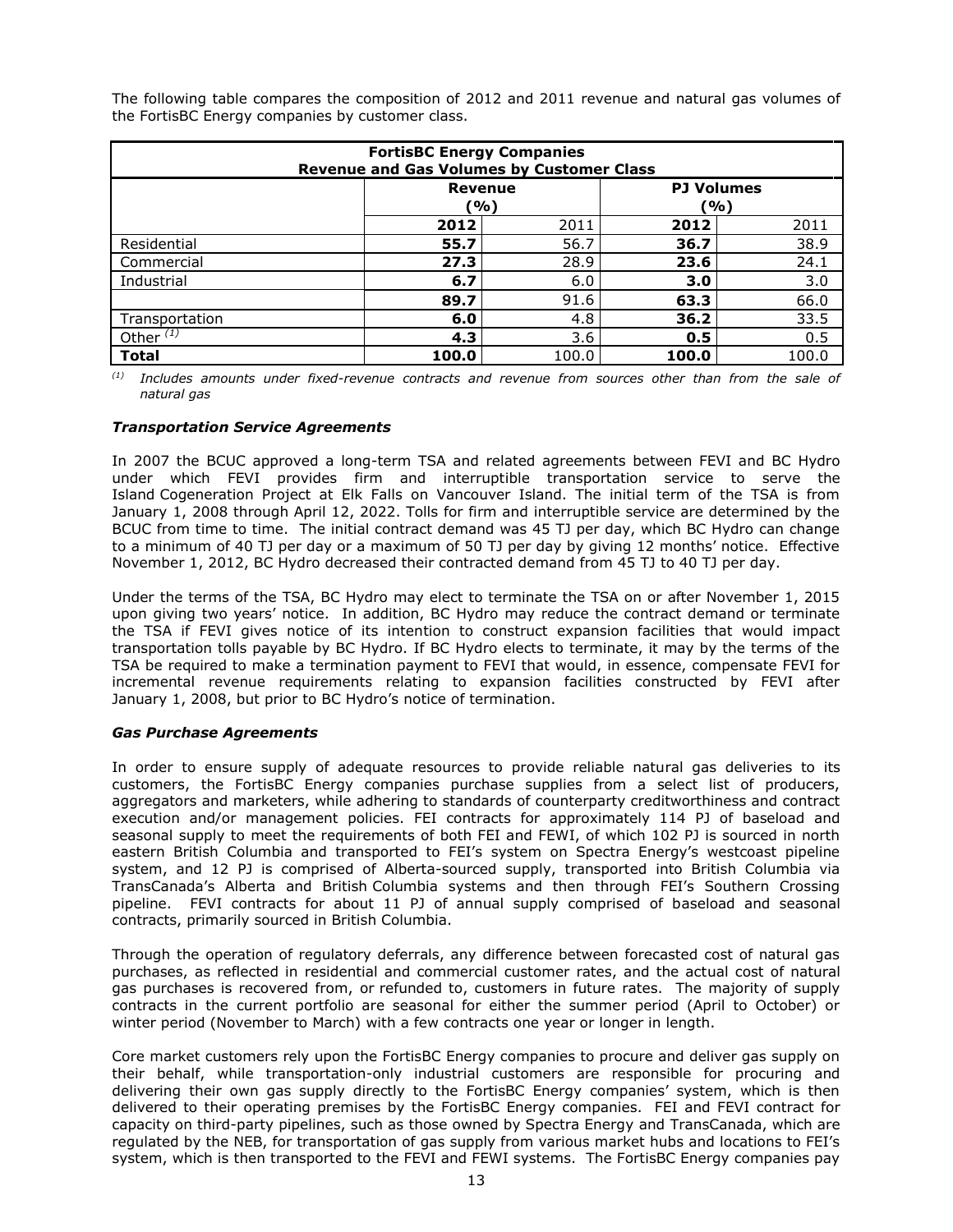both fixed and variable charges for the use of capacity on these pipelines, which are recovered through rates paid by core market customers. The FortisBC Energy companies contract for firm capacity in order to ensure they are able to meet their obligations to supply customers within their broad operating region under all reasonable demand scenarios.

### *Gas Storage and Peak-Shaving Arrangements*

The FortisBC Energy companies incorporate peak shaving and gas storage facilities into their portfolio to:

- (i) supplement contracted baseload and seasonal gas supply in the winter months while injecting excess baseload supply to refill storage in the summer months;
- (ii) eliminate the risk of supply shortages during cooler weather and peak throughput day;
- (iii) effectively manage the cost of gas during winter months; and
- (iv) balance daily supply and demand on the distribution system, mainly over the course of the winter months.

FEI holds approximately 31.4 PJ of total storage capacity, consisting of on-system peak-shaving LNG facilities owned by FEI and FEVI and off-system capacity contracted with third parties. The FEVI-owned Mount Hayes LNG storage facility provides FEI with an additional 1.4 PJ of storage capacity and 0.14 PJ per day of deliverability for storage withdrawals. The Tilbury LNG storage facility provides FEI with 0.61 PJ of total storage capacity and 0.16 PJ per day of deliverability for storage withdrawals. FEI also contracts for storage capacity from external parties at various locations throughout British Columbia, Alberta and the Pacific Northwest region of the United States. These storage facilities and supply from peak-shaving contracts can deliver a maximum daily rate of 0.7 PJ on a combined basis during the coldest months of December through February. The resources held by FEI are also used to serve FEWI.

FEVI holds a total of 3 PJ of storage capacity, including off-system capacity contracted with third parties and on-system capacity provided by the Mount Hayes LNG storage facility. The Mount Hayes LNG storage facility provides FEVI with both peaking gas supply and system capacity during extreme cold events and emergencies.

#### *Off-System Sales*

FEI engages in off-system sales activities which allow for the recovery of, or mitigation of, costs on any unutilized supply and/or pipeline capacity that is available once customers' daily load requirements are met. Under the GSMIP revenue-sharing model, which is approved by the BCUC, FEI can earn an incentive payment for its mitigation activities based on the total savings generated for customers. Historically, FEI has earned approximately \$1 million annually through the GSMIP while the remaining savings are credited back to customers through reduced rates. In the gas contract year ended October 31, 2012, total net revenue was approximately \$28 million as a result of FEI's mitigation activities, on which FEI earned an incentive payment of approximately \$1 million. The remaining savings will be returned to customers through rates.

The current GSMIP program, which was approved by the BCUC following a review of the program in 2011, defines the revenue sharing between customers and the shareholder and is effective for the two-year period from November 1, 2011 to October 31, 2013.

#### *Price Risk Management Plan*

In the past FEI and FEVI have engaged in hedging activities to minimize the exposure to fluctuations in the market price of natural gas through the use of derivative instruments, pursuant to a BCUC-approved PRMP. The primary objectives of the hedging strategy incorporated in the PRMP were to reduce price volatility and ensure, to the extent possible, that natural gas commodity costs remain competitive against electricity rates. In July 2010 the BCUC ordered a review of FEI's PRMP hedging strategy in the context of the *Clean Energy Act* (British Columbia) and expectation of increased domestic natural gas supply. In July 2011 following an extensive review process, the BCUC determined that the hedging strategy was no longer in the best interests of customers and directed FEI to suspend the majority of its gas commodity hedging activities. FEI was further directed to manage hedges already in place through to expiry.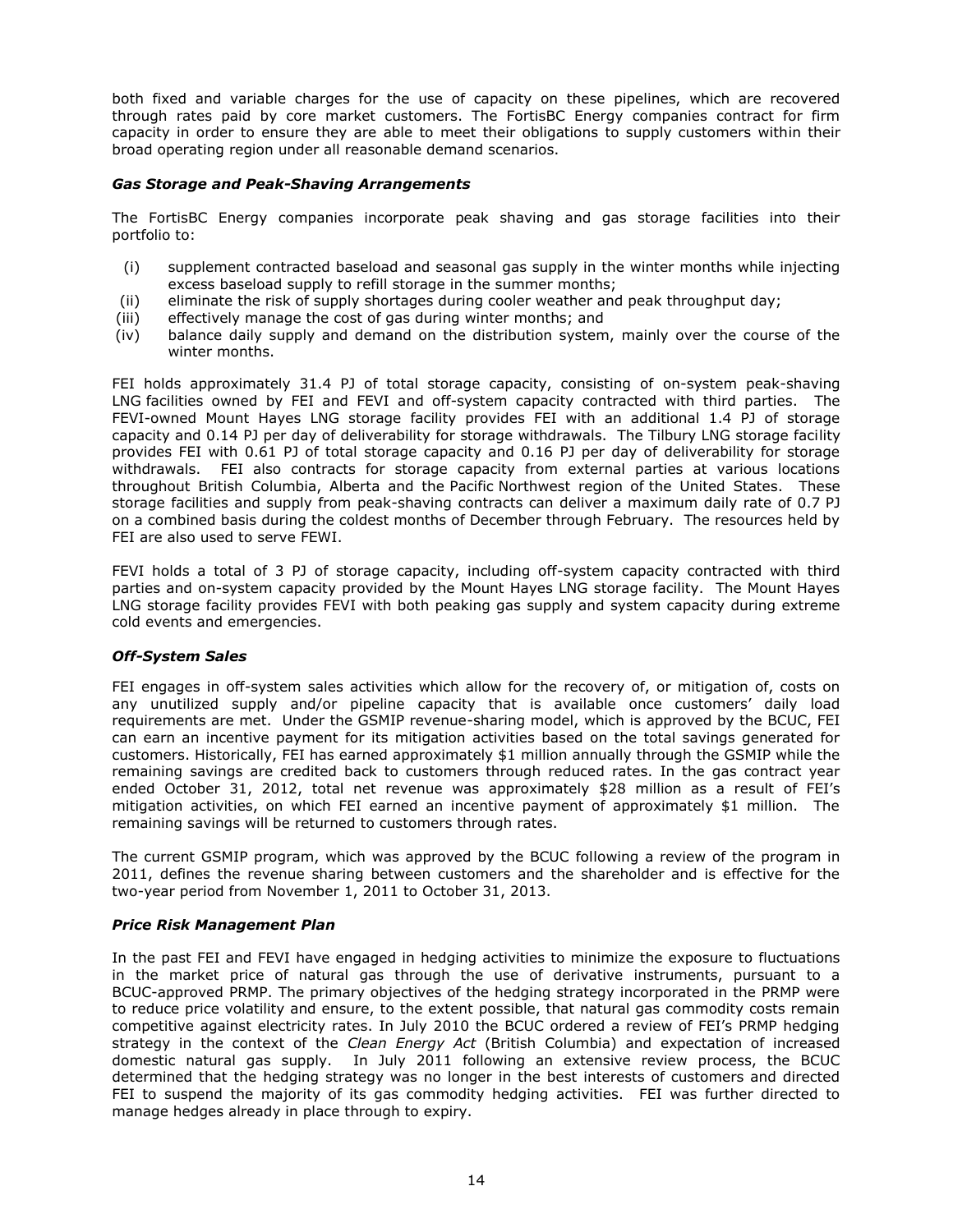Following the BCUC's decision to suspend FEI's hedging activities, FEVI subsequently withdrew its request to implement a hedging strategy. The existing hedging contracts will continue in effect through to their maturity and the FortisBC Energy companies' ability to fully recover the commodity cost of gas in customer rates remains unchanged. FEI currently has hedges in place through to the end of March 2014 from previously approved PRMPs. Similarly, FEVI has hedges in place through to October 2014.

## *Unbundling*

The FEI Customer Choice Program allows eligible FEI commercial and residential customers to choose to buy their natural gas commodity supply from FEI or directly from third-party marketers. FEI continues to provide delivery of the natural gas to all its customers.

The Customer Choice Program has been in place since November 2004 for commercial customers and November 2007 for residential customers. As of December 31, 2012, of the approximately 76,000 eligible commercial customers, approximately 9,900 are currently participating in the program by purchasing their commodity supply from alternate providers. Approximately 760,000 residential customers are eligible of which 55,000 customers were participating in the program as at December 31, 2012.

### *Legal Proceedings*

During 2007 and 2008, a non-regulated subsidiary of FHI received Notices of Assessment from Canada Revenue Agency for additional taxes related to the taxation years 1999 through 2003. The exposure has been fully provided for in the Corporation's 2012 Audited Consolidated Financial Statements. FHI is appealing the assessments.

In 2009 FHI was named, along with other defendants, in an action related to damages to property and chattels, including contamination to sewer lines and costs associated with remediation, related to the rupture in July 2007 of an oil pipeline owned and operated by Kinder Morgan, Inc. FHI filed a statement of defence. During the second quarter of 2010, FHI was added as a third party in all of the related actions. FHI was advised that all matters have now been settled and the action has been dismissed by consent.

#### *Human Resources*

As at December 31, 2012, the FortisBC Energy companies employed 1,681 full-time equivalent employees. Approximately 72% of the employees are represented by IBEW, Local 213, and COPE, Local 378, under collective agreements.

IBEW, Local 213, represents employees in specified occupations in the areas of T&D. A new IBEW collective agreement came into effect in mid-2012 and expires on March 31, 2015.

There are two collective agreements between the FortisBC Energy companies and COPE. The first collective agreement representing employees in specified occupations in the areas of administration and operations support expires on March 31, 2015. The second COPE collective agreement representing customer service employees expires on March 31, 2014.

## **3.2 Regulated Electric Utilities - Canadian**

## **3.2.1** *FortisAlberta*

FortisAlberta is a regulated electric distribution utility in the province of Alberta. Its business is the ownership and operation of regulated electricity distribution facilities that distribute electricity, generated by other market participants, from high-voltage transmission substations to end-use customers. FortisAlberta is not involved in the generation, transmission or direct sale of electricity. FortisAlberta owns and operates the electricity distribution system in a substantial portion of southern and central Alberta, totalling approximately 116,000 kilometres of distribution lines. Many of the Company's customers are located in rural and suburban areas around and between the cities of Edmonton and Calgary. FortisAlberta's distribution network serves approximately 508,000 customers, comprising residential, commercial, farm, oil and gas and industrial consumers of electricity, and met a peak demand of 2,652 MW in 2012.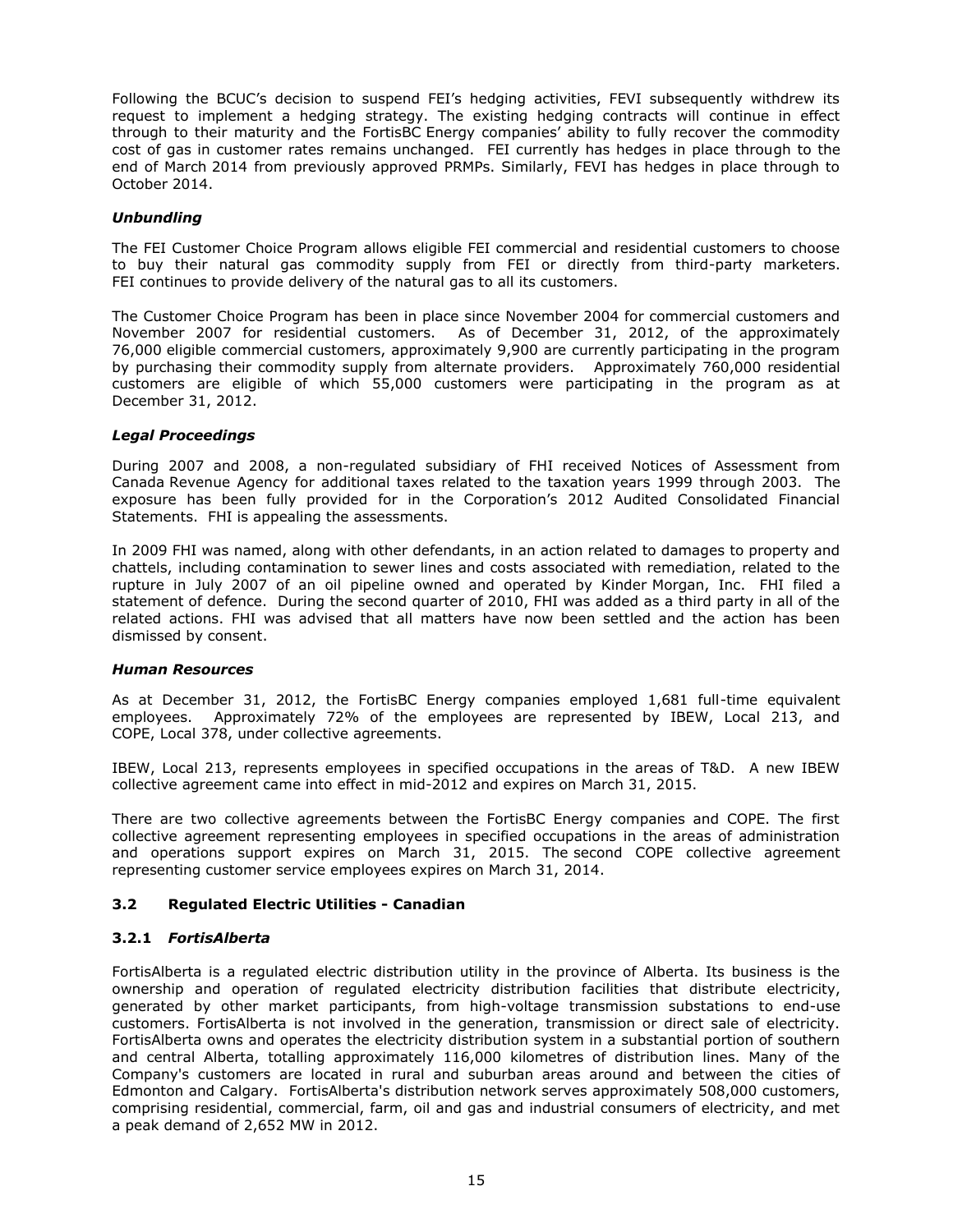## *Market and Sales*

FortisAlberta's annual energy deliveries increased to 16,799 GWh in 2012 from 16,367 GWh in 2011. Revenue was \$448 million in 2012 compared to \$408 million in 2011.

As a significant portion of FortisAlberta's distribution revenue is derived from fixed or largely fixed billing determinants, changes in quantities of energy delivered are not entirely correlated with changes in revenue. Revenue is a function of numerous variables, many of which are independent of actual energy deliveries.

The following table compares the composition of FortisAlberta's 2012 and 2011 revenue and energy deliveries by customer class.

| <b>FortisAlberta</b><br><b>Revenue and Energy Deliveries by Customer Class</b> |                            |       |       |       |  |  |  |
|--------------------------------------------------------------------------------|----------------------------|-------|-------|-------|--|--|--|
| <b>GWh Deliveries</b> (1)<br><b>Revenue</b><br>(%)<br>(%)                      |                            |       |       |       |  |  |  |
|                                                                                | 2012                       | 2011  | 2012  | 2011  |  |  |  |
| Residential                                                                    | 30.5                       | 31.2  | 16.7  | 17.0  |  |  |  |
| Large commercial, industrial                                                   |                            |       |       |       |  |  |  |
| and oil field                                                                  | 20.9                       | 20.9  | 61.9  | 61.0  |  |  |  |
| Farms                                                                          | 12.5                       | 13.1  | 7.5   | 7.9   |  |  |  |
| Small commercial                                                               | 11.0                       | 11.2  | 7.8   | 7.9   |  |  |  |
| Small oil field                                                                | 8.8                        | 9.0   | 5.7   | 5.8   |  |  |  |
| Other $(2)$                                                                    | 0.4<br>16.3<br>14.6<br>0.4 |       |       |       |  |  |  |
| <b>Total</b>                                                                   | 100.0                      | 100.0 | 100.0 | 100.0 |  |  |  |

*(1) GWh percentages presented exclude FortisAlberta's GWh deliveries to "transmission-connected" customers. These deliveries were 7,195 GWh in 2012 and 7,100 GWh in 2011 and consisted primarily of energy deliveries to large-scale industrial customers directly connected to the transmission grid.* 

*(2) Includes revenue from sources other than the delivery of energy, including that related to street-lighting services, rate riders, deferrals and adjustments*

## *Franchise Agreements*

FortisAlberta serves customers residing within various municipalities throughout its service areas. From time to time, municipal governments in Alberta give consideration to creating their own electric distribution utilities by purchasing the assets of FortisAlberta located within their municipal boundaries. Upon the termination, or in the absence of a franchise agreement, a municipality has the right, subject to AUC approval, to purchase FortisAlberta's assets within its municipal boundaries pursuant to the *Municipal Government Act* (Alberta) with the price to be as agreed by the Company and the municipality, failing which it is to be determined by the AUC. Additionally, under the *Hydro and Electric Energy Act* (Alberta), if a municipality that owns an electric distribution system expands its boundaries, it can acquire FortisAlberta's assets in the annexed area. In such circumstances, the *Hydro and Electric Energy Act* (Alberta) provides that the AUC may determine that the municipality should pay compensation to the Company for any facilities transferred on the basis of replacement cost less depreciation. Given the historical population and economic growth of Alberta and its municipalities, FortisAlberta is affected by transactions of this type from time to time.

FortisAlberta holds franchise agreements with 141 municipalities within its service area. In the fourth quarter of 2012, FortisAlberta received approval of a new franchise agreement template from the AUC. The new template was filed with the AUC following negotiations with the Alberta Urban Municipalities Association and consultation with municipalities. The new franchise agreement template includes a 10-year term with an option that will permit the agreement to automatically renew for a further five years. In 2013 FortisAlberta will begin moving all 141 municipalities to the new agreement.

### *Human Resources*

As at December 31, 2012, FortisAlberta had 1,107 full-time equivalent employees. Approximately 75% of the employees of the Company are members of a labour association represented by United Utility Workers' Association, Local 200, under a three-year collective agreement that expires on December 31, 2013.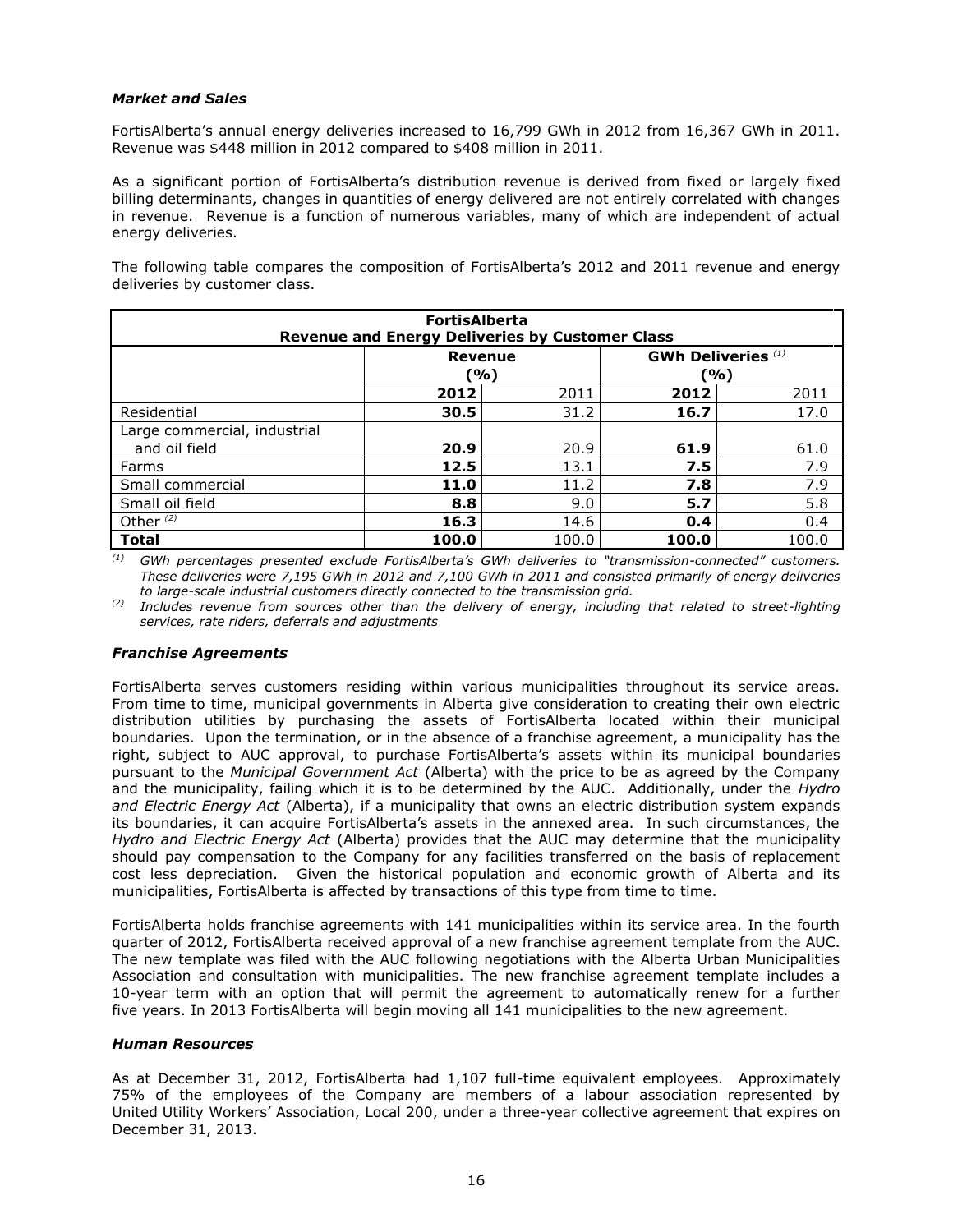## **3.2.2** *FortisBC Electric*

FortisBC Electric includes FortisBC Inc., an integrated, regulated electric utility that owns hydroelectric generating plants, high voltage transmission lines, and a large network of distribution assets, all of which are located in the southern interior of British Columbia. FortisBC Inc. serves a diverse mix of approximately 163,000 customers, of whom approximately 113,900 are served directly by the Company's assets in communities that include Kelowna, Oliver, Osoyoos, Trail, Castlegar, Creston and Rossland, while the remainder are served through the wholesale supply of power to municipal distributors. In 2012 FortisBC Inc. met a peak demand of 737 MW. Residential customers represent the largest customer class of the Company. FortisBC Electric's T&D assets include approximately 7,000 kilometres of T&D lines and 65 substations.

FortisBC Electric also includes operating, maintenance and management services relating to the 493-MW Waneta hydroelectric generating facility owned by Teck Metals and BC Hydro, the 149-MW Brilliant hydroelectric plant and 120-MW Brilliant hydroelectric expansion plant, both owned by CPC/CBT, the 185-MW Arrow Lakes hydroelectric plant owned by CPC/CBT, and the distribution system owned by the City of Kelowna.

## *Market and Sales*

FortisBC Electric has a diverse customer base composed primarily of residential, commercial, industrial and municipal wholesale, and other industrial customers. Annual electricity sales were 3,143 GWh in 2012, consistent with 2011. Revenue increased to \$306 million in 2012 from \$296 million in 2011.

| The following table compares the composition of FortisBC Electric's 2012 and 2011 revenue and |  |  |  |  |  |  |
|-----------------------------------------------------------------------------------------------|--|--|--|--|--|--|
| electricity sales by customer class.                                                          |  |  |  |  |  |  |

| <b>FortisBC Electric</b><br><b>Revenue and Electricity Sales by Customer Class</b> |       |       |       |       |  |  |
|------------------------------------------------------------------------------------|-------|-------|-------|-------|--|--|
| <b>GWh Sales</b><br><b>Revenue</b><br>(%)<br>(%)                                   |       |       |       |       |  |  |
|                                                                                    | 2012  | 2011  | 2012  | 2011  |  |  |
| Residential                                                                        | 43.9  | 43.7  | 38.8  | 40.1  |  |  |
| Commercial                                                                         | 21.1  | 22.8  | 23.2  | 22.4  |  |  |
| Wholesale                                                                          | 20.3  | 19.7  | 28.7  | 28.5  |  |  |
| Industrial                                                                         | 7.1   | 7.4   | 9.3   | 9.0   |  |  |
| Other $(1)$                                                                        | 7.6   | 6.4   |       |       |  |  |
| <b>Total</b>                                                                       | 100.0 | 100.0 | 100.0 | 100.0 |  |  |

*(1) Includes revenue from sources other than from the sale of electricity, including revenue of FortisBC Pacific Holdings associated with non-regulated operating, maintenance and management services*

#### *Generation and Power Supply*

FortisBC Inc. meets the electricity supply requirements of its customers through a mix of its own generation and power purchase contracts. FortisBC Inc. owns four regulated hydroelectric generating plants on the Kootenay River with an aggregate capacity of 223 MW, which provide approximately 45% of the Company's energy needs and 30% of its peak capacity needs. FortisBC Inc. meets the balance of its requirements through a portfolio of long-term and short-term PPAs. Since 1998 11 of the Company's 15 hydroelectric generation units have been subject to a life-extension and upgrade program, which substantially concluded in 2011.

FortisBC Inc.'s four hydroelectric generating facilities are governed by the CPA. The CPA is a multi-party agreement that enables the five separate owners of eight major hydroelectric generating plants, with a combined capacity of 1,565 MW and located in relatively close proximity to each other, to coordinate the operation and dispatch of their generating plants.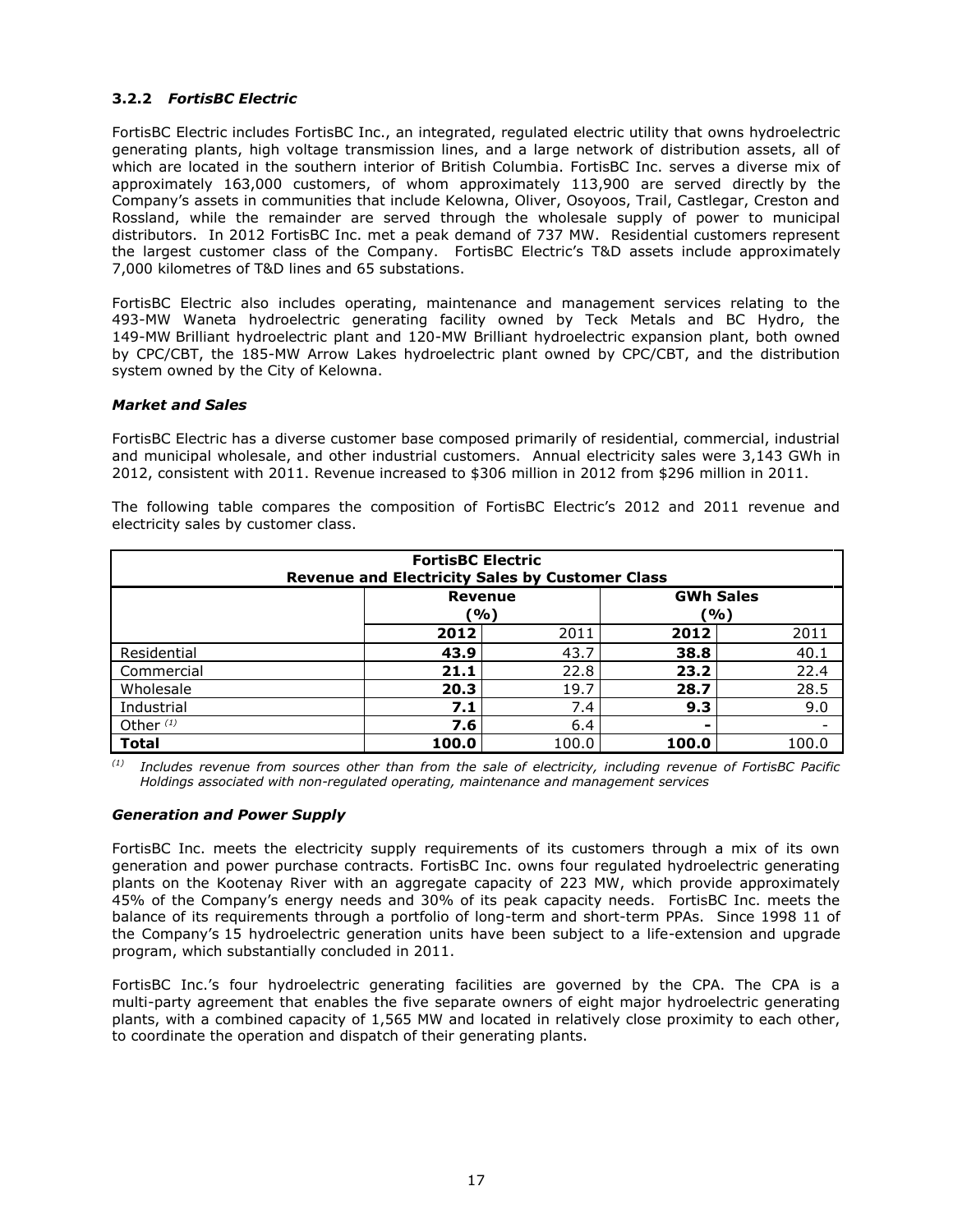The following table lists the plants and their respective capacity and owner.

| <b>Plant</b>                       | Capacity (MW) | <b>Owners</b>            |
|------------------------------------|---------------|--------------------------|
| Canal Plant                        | 580           | <b>BC Hydro</b>          |
| Waneta Dam                         | 493           | Teck Metals and BC Hydro |
| Kootenay River System              | 223           | FortisBC Inc.            |
| <b>Brilliant Dam and Expansion</b> | 269           | BPC and BEPC             |
| <b>Total</b>                       | 1,565         |                          |

BPC, BEPC, Teck Metals and FortisBC Inc. are collectively defined in the CPA as the Entitlement Parties. The CPA enables BC Hydro and the Entitlement Parties, through coordinated use of water flows, subject to the 1961 Columbia River Treaty between Canada and the United States, and coordinated operation of storage reservoirs and generating plants, to generate more power from their respective generating plants than they could if they operated independently. Under the CPA, BC Hydro takes into its system all power actually generated by the seven plants owned by the Entitlement Parties. In exchange for permitting BC Hydro to determine the output of these facilities, each of the Entitlement Parties is contractually entitled to a fixed annual entitlement of capacity and energy from BC Hydro, which is currently based on 50-year historical water flows. The Entitlement Parties receive their defined entitlements irrespective of actual water flows to the Entitlement Parties' generating plants and are, accordingly, insulated from the risk of water availability. Should the CPA be terminated, the output of FortisBC Inc.'s Kootenay River system plants would, with the water and storage authorized under its existing licences and on a long-term average, be approximately the same power output as FortisBC Inc. receives under the CPA. The CPA does not affect FortisBC Inc.'s ownership of its physical generation assets. The CPA continues in force until terminated by any of the parties by giving no less than five years' notice at any time on or after December 31, 2030.

The majority of FortisBC Inc.'s remaining electricity supply is acquired through long-term power purchase contracts, consisting of the following:

- i. a 149-MW long-term PPA with BPC terminating in 2056 (Brilliant PPA);
- ii. a 200-MW PPA with BC Hydro terminating in 2013 (BC Hydro PPA);
- iii. a capacity and energy purchase agreement with Brilliant Corporation from 2013 through 2017 (Brilliant Expansion Capacity and Energy Purchase Agreement);
- iv. a number of small power purchase contracts with independent power producers;
- v. spot market and contracted capacity purchases; and
- vi. a 40-year agreement to purchase capacity from the Waneta Expansion upon completion of construction, which is expected in spring 2015 (WECA).

The majority of the above purchase contracts have been accepted by the BCUC and prudently incurred costs thereunder flow through to customers through FortisBC Inc.'s electricity rates.

#### *Brilliant PPA*

Under the Brilliant PPA, FortisBC Inc. has agreed to purchase from BPC, on a long-term basis: (i) the Entitlement allocated to the Brilliant hydroelectric plant; and (ii) after the expiration of the CPA, the actual electrical output generated by the Brilliant hydroelectric plant. While the total entitlement is 985,000 MWh, FortisBC Inc. does not purchase the approximate 60,000 MWh of regulated flow upgrade entitlement. However, FortisBC Inc. has recently entered into another agreement with CPC for this energy over a five-year period, as discussed below. The Brilliant PPA uses a take-or-pay contract structure which requires that FortisBC Inc. pay for the Brilliant hydroelectric plant's entitlement, irrespective of whether FortisBC Inc. actually takes it. FortisBC Inc. does not foresee any circumstances under which the Company would be required to pay for power that it does not require. During the first 30 years of the Brilliant PPA term, FortisBC Inc. pays to BPC an amount that covers the operation and maintenance costs of the Brilliant hydroelectric plant and provides a return on capital, including original purchase costs, sustaining capital costs and any life-extension investments. During the second 30 years of the Brilliant PPA term, commencing in 2026, an adjustment using a market-price mechanism based on the depreciated value of the Brilliant hydroelectric plant and then-prevailing operating costs will be made to the amounts payable by FortisBC Inc. The Brilliant PPA provided FortisBC Inc. with approximately 27% of its energy requirements in 2012.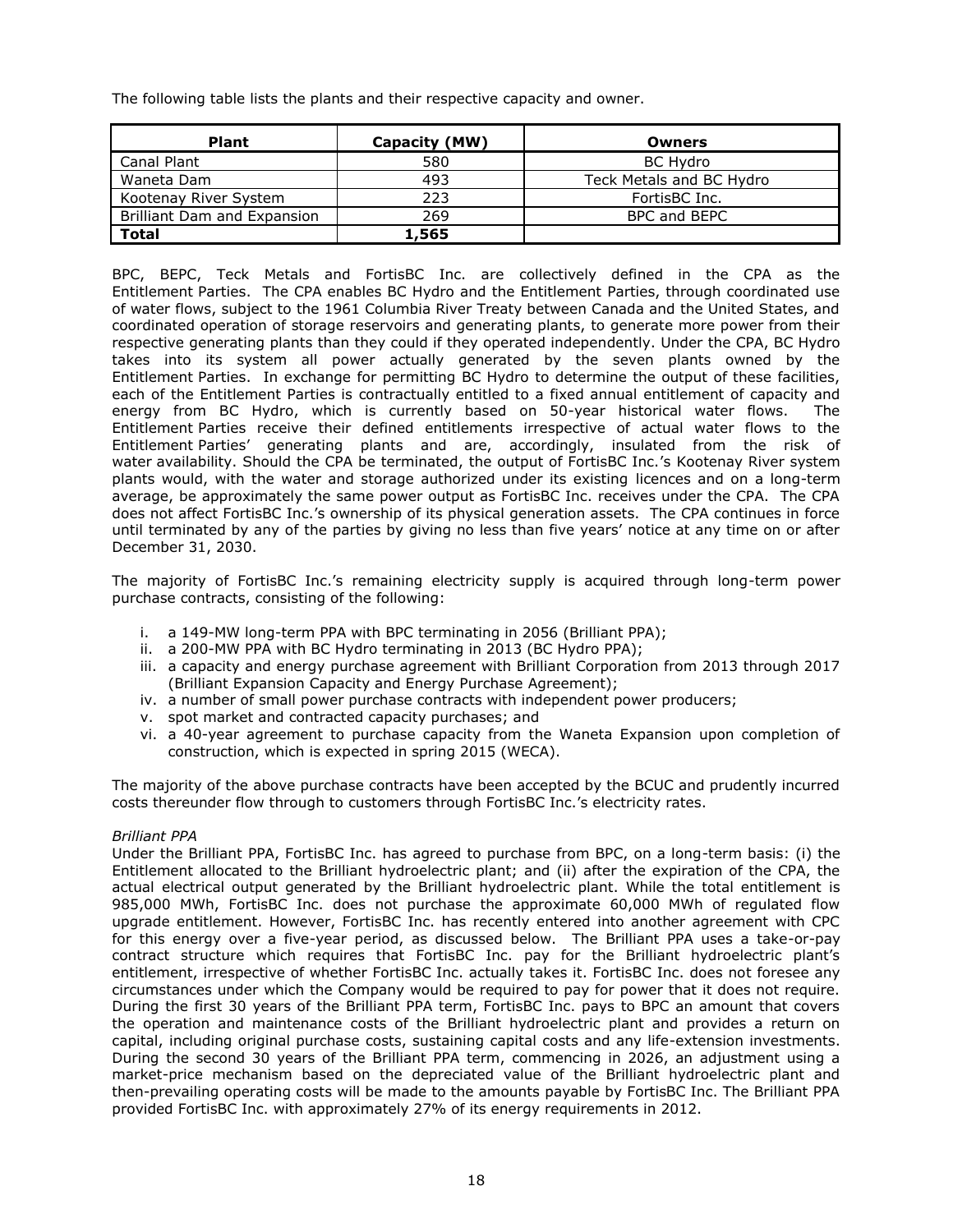### *BC Hydro PPA*

FortisBC Inc. is a party to the BC Hydro PPA, which provides the Company with additional electricity for purposes of supplying its load requirements, up to a maximum demand of 200 MW. Energy bought pursuant to the BC Hydro PPA provided approximately 12% of FortisBC Inc.'s energy requirements in 2012. The Company and BC Hydro are currently in negotiations regarding the renewal or replacement of the agreement for an additional 20-year term.

#### *Brilliant Expansion Capacity and Energy Purchase Agreement*

In November 2012 FortisBC Inc. entered into an agreement to purchase capacity and energy from 2013 through 2017 from CPC acting on behalf of Brilliant Corporation. The agreement was accepted by the BCUC in December 2012. The agreement allows FortisBC Inc. to purchase CPC's unused CPA entitlements from the Brilliant hydroelectric plant and the Brilliant hydroelectric expansion plant, including the 60,000 MWh from the Brilliant hydroelectric plant that is not included in the Brilliant PPA. The agreement is for a total of 78,500 MWh and is forecasted to provide 2% of FortisBC Inc.'s energy requirements in 2013.

#### *Small Power Purchase Contracts*

FortisBC Inc. has a number of small power purchase contracts with independent power producers, which collectively provided approximately 1% of the Company's energy supply requirements in 2012. The majority of these contracts have been accepted by the BCUC.

#### *Spot Market and Contracted Capacity Purchases*

During 2012 FortisBC Inc. entered into various arrangements to purchase capacity and energy from the market to meet its peak energy requirements. Certain of these purchases were at prevailing market prices, which were sourced from the United States and British Columbia and are typically linked to the Mid-Columbia trading hub in the U.S. Pacific Northwest. During 2010 the Corporation entered into an agreement to purchase fixed price, winter capacity through to February 2016 to assist in mitigating risks of market volatility and availability.

#### *WECA*

In November 2011 FortisBC Inc. executed the WECA. The form of the WECA was originally accepted for filing by the BCUC in September 2010 and allows FortisBC Inc. to purchase capacity over 40 years upon completion of the Waneta Expansion, which is expected in spring 2015. The executed version of the WECA was submitted to the BCUC in November 2011. In May 2012 the BCUC determined that the executed agreement is in the public interest and a hearing was not required. The Waneta Expansion is included in the CPA and will receive fixed energy and capacity entitlements based upon long-term average water flows, thereby significantly reducing hydrologic risk associated with the project. The energy, approximately 630 GWh on an annual basis, and associated capacity required to deliver such energy for the Waneta Expansion, will be sold to BC Hydro under a long-term energy purchase agreement. The surplus capacity, equal to 234 MW on an average annual basis, will be sold to FortisBC Inc. over 40 years under the WECA. The total amount expected to be paid by FortisBC Inc. to the Waneta Partnership over the term of the WECA is approximately \$2.9 billion. The agreement has been accepted for filing as an energy supply contract and FortisBC Inc. has been directed by the BCUC to develop a rate-smoothing proposal as part of a separate submission or as part of FortisBC Inc.'s next revenue requirements application. For additional information, refer to Section 3.4 of this 2012 Annual Information Form.

#### *Legal Proceedings*

The Government of British Columbia has alleged breaches of the Forest Practices Code and negligence relating to a fire near Vaseux Lake and has filed and served a writ and statement of claim against FortisBC Inc. dated August 2, 2005. The Government of British Columbia has now disclosed that its claim includes approximately \$15 million in damages as well as pre-judgment interest, but that it has not fully quantified its damages. In addition, private landowners have filed separate writs and statements of claim dated August 19, 2005 and August 22, 2005 in relation to the same matter which claims have now been settled. FortisBC Inc. and its insurers continue to defend the claim by the Government of British Columbia. The outcome cannot be reasonably determined and estimated at this time and, accordingly, no amount has been accrued in the Corporation's 2012 Audited Consolidated Financial Statements.

The Government of British Columbia filed a claim in the British Columbia Supreme Court in June 2012 claiming on its behalf, and on behalf of approximately 17 homeowners, damages suffered as a result of a landslide caused by a dam failure in Oliver, British Columbia in 2010. The Government of British Columbia alleges in its claim that the dam failure was caused by the defendants', which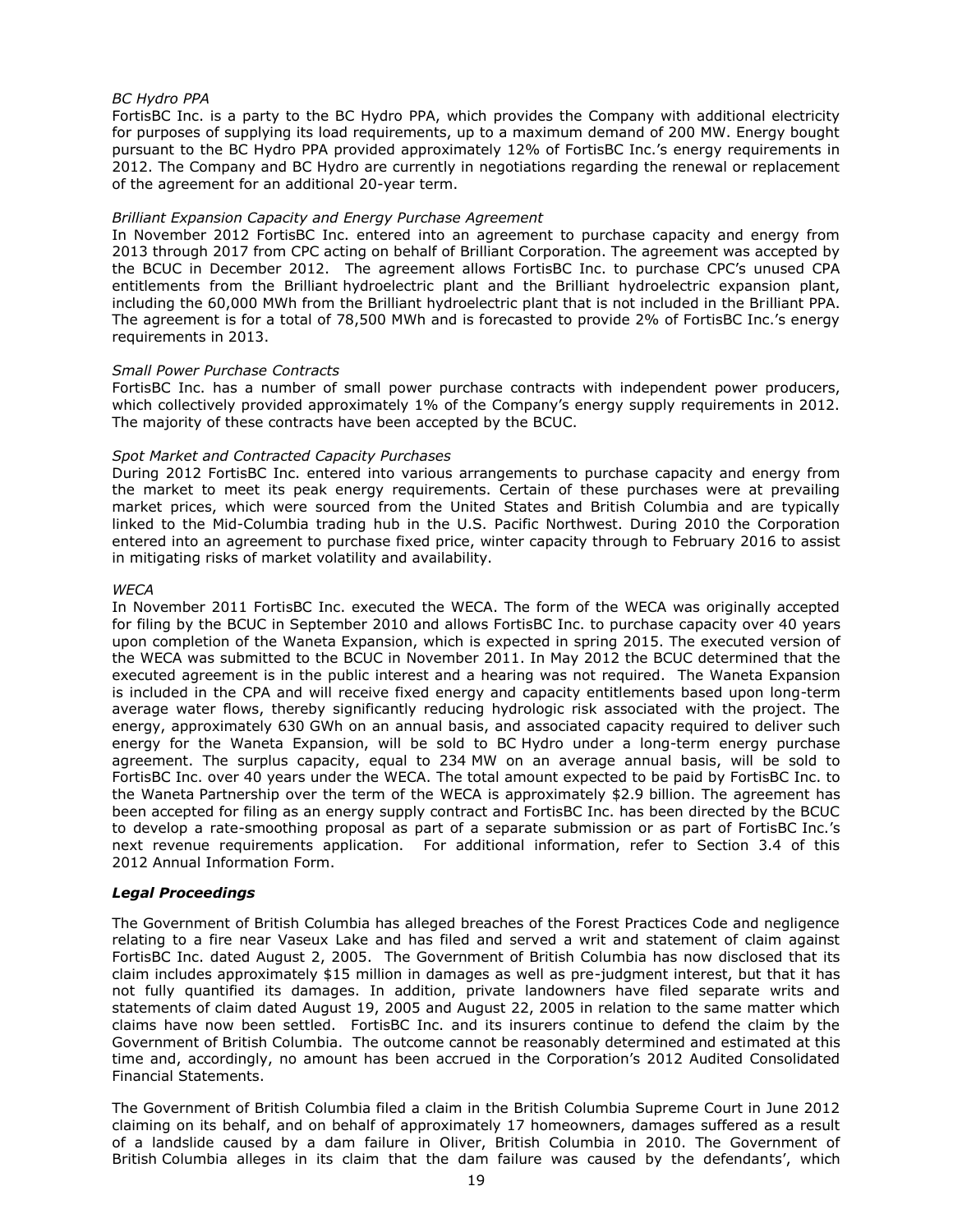includes FortisBC Inc., use of a road on top of the dam. The Government of British Columbia estimates its damages and the damages of the homeowners, on whose behalf it is claiming, to be approximately \$15 million. While FortisBC Inc. has not been served, the utility has retained counsel and has notified its insurers. The outcome cannot be reasonably determined and estimated at this time and, accordingly, no amount has been accrued in the Corporation's 2012 Audited Consolidated Financial Statements.

#### *Human Resources*

As at December 31, 2012, FortisBC Inc. had 542 full-time equivalent employees. The organized employees of FortisBC Inc. are represented by the IBEW, Local 213, and COPE, Local 378. The collective agreement between the Corporation and IBEW expired on January 31, 2013. IBEW represents employees in specified occupations in the areas of generation and T&D.

There are two collective agreements between FortisBC Inc. and COPE. For the first COPE collective agreement representing employees in specified occupations in the areas of administration and operations support, a new agreement came into effect on November 2, 2012 and expires on December 31, 2013. The second COPE collective agreement representing customer service employees expires on March 31, 2014.

### **3.2.3** *Newfoundland Power*

Newfoundland Power is an integrated electric utility and the principal distributor of electricity on the island portion of Newfoundland and Labrador, serving more than 251,000 customers, or 87%, of the province's electricity consumers in approximately 600 communities. Newfoundland Power met a peak demand of 1,241 MW in 2012. The balance of the population is served by Newfoundland's other electric utility, Newfoundland Hydro, which also serves several larger industrial customers. Newfoundland Power owns and operates approximately 11,400 kilometres of T&D lines.

### *Market and Sales*

Annual electricity sales increased to 5,652 GWh in 2012 from 5,553 GWh in 2011. Revenue increased to \$581 million in 2012 from \$573 million in 2011.

The following table compares the composition of Newfoundland Power's 2012 and 2011 revenue and electricity sales by customer class.

| <b>Newfoundland Power</b><br><b>Revenue and Electricity Sales by Customer Class</b> |       |       |       |       |  |  |  |
|-------------------------------------------------------------------------------------|-------|-------|-------|-------|--|--|--|
| Revenue $(1)$<br>GWh Sales <sup>(1)</sup><br>(%)<br>(%)                             |       |       |       |       |  |  |  |
|                                                                                     | 2012  | 2011  | 2012  | 2011  |  |  |  |
| Residential                                                                         | 60.1  | 60.4  | 60.9  | 61.3  |  |  |  |
| Commercial                                                                          | 36.2  | 36.0  | 39.1  | 38.7  |  |  |  |
| Other $(2)$                                                                         | 3.7   | 3.6   | -     |       |  |  |  |
| <b>Total</b>                                                                        | 100.0 | 100.0 | 100.0 | 100.0 |  |  |  |

*(1) Revenue and electricity sales reflect weather-adjusted values pursuant to Newfoundland Power's weather normalization reserve.* 

*(2) Includes revenue from sources other than from the sale of electricity, including revenue deferrals.*

## *Power Supply*

Approximately 93% of Newfoundland Power's energy requirements are purchased from Newfoundland Hydro. The principal terms of the supply arrangements with Newfoundland Hydro are regulated by the PUB on a basis similar to that upon which Newfoundland Power's service to its customers is regulated.

The purchased power rate structure is the basis upon which Newfoundland Hydro charges Newfoundland Power for purchased power and includes charges for both demand and energy purchased. The demand charge is based on applying a rate to the peak-billing demand for the most-recent winter season. The energy charge is a two-block charge with a higher second-block charge set to reflect Newfoundland Hydro's marginal cost of generating electricity.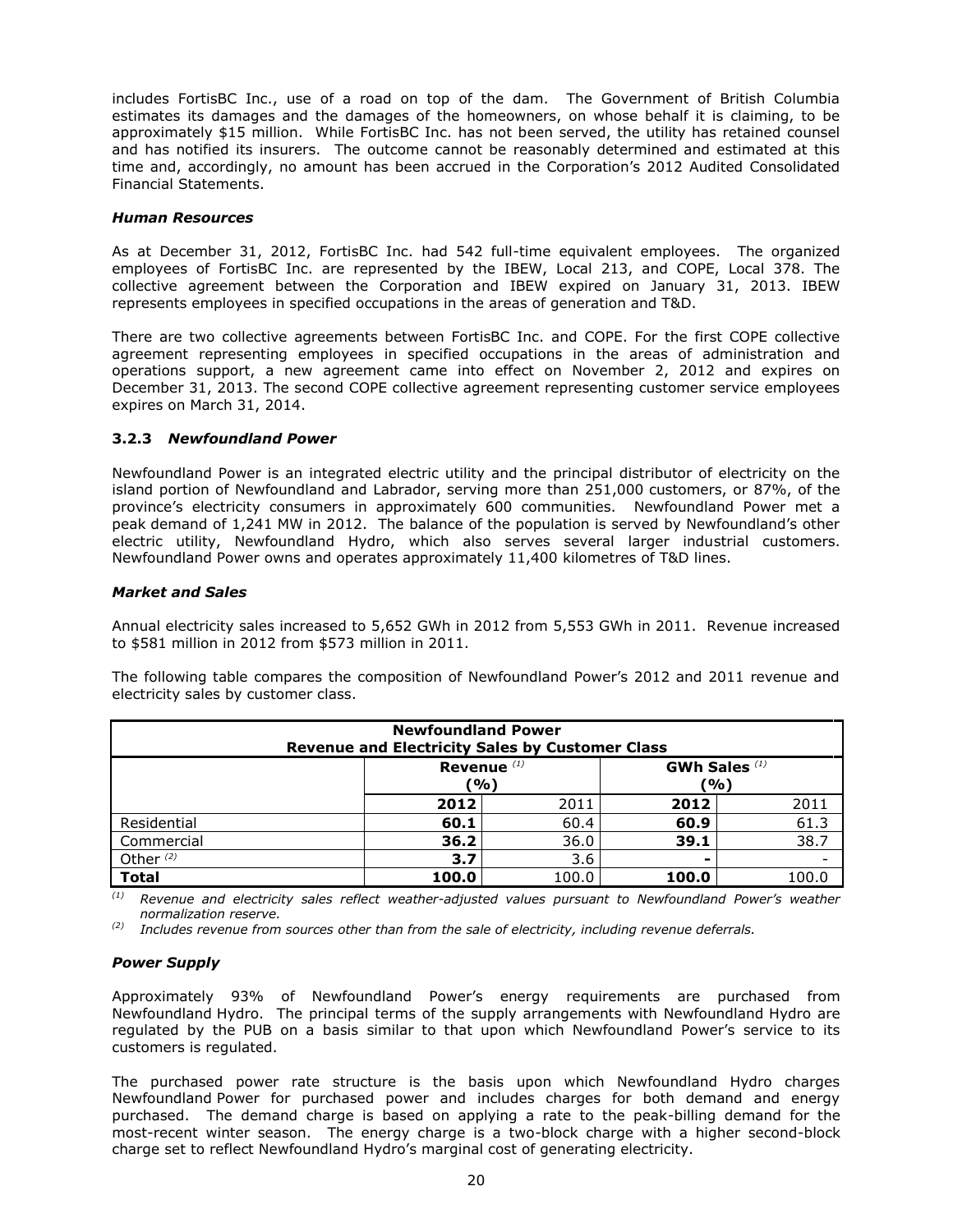Newfoundland Power operates 29 small generating facilities, which generate approximately 7% of the electricity sold by the Company. Newfoundland Power's hydroelectric generating plants have a total capacity of 97 MW. The diesel plants and gas turbines have a total capacity of approximately 7 MW and 37 MW, respectively.

## *Legal Proceedings*

The City of St. John's has given formal notice of its intention to terminate Newfoundland Power's rights to use the Mobile River watershed for the generation of electricity. The effective date of the notice to terminate the lease was March 1, 2009. The Company held these rights under a lease dated November 23, 1946, which was amended by an agreement dated October 21, 1949. The two hydroelectric generating plants affected by the lease have a combined capacity of approximately 12 MW and generate annual production of 49 GWh, representing less than 1% of the Company's total energy requirements. To exercise the termination provision of the lease, the City of St. John's is required to pay to the Company the value of all works and erections employed in the generation and transmission of electricity using the water of the Mobile River watershed. In accordance with the terms of the lease, an arbitration panel was appointed in 2008 for the purpose of determining the value of the affected assets. In March 2009 the panel issued a ruling on certain preliminary questions. A majority of the panel ruled that termination of the lease will not be effective until payment to the Company of the value of the assets, and that the value of the payment is to be based on a valuation of the assets as a going concern, including the land and water rights.

The City of St. John's applied to the Supreme Court of Newfoundland and Labrador to have the preliminary ruling of the arbitration panel set aside. In November 2010 the Supreme Court issued a decision dismissing the City's application. In December 2010 the City of St. John's appealed the Supreme Court's decision to the Newfoundland and Labrador Court of Appeal. In March 2013 the Court of Appeal allowed the City's appeal, set aside the preliminary ruling of the arbitration panel and determined that the assets to be appraised under the lease are limited to the physical works and erections, not including land and water rights. Newfoundland Power is considering its options with respect to the Court of Appeal's decision.

#### *Human Resources*

As at December 31, 2012, Newfoundland Power had 653 full-time equivalent employees, of which approximately 56% were members of bargaining units represented by IBEW, Local 1620.

The Company has two collective agreements governing its union employees represented by IBEW, Local 1620. One bargaining unit is composed predominately of clerical employees and the other predominately of skilled trades and outside workers. Both collective agreements expire on September 30, 2014.

## **3.2.4** *Other Canadian Electric Utilities*

Other Canadian Electric Utilities are comprised of the operations of Maritime Electric and FortisOntario.

#### Maritime Electric

The Corporation, through FortisWest, holds all of the common shares of Maritime Electric. Maritime Electric is an integrated electric utility that directly supplies approximately 76,000 customers, constituting approximately 90% of electricity consumers on PEI. Maritime Electric purchases most of the energy it distributes to its customers from NB Power, a New Brunswick Crown corporation, through various energy purchase agreements. The Company also purchases energy from Island-based wind-powered generation owned by the PEI Energy Corporation, a provincial Crown corporation. Maritime Electric's electricity system is connected to the mainland power grid via two submarine cables between PEI and New Brunswick, which are leased from the Government of PEI. Maritime Electric owns and operates generating plants with a combined capacity of 150 MW on PEI and met a peak demand of 230 MW in 2012. Maritime Electric owns and operates approximately 5,500 kilometres of T&D lines.

#### FortisOntario

The Corporation's wholly owned regulated utility investments in Ontario, collectively FortisOntario, provide integrated electric utility service to approximately 64,000 customers in Fort Erie, Cornwall, Gananoque, Port Colborne and the District of Algoma in Ontario. FortisOntario's operations are comprised of Canadian Niagara Power, Cornwall Electric and Algoma Power. In April 2012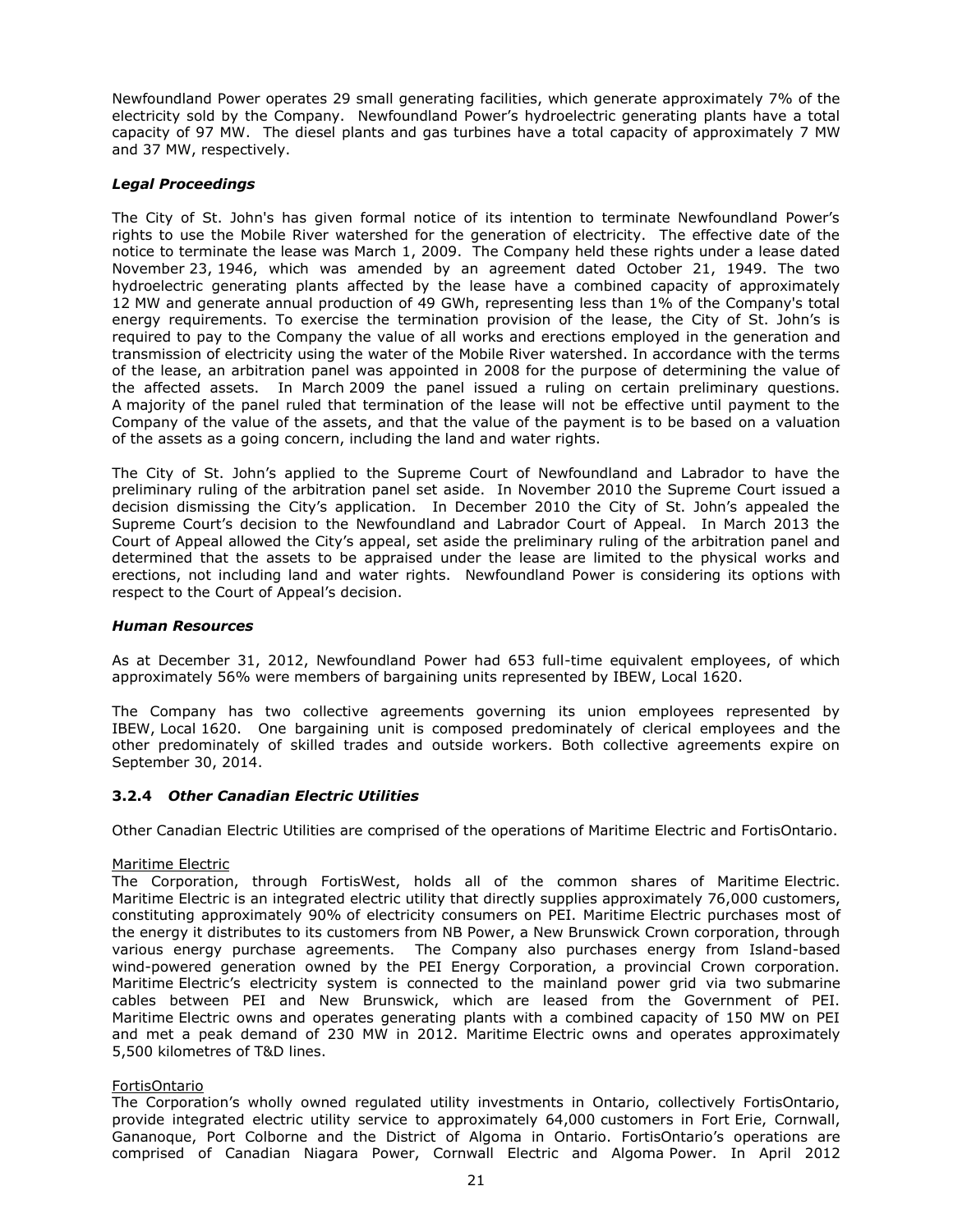FortisOntario exercised its option to purchase all of the assets previously leased by the Company under an operating lease agreement with the City of Port Colborne for the purchase option price of approximately \$7 million. The exercise of the purchase option, which qualifies as a business combination, provides ownership and legal title to all of the assets, including equipment, real property and distribution assets, which constitute the electricity distribution system in Port Colborne. FortisOntario also owns a 10% interest in each of Westario Power Inc., Rideau St. Lawrence Holdings Inc. and Grimsby Power Inc., three regional electric distribution companies serving approximately 38,000 customers.

FortisOntario met a combined peak demand of 253 MW in 2012. FortisOntario owns and operates approximately 3,300 kilometres of T&D lines.

### *Market and Sales*

Annual electricity sales were 2,381 GWh in 2012 compared to 2,366 GWh in 2011. Revenue was \$353 million in 2012 compared to \$339 million in 2011.

The following table compares the composition of Other Canadian Electric Utilities' 2012 and 2011 revenue and electricity sales by customer class.

| <b>Other Canadian Electric Utilities</b><br><b>Revenue and Electricity Sales by Customer Class</b> |       |       |       |       |  |  |  |  |  |  |  |
|----------------------------------------------------------------------------------------------------|-------|-------|-------|-------|--|--|--|--|--|--|--|
| <b>GWh Sales</b><br><b>Revenue</b><br>(%)<br>(%)                                                   |       |       |       |       |  |  |  |  |  |  |  |
|                                                                                                    | 2012  | 2011  |       |       |  |  |  |  |  |  |  |
| Residential                                                                                        | 43.6  | 43.4  | 43.1  | 43.2  |  |  |  |  |  |  |  |
| Commercial and Industrial                                                                          | 52.2  | 52.3  | 56.6  | 56.2  |  |  |  |  |  |  |  |
| Other $(1)$                                                                                        | 4.2   | 4.3   | 0.3   | 0.6   |  |  |  |  |  |  |  |
| <b>Total</b>                                                                                       | 100.0 | 100.0 | 100.0 | 100.0 |  |  |  |  |  |  |  |

*(1) Includes revenue from sources other than from the sale of electricity*

#### *Power Supply*

#### Maritime Electric

Maritime Electric purchased 84% of the electricity required to meet its customers' needs from NB Power in 2012. The balance was met through the purchase of wind energy produced on PEI by stations owned by the PEI Energy Corporation and from Company-owned on-Island generation. Maritime Electric's on-Island generation facilities are used primarily for peaking, submarine-cable loading issues and emergency purposes.

Maritime Electric has two take-or-pay contracts for the purchase of either energy or capacity. In 2010 the Company signed a five-year take-or-pay contract with NB Power covering the period March 1, 2011 through February 29, 2016. The contract includes fixed pricing for the entire five-year period. The other take-or-pay contract, which is for transmission capacity allowing Maritime Electric to reserve 30 MW of capacity on an international power line into the United States, expires in November 2032.

Maritime Electric has entitlement to approximately 4.7% of the output from Point Lepreau for the life of the unit. As part of its participation agreement, Maritime Electric is required to pay its share of the capital and operating costs of the unit. A major refurbishment of Point Lepreau that began in 2008 was completed and the station returned to service in November 2012. The refurbishment is expected to extend the facility's estimated life an additional 27 years.

In November 2010 Maritime Electric signed the PEI Energy Accord with the Government of PEI. The PEI Energy Accord covers the period from March 1, 2011 through February 29, 2016. Under the PEI Energy Accord, electricity costs for a typical customer were lowered approximately 14% effective March 1, 2011 and electricity rates were frozen until February 28, 2013. In December 2012 the *Accord Continuation Act* was enacted, which sets out the inputs, rates and other terms for the continuation of the PEI Energy Accord for three years covering the period March 1, 2013 through February 29, 2016. Over the three-year period, increases in electricity costs for a typical residential customer have been set at 2.2% annually and Maritime Electric's allowed ROE has been capped at 9.75% each year. Under the terms of the *Accord Continuation Act* and the PEI Energy Accord, the Government of PEI assumed, effective March 1, 2011, responsibility for the cost of incremental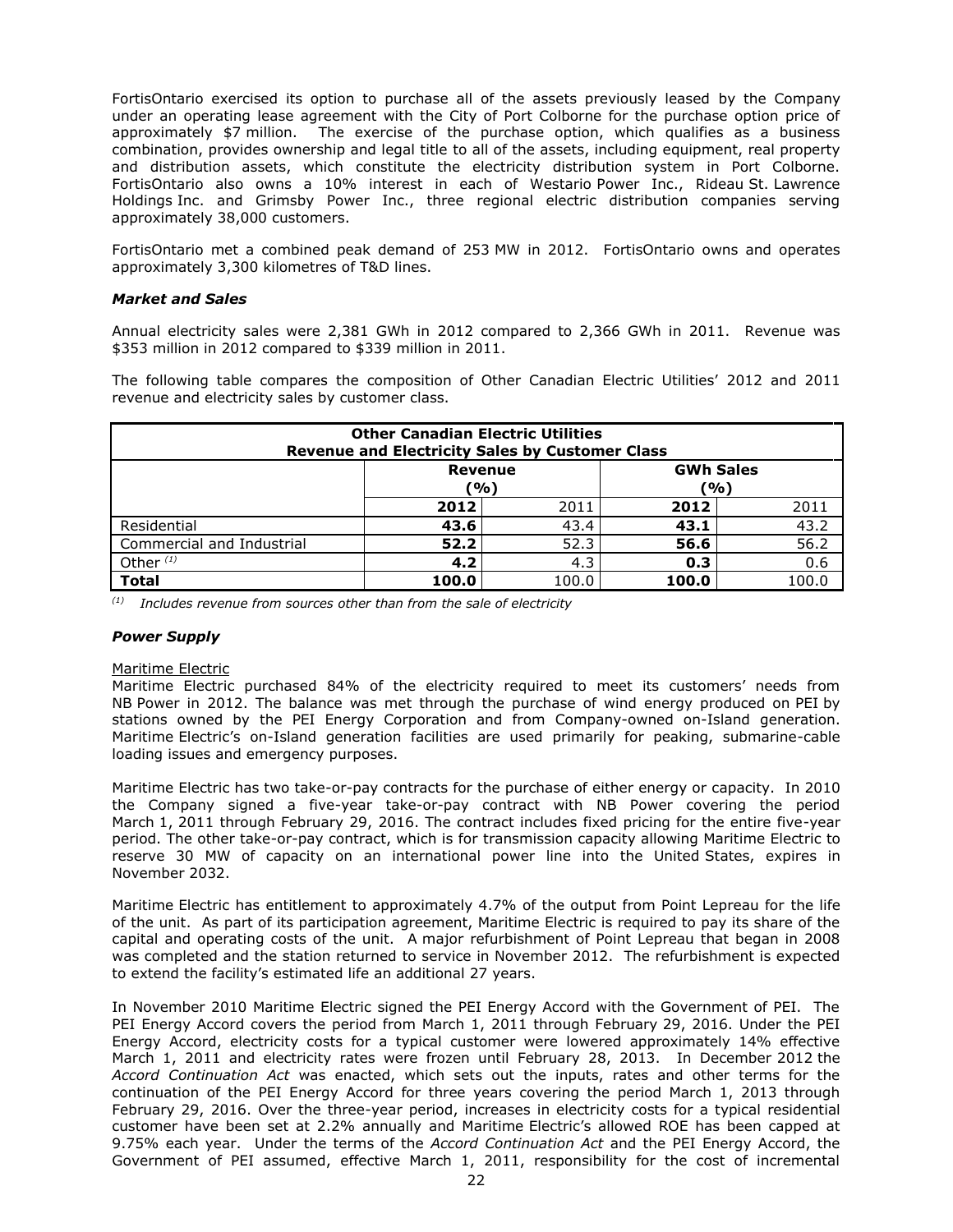replacement energy and monthly operating and maintenance costs related to Point Lepreau during its refurbishment period, which ended in fall 2012.

The *Renewable Energy Act* (PEI) requires Maritime Electric to supply 15% of its annual energy sales from renewable energy sources. In 2012 approximately 15% of Maritime Electric's annual energy sales requirement was supplied by renewable energy.

#### FortisOntario

The power requirements of FortisOntario's service areas are provided from various sources. Canadian Niagara Power purchases its power requirements for Fort Erie and Port Colborne from IESO. Canadian Niagara Power purchases approximately 94% of energy requirements for Gananoque through monthly energy purchases from Hydro One and the remaining 6% is purchased, through the Hydroelectric Contract Initiative, from the five hydroelectric generating plants of the Fortis Generation East Partnership, effective July 1, 2012. Prior to July 1, 2012, the five hydroelectric generating plants were owned by Fortis Properties. Algoma Power purchases 100% of its energy from IESO.

Under the Standard Supply Code of the OEB, Canadian Niagara Power and Algoma Power are obliged to provide Standard Service Supply to all its customers who do not choose to contract with an electricity retailer. This energy is provided to customers at either regulated or market prices.

Cornwall Electric purchases substantially all of its power requirements from Hydro-Québec Energy Marketing under two fixed-term contracts. The first contract provides approximately 237 GWh of energy per year and up to 45 MW of capacity at any one time. The second contract provides 100 MW of capacity and energy and provides a minimum of 300 GWh of energy per year. Both contracts expire in December 2019.

### *Human Resources*

As at December 31, 2012, Maritime Electric had 178 full-time equivalent employees, of which approximately 70% were represented by IBEW, Local 1432. The current collective agreement expires December 31, 2013.

As at December 31, 2012, FortisOntario had 196 full-time equivalent employees, of which approximately 59% were represented by CUPE, Local 1371, in Cornwall; IBEW, Local 636, in the Niagara region; IBEW, Local 636, in Gananoque; and Power Workers Union, a CUPE affiliate as CUPE, Local 1000, in the Algoma region. The expiry dates of the collective agreements are April 30, 2016; February 29, 2016; July 31, 2016; and December 31, 2016, respectively.

## **3.3 Regulated Electric Utilities - Caribbean**

Regulated Electric Utilities - Caribbean operations are comprised of Caribbean Utilities and Fortis Turks and Caicos.

Caribbean Utilities is an integrated electric utility and the sole provider of electricity on Grand Cayman, Cayman Islands, serving approximately 27,000 customers. The Company met a peak demand of approximately 96 MW in 2012. Caribbean Utilities owns and operates approximately 705 kilometres of T&D lines and 25 kilometres of submarine cable. Fortis holds an approximate 60% (December 31, 2011 - 60%) controlling ownership interest in the utility. Caribbean Utilities is a public company traded on the TSX (TSX:CUP.U).

Fortis Turks and Caicos is comprised of FortisTCI, Atlantic Equipment & Power (Turks and Caicos) Ltd. and TCU, which are indirect wholly owned subsidiaries of Fortis. In August 2012 FortisTCI acquired TCU for an aggregate purchase price of approximately \$13 million (US\$13 million), inclusive of debt assumed of \$5 million (US\$5 million).

Each of the Fortis Turks and Caicos utilities is an integrated electric utility and, combined, serve approximately 12,000 customers, or 98% of electricity consumers, in the Turks and Caicos Islands. The utilities met a combined peak demand of approximately 35 MW in 2012. Fortis Turks and Caicos owns and operates approximately 600 kilometres of T&D lines. Fortis Turks and Caicos is the principal distributor of electricity in the Turks and Caicos Islands pursuant to 50-year licences that expire in 2036 and 2037.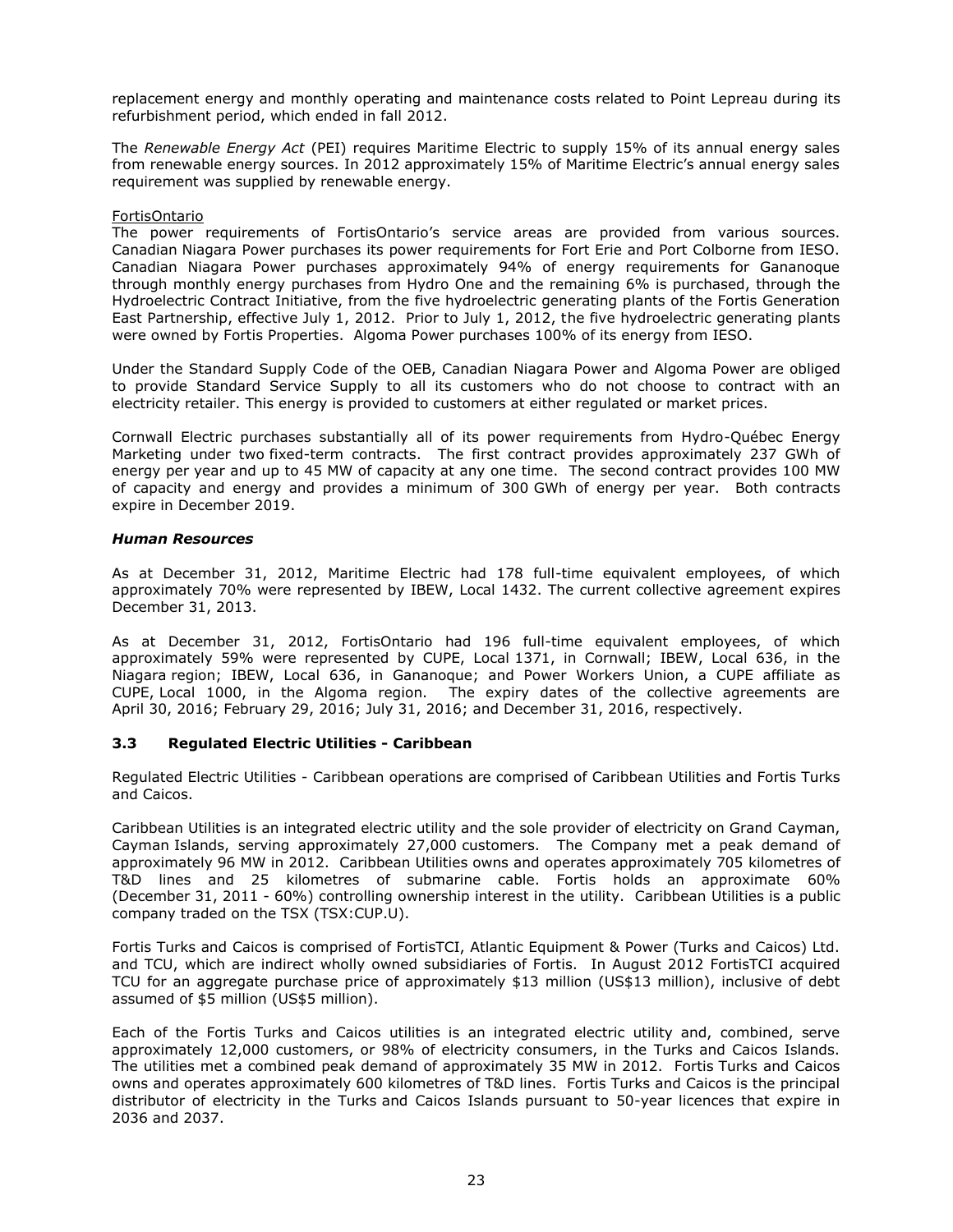## *Market and Sales*

Annual electricity sales were 728 GWh in 2012 compared to 918 GWh in 2011. Revenue was \$273 million in 2012 compared to \$305 million in 2011. The decrease in annual electricity sales and revenue was largely due to the expropriation of Belize Electricity by the GOB in June 2011 and the consequential loss of control resulting in the discontinuance of the consolidation method of accounting for the utility, effective June 20, 2011. For further information refer to the "Expropriated Assets" section that follows.

The following table compares the composition of Regulated Electric Utilities - Caribbean's revenue and electricity sales by customer class for the years ended 2012 and 2011.

| Regulated Electric Utilities - Caribbean (1)<br><b>Revenue and Electricity Sales by Customer Class</b> |                                  |      |      |      |  |  |  |  |
|--------------------------------------------------------------------------------------------------------|----------------------------------|------|------|------|--|--|--|--|
| <b>GWh Sales</b><br><b>Revenue</b><br>(%)<br>(%)                                                       |                                  |      |      |      |  |  |  |  |
| 2011<br>2011<br>2012<br>2012                                                                           |                                  |      |      |      |  |  |  |  |
| Residential                                                                                            | 44.7                             | 46.6 | 42.4 | 45.5 |  |  |  |  |
| Commercial and Industrial                                                                              | 54.2                             | 52.5 | 57.6 | 54.5 |  |  |  |  |
| Other $(2)$                                                                                            | 1.1                              | 0.9  | -    |      |  |  |  |  |
| <b>Total</b>                                                                                           | 100.0<br>100.0<br>100.0<br>100.0 |      |      |      |  |  |  |  |

*(1) Comprised of Caribbean Utilities and Fortis Turks and Caicos, and Belize Electricity up to June 20, 2011 (2) Includes revenue from sources other than from the sale of electricity*

### *Power Supply*

Caribbean Utilities relies upon in-house diesel-powered generation to produce electricity for Grand Cayman. Grand Cayman has neither hydroelectric potential nor inherent thermal resources and the Company must rely upon diesel fuel imported to Grand Cayman primarily from refineries in the Caribbean and the Gulf of Mexico. The Company has an installed generating capacity of approximately 150 MW.

Caribbean Utilities has primary and secondary fuel supply contracts entered into in 2012, with renewal options in 2014. Caribbean Utilities also entered into a five-year contract for the supply of lube oil. These contracts enable Caribbean Utilities to purchase fuel and lube oil from the suppliers on what the Company believes to be competitive terms and pricing. Both the fuel and lube oil contracts include disaster recovery and business continuity plans in the event of foreseeable disruptions to supplies to reduce the impact on Caribbean Utilities' operations.

Fortis Turks and Caicos relies upon in-house diesel-powered generation, which has a combined generating capacity of 76 MW, to produce electricity for its customers.

FortisTCI has a renewable contract with a major supplier for all of its diesel fuel requirements associated with the generation of electricity. The approximate fuel requirements under this contract are 12 million imperial gallons per annum.

## *Expropriation of Shares in Belize Electricity*

On June 20, 2011, the GOB enacted legislation leading to the expropriation of the Corporation's investment in Belize Electricity. Consequent to the deprivation of control over the operations of the utility, the Corporation discontinued the consolidation method of accounting for Belize Electricity, as of June 20, 2011, and classified the book value, including foreign exchange impacts, of the expropriated investment as a long-term other asset on the consolidated balance sheet.

In October 2011 Fortis commenced an action in the Belize Supreme Court with respect to challenging the constitutionality of the expropriation of the Corporation's investment in Belize Electricity. Fortis commissioned an independent valuation of its expropriated investment and submitted its claim for compensation to the GOB in November 2011. The book value of the long-term other asset is below fair value as at the date of expropriation as determined by the independent valuators. The GOB also commissioned a valuation of Belize Electricity which is significantly lower than both the fair value determined under the Corporation's valuation and the book value of the long-term other asset. While Fortis and representatives and third-party consultants of the GOB have held discussions in 2012 on differences in assumptions used in the valuations, there have been no discussions on any compensation settlement amount.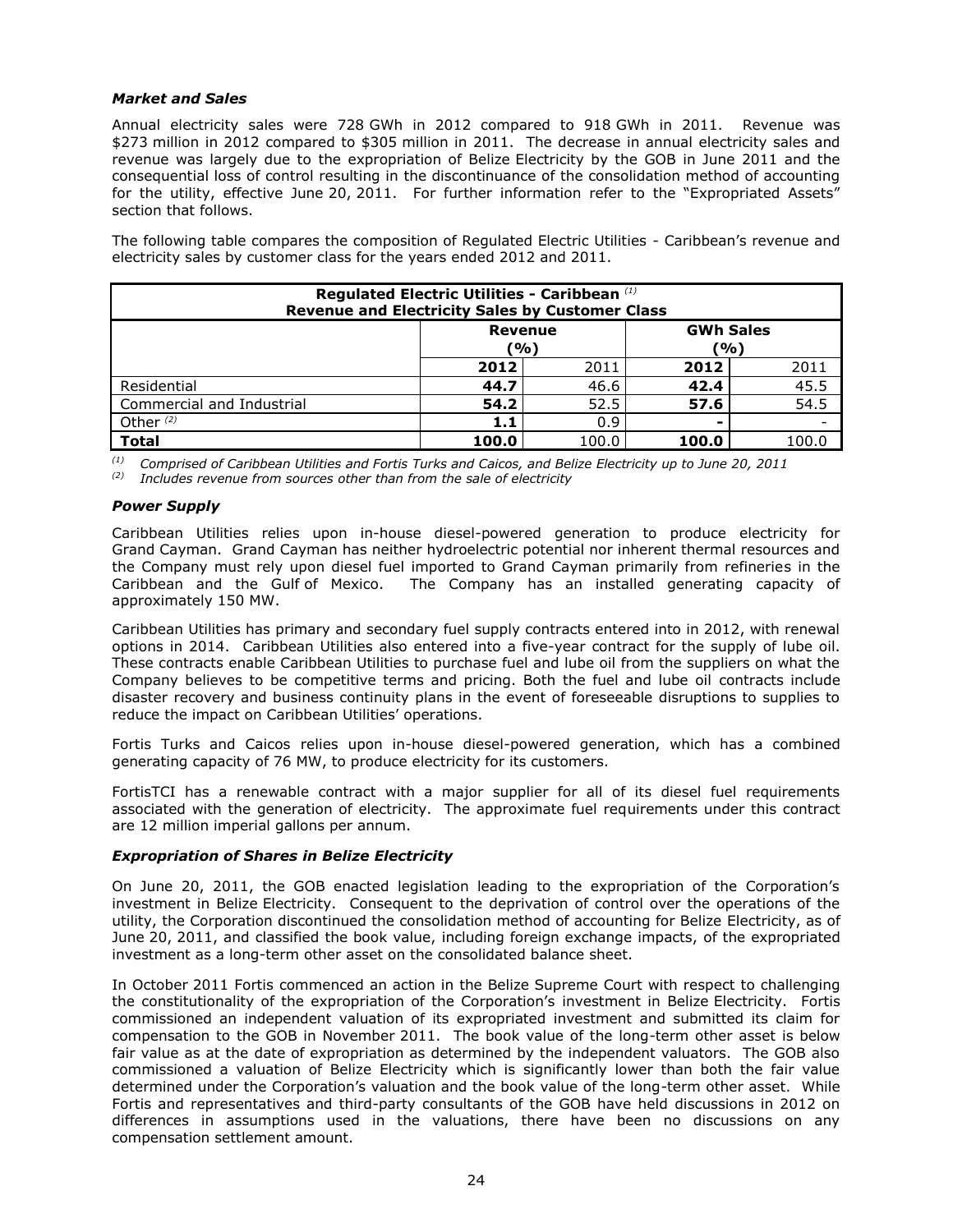In July 2012 the Belize Supreme Court dismissed the Corporation's claim of October 2011. Also in July 2012, Fortis filed its appeal of the above-noted trial judgment in the Belize Court of Appeal. The appeal was heard in October 2012 and a decision is pending. Any decision of the Belize Court of Appeal may be appealed to the Caribbean Court of Justice, the highest court of appeal available for judicial matters in Belize.

Fortis believes it has a strong, well-positioned case before the Belize Courts supporting the unconstitutionality of the expropriation. There exists, however, a reasonable possibility that the outcome of the litigation may be unfavourable to the Corporation and the amount of compensation otherwise to be paid to Fortis under the legislation expropriating Belize Electricity could be lower than the book value of its expropriated investment in Belize Electricity. The book value was \$104 million, including foreign exchange impacts, as at December 31, 2012 (December 31, 2011 - \$106 million). If the expropriation is held to be unconstitutional, it is not determinable at this time as to the nature of the relief that would be awarded to Fortis, for example: (i) the ordering of the return of the shares to Fortis and/or award of damages; or (ii) the ordering of compensation to be paid to Fortis for the unconstitutional expropriation of the shares. Based on presently available information, the long-term other asset is not deemed impaired as at December 31, 2012. Fortis will continue to assess for impairment each reporting period based on evaluating the outcomes of court proceedings and/or compensation settlement negotiations, if any. As well as continuing the constitutional challenge of the expropriation, Fortis is also pursuing alternative options for obtaining fair compensation, including compensation under the Belize/UK Bilateral Investment Treaty. For further information on the expropriation of Belize Electricity, refer to the "Business Risk Management – Expropriation of Shares in Belize Electricity" section of the Corporation's MD&A.

### *Human Resources*

As at December 31, 2012, Regulated Electric Utilities - Caribbean employed 341 full-time equivalent employees. The 190 employees at Caribbean Utilities and 151 employees at Fortis Turks and Caicos are non-unionized.

### **3.4 Non-Regulated - Fortis Generation**

The following table summarizes the Corporation's non-regulated generation assets by location.

| <b>Fortis Generation</b><br><b>Non-Regulated Generation Investments</b> |               |                |               |  |  |
|-------------------------------------------------------------------------|---------------|----------------|---------------|--|--|
| <b>Location</b>                                                         | <b>Plants</b> | Fuel           | Capacity (MW) |  |  |
| <b>Belize</b>                                                           |               | hydro          |               |  |  |
| Ontario                                                                 |               | hydro, thermal | 13            |  |  |
| Central Newfoundland <sup>(1)</sup>                                     |               | hydro          | 36            |  |  |
| British Columbia <sup>(2)</sup>                                         |               | hydro          | 16            |  |  |
| <b>Upstate New York</b><br>hydro<br>23<br>4                             |               |                |               |  |  |
| <b>Total</b>                                                            | 17            |                | 139           |  |  |

*(1) The two central Newfoundland facilities that were owned by the Exploits Partnership were expropriated by the Government of Newfoundland and Labrador in December 2008. Effective February 12, 2009, the Corporation discontinued the consolidation method of accounting for its investment in central Newfoundland.*

*(2) Once completed, the Waneta Expansion will provide an additional 335 MW of hydroelectric generating capacity in British Columbia.*

The Corporation's non-regulated generation operations consist of its 100% ownership interest in each of BECOL, FortisOntario and FortisUS Energy, as well as non-regulated generation assets owned by FortisBC Inc. and by Fortis through its 51% controlling ownership interest in the Waneta Partnership. Effective July 1, 2012, the legal ownership of the six hydroelectric generating facilities in eastern Ontario was transferred from Fortis Properties to Fortis Generation East Partnership, a limited liability partnership directly held by Fortis. The investment in the Exploits Partnership is held by Fortis Properties.

Non-regulated generation operations in Belize consist of the 25-MW Mollejon, 7-MW Chalillo and 19-MW Vaca hydroelectric generating facilities. All of the output of these facilities is sold to Belize Electricity under 50-year PPAs expiring in 2055 and 2060. The hydroelectric generation operations in Belize are conducted through the Corporation's indirectly wholly owned subsidiary BECOL under a franchise agreement with the GOB. In October 2011 the GOB purportedly amended the Constitution of Belize to require majority government ownership of three public utility providers, including Belize Electricity, but excluding BECOL. The GOB has also indicated it has no intention to expropriate BECOL. Fortis continues to control and consolidate the financial statements of BECOL.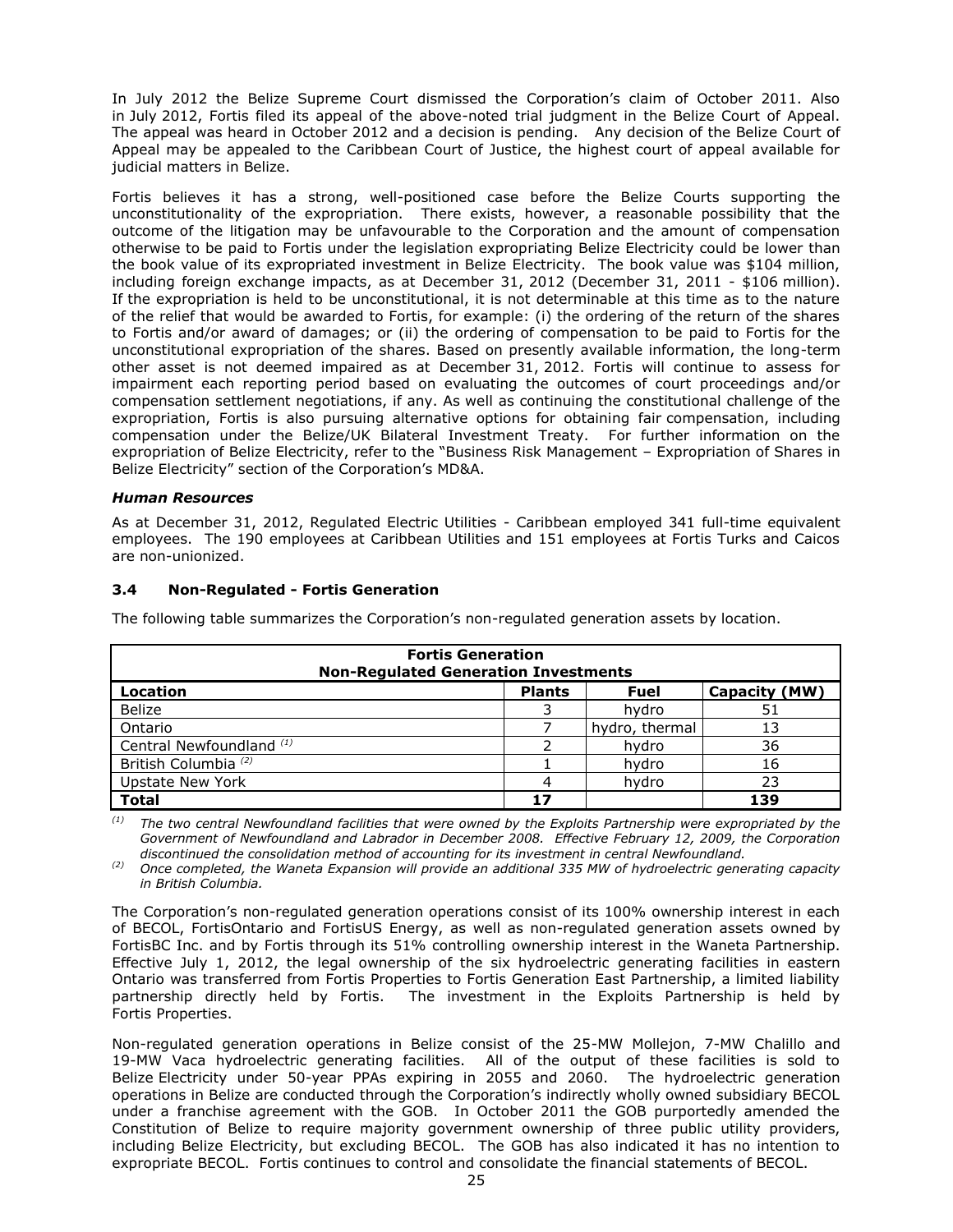Non-regulated generation operations of FortisOntario are comprised of the operation of a 5-MW gas-powered cogeneration plant in Cornwall. All thermal energy output of this plant is sold to external third parties, while the electricity output is sold to Cornwall Electric. Fortis Generation East Partnership owns and operates six small hydroelectric generating facilities in eastern Ontario with a combined capacity of 8 MW. The electricity produced from these facilities is sold to the Ontario Power Association, via the Hydroelectric Contract Initiative, under fixed-price contracts.

Fortis Properties has a non-regulated generation investment in central Newfoundland that is held through the Company's direct 51% interest in the Exploits Partnership. Through the Exploits Partnership, 36 MW of additional capacity was developed and installed at two of Abitibi's hydroelectric generating facilities in central Newfoundland. Output from the generating facilities is being sold to Newfoundland Hydro under a 30-year PPA expiring in 2033. Effective February 2009, the Corporation discontinued the consolidation method of accounting for these operations, necessitated by the actions of the Government of Newfoundland and Labrador related to its expropriation of the hydroelectric assets and water rights of the Exploits Partnership. Refer to the "Expropriated Assets" section that follows.

The non-regulated generation operations of FortisBC Inc. include the 16-MW run-of-river Walden hydroelectric power plant near Lillooet, British Columbia that sells its entire output to BC Hydro under a contract set to expire in the fourth quarter of 2013. Non-regulated generation operations in British Columbia also include the Corporation's 51% controlling ownership interest in the Waneta Partnership, with CPC/CBT holding the remaining 49% interest. Fortis will operate and maintain the non-regulated investment when the facility comes into service, which is expected in spring 2015. The Waneta Partnership commenced construction of the \$900 million, 335-MW Waneta Expansion in late 2010, which is adjacent to the Waneta Dam and powerhouse facilities on the Pend d'Oreille River, south of Trail, British Columbia. Construction progress is going well and the project is currently on schedule and on budget. Approximately \$436 million in total has been spent on the Waneta Expansion since construction began in late 2010, with \$192 million spent in 2012. Major construction activities on-site during 2012 included the completion of the excavation of the intake, powerhouse and power tunnels. Approximately \$227 million is expected to be spent in 2013, with key project activities including completion of the powerhouse structural steel and building envelope; excavation of the intake approach channel; construction of the intake and tailrace structures; and removal of rock plug. In addition, installation of the stationary imbedded turbine and generator components will continue. For additional information refer to Section 3.2.2 of this 2012 Annual Information Form.

Through FortisUS Energy, an indirectly wholly owned subsidiary, the Corporation owns and operates four hydroelectric generating facilities in Upstate New York with a combined capacity of approximately 23 MW operating under licences from FERC. All four hydroelectric generating facilities sell energy at market rates through purchase agreements with Niagara Mohawk Power Corporation.

## *Market and Sales*

Annual energy sales from non-regulated generation assets were 306 GWh in 2012 compared to 389 GWh in 2011. Revenue was \$31 million in 2012 compared to \$34 million in 2011.

The following table compares the composition of Fortis Generation's 2012 and 2011 revenue and energy sales by location.

| <b>Fortis Generation</b><br><b>Revenue and Energy Sales by Location</b> |       |                |                  |                          |
|-------------------------------------------------------------------------|-------|----------------|------------------|--------------------------|
|                                                                         |       | <b>Revenue</b> | <b>GWh Sales</b> |                          |
|                                                                         |       | (%)            | (%)              |                          |
|                                                                         | 2012  | 2011           | 2012             | 2011                     |
| <b>Belize</b>                                                           | 70.2  | 65.8           | 65.1             | 60.2                     |
| Ontario                                                                 | 13.0  | 13.3           | 12.9             | 12.0                     |
| Central Newfoundland <sup>(1)</sup>                                     | 4.5   | 4.1            | ۰                | $\overline{\phantom{0}}$ |
| British Columbia                                                        | 6.8   | 6.7            | 11.4             | 10.3                     |
| <b>Upstate New York</b>                                                 | 5.5   | 10.1           | 10.6             | 17.5                     |
| <b>Total</b>                                                            | 100.0 | 100.0          | 100.0            | 100.0                    |

*(1) Reflects the discontinuance of the consolidation method of accounting for the financial results of the operations in central Newfoundland, effective February 12, 2009*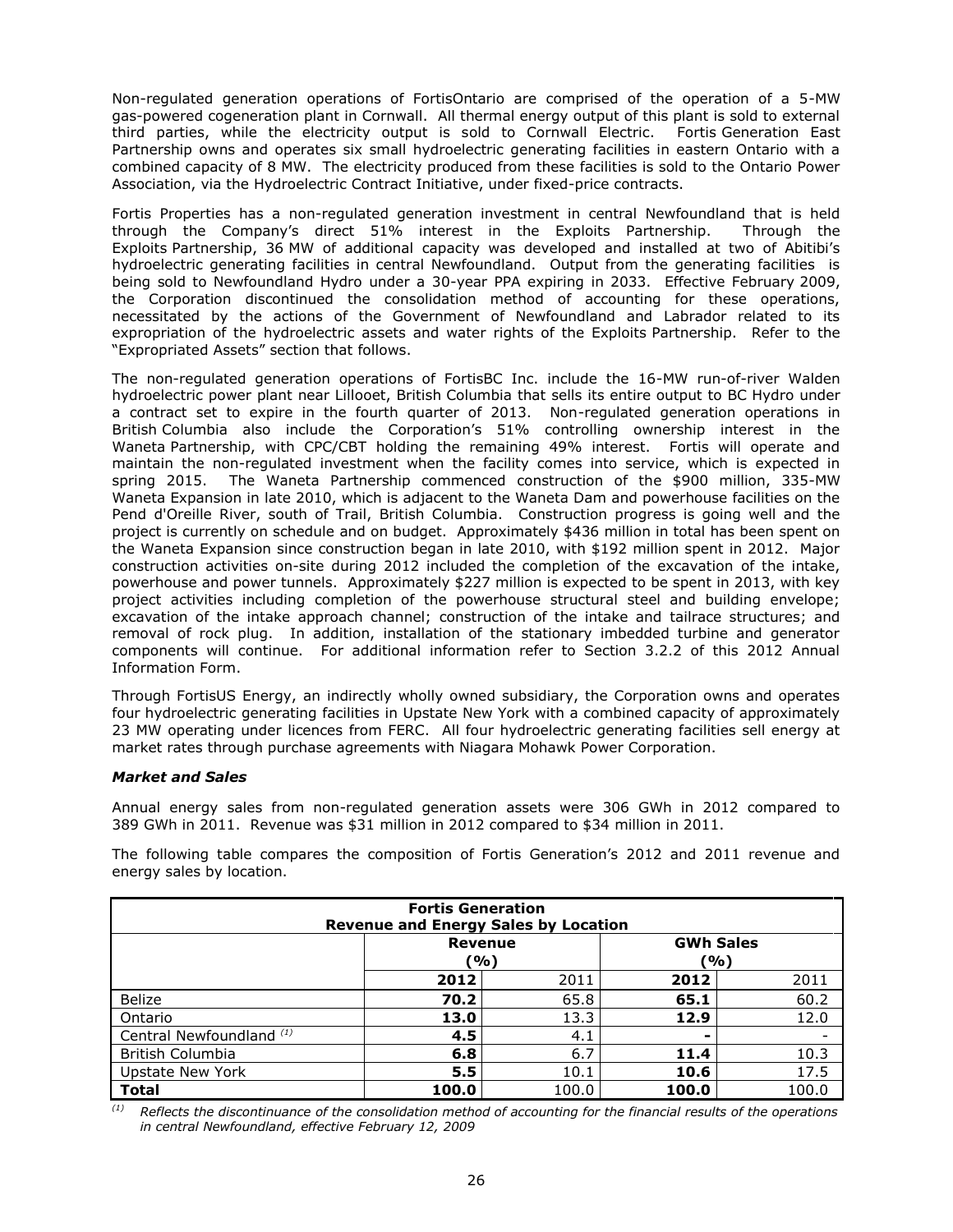## *Expropriated Assets*

In December 2008 the Government of Newfoundland and Labrador expropriated Abitibi's hydroelectric assets and water rights in Newfoundland, including those of the Exploits Partnership. The newsprint mill in Grand Falls-Windsor closed on February 12, 2009, subsequent to which the day-to-day operations of the Exploits Partnership's hydroelectric generating facilities were assumed by Nalcor Energy, a Crown corporation, acting as an agent for the Government of Newfoundland and Labrador with respect to expropriation matters. The Government of Newfoundland and Labrador has publicly stated that it is not its intention to adversely affect the business interests of lenders or independent partners of Abitibi in the province. The loss of control over cash flows and operations required Fortis to cease consolidation of the Exploits Partnership, effective February 12, 2009. Discussions between Fortis Properties and Nalcor Energy with respect to expropriation matters are ongoing.

## *Human Resources*

As at December 31, 2012, Fortis Generation employed 39 full-time equivalent employees, none of whom participate in a collective agreement.

## **3.5 Non-Regulated - Fortis Properties**

As a wholly owned subsidiary of Fortis, Fortis Properties is the Corporation's vehicle for non-utility diversification and growth. The Company owns and operates 23 hotels, comprised of more than 4,400 rooms, in eight Canadian provinces, and approximately 2.7 million square feet of commercial office and retail space primarily in Atlantic Canada. Fortis Properties is currently constructing a \$47 million 12-storey office building in downtown St. John's, Newfoundland. The building will feature a gross area of 157,000 square feet of Class A office space. Construction is expected to be completed by the end of 2013 or early in 2014.

Revenue was \$242 million in 2012 compared to \$231 million in 2011. In 2012 Fortis Properties derived approximately 28% of its revenue from real estate operations and 72% of its revenue from hotel operations. Fortis Properties derived approximately 43% of its 2012 operating income from real estate operations and 57% from hotel operations.

Fortis Properties' Real Estate Division is anchored by high-quality tenants under long-term leases. The Real Estate Division ended 2012 with 91.9% occupancy, compared to 93.2% occupancy at the end of 2011. In contrast, the average national occupancy rate was 91.5% at the end of 2012, compared to 91.9% at the end of 2011.

The following table sets out the office and retail properties owned by Fortis Properties.

|                          | <b>Fortis Properties</b><br><b>Office and Retail Properties</b> |                         |                                                   |
|--------------------------|-----------------------------------------------------------------|-------------------------|---------------------------------------------------|
| <b>Property</b>          | Location                                                        | <b>Type of Property</b> | <b>Gross Lease</b><br>Area<br>(square feet 000's) |
| Fort William Building    | St. John's, NL                                                  | Office                  | 188                                               |
| Cabot Place I            | St. John's, NL                                                  | Office                  | 136                                               |
| TD Place                 | St. John's, NL                                                  | Office                  | 99                                                |
| Fortis Building          | St. John's, NL                                                  | Office                  | 83                                                |
| Multiple Office          | St. John's, NL                                                  | Office and Retail       | 75                                                |
| Millbrook Mall           | Corner Brook, NL                                                | Retail                  | 118                                               |
| <b>Fraser Mall</b>       | Gander, NL                                                      | Retail                  | 99                                                |
| Marystown Mall           | Marystown, NL                                                   | Retail                  | 92                                                |
| <b>Fortis Tower</b>      | Corner Brook, NL                                                | Office                  | 69                                                |
| Maritime Centre          | Halifax, NS                                                     | Office and Retail       | 565                                               |
| <b>Brunswick Square</b>  | Saint John, NB                                                  | Office and Retail       | 511                                               |
| Kings Place              | Fredericton, NB                                                 | Office and Retail       | 291                                               |
| <b>Blue Cross Centre</b> | Moncton, NB                                                     | Office and Retail       | 325                                               |
| Delta Regina             | Regina, SK                                                      | Office                  | 52                                                |
| Total                    |                                                                 |                         | 2,703                                             |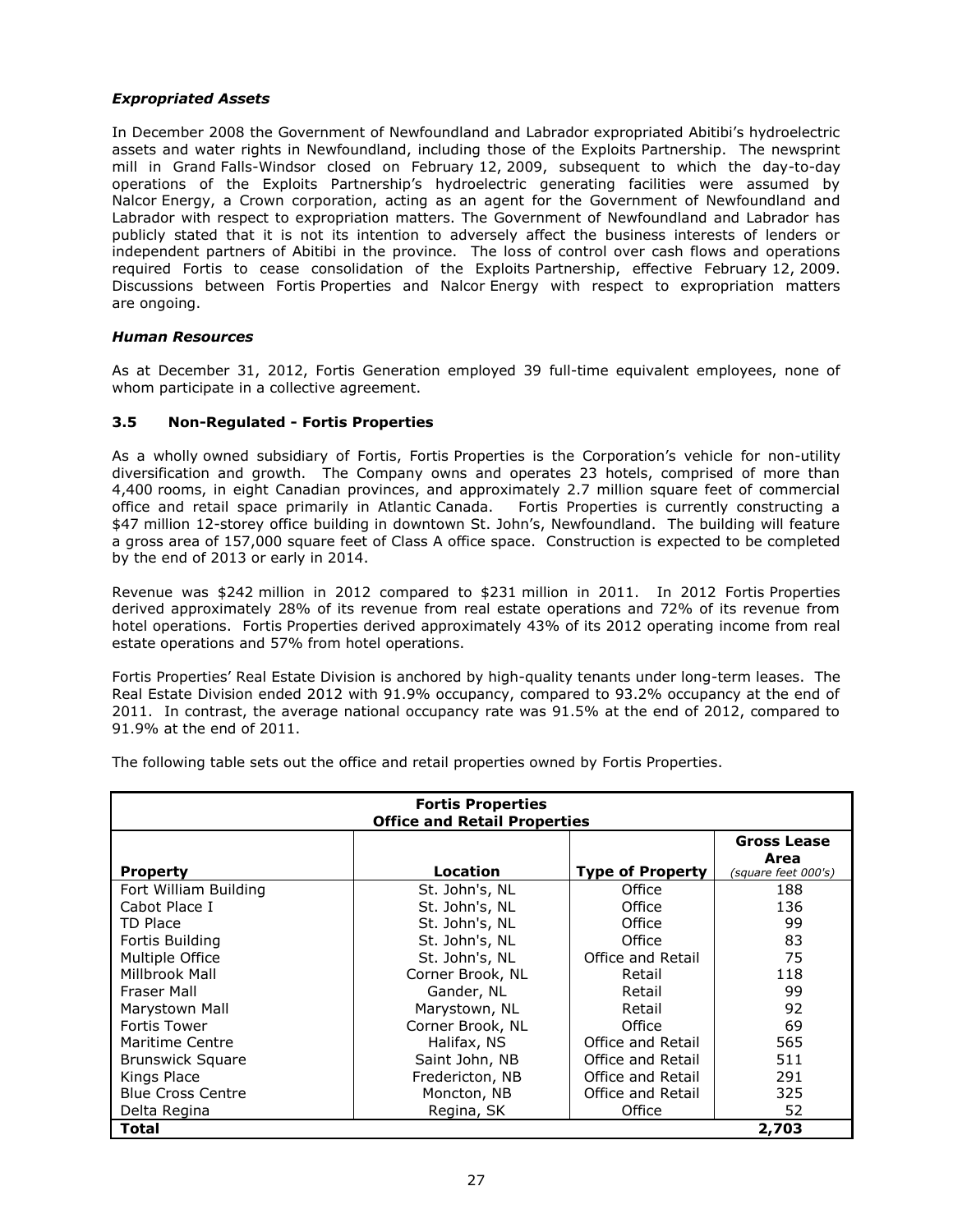Revenue per available room at the Hospitality Division of Fortis Properties was \$80.00 for 2012 as compared to \$78.76 for 2011. Excluding the impacts of the StationPark Hotel acquired October 2012 and the Hilton Suites Hotel acquired October 2011, revenue per available room increased to \$78.80 for 2012 from \$78.48 for 2011. The increase was the result of a 1.5% increase in average daily room rate, partially offset by a 1.1% decrease in hotel occupancy. Excluding the impact of the two hotel acquisitions, the average daily room rate increased to \$129.45 for 2012 from \$127.59 for 2011, while the average occupancy for 2012 was 60.9%, down from the 61.5% achieved in 2011.

|                                     | <b>Fortis Properties</b><br><b>Hotels</b> |                                        |                                                               |
|-------------------------------------|-------------------------------------------|----------------------------------------|---------------------------------------------------------------|
| <b>Hotels</b>                       | <b>Location</b>                           | <b>Number of</b><br><b>Guest Rooms</b> | <b>Conference</b><br><b>Facilities</b><br>(000's square feet) |
| Delta St. John's                    | St. John's, NL                            | 403                                    | 21                                                            |
| Holiday Inn St. John's              | St. John's, NL                            | 252                                    | 12                                                            |
| Sheraton Hotel Newfoundland         | St. John's, NL                            | 301                                    | 18                                                            |
| Mount Peyton                        | Grand Falls-Windsor, NL                   | 148                                    |                                                               |
| Greenwood Inn Corner Brook          | Corner Brook, NL                          | 102                                    | $\frac{5}{5}$                                                 |
| Four Points by Sheraton Halifax     | Halifax, NS                               | 177                                    | 12                                                            |
| Holiday Inn Sydney - Waterfront (1) | Sydney, NS                                | 152                                    | 6                                                             |
| Delta Brunswick                     | Saint John, NB                            | 254                                    | 18                                                            |
| Holiday Inn Kitchener - Waterloo    | Kitchener-Waterloo, ON                    | 184                                    | 13                                                            |
| Holiday Inn Peterborough            | Peterborough, ON                          | 153                                    | 7                                                             |
| Holiday Inn Sarnia                  | Point Edward, ON                          | 216                                    | 11                                                            |
| Holiday Inn Cambridge               | Cambridge, ON                             | 143                                    | 7                                                             |
| Holiday Inn & Suites Windsor        | Windsor, ON                               | 214                                    | 17                                                            |
| Greenwood Inn Calgary               | Calgary, AB                               | 210                                    | 9                                                             |
| StationPark Hotel <sup>(2)</sup>    | London, ON                                | 126                                    | $\mathbf 2$                                                   |
| Holiday Inn Edmonton                | Edmonton, AB                              | 224                                    | 8                                                             |
| Greenwood Inn Winnipeg              | Winnipeg, MB                              | 213                                    | 8                                                             |
| Hilton Suites Winnipeg Airport      | Winnipeg, MB                              | 159                                    | 9                                                             |
| Holiday Inn Lethbridge              | Lethbridge, AB                            | 119                                    | 5                                                             |
| Holiday Inn Express and             |                                           |                                        |                                                               |
| Suites Medicine Hat                 | Medicine Hat, AB                          | 93                                     | 1                                                             |
| Best Western Medicine Hat           | Medicine Hat, AB                          | 122                                    |                                                               |
| Holiday Inn Express Kelowna         | Kelowna, BC                               | 190                                    | 5                                                             |
| Delta Regina                        | Regina, SK                                | 274                                    | 24                                                            |
| <b>Total</b>                        |                                           | 4,429                                  | 223                                                           |

The hotels owned and managed by Fortis Properties are summarized as follows.

*(1) In July 2012 the Delta Sydney was rebranded to Holiday Inn Sydney - Waterfront.* 

*(2) Fortis Properties acquired the StationPark Hotel in October 2012.*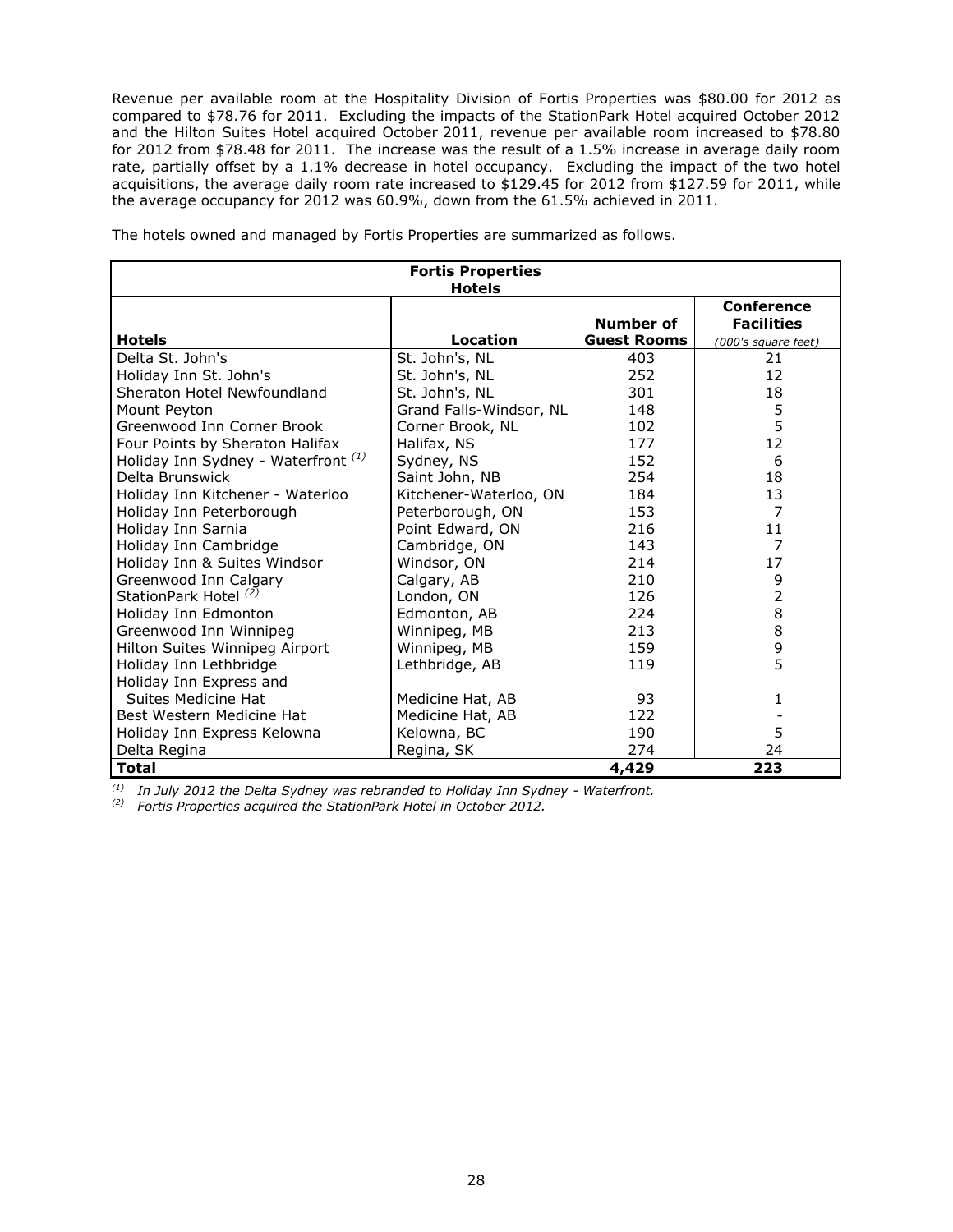#### *Human Resources*

As at December 31, 2012, Fortis Properties employed approximately 2,400 full-time equivalent employees, approximately 46% of whom are represented by unions listed in the following table.

|                                     | <b>Fortis Properties</b><br>Unions |                            |                                      |
|-------------------------------------|------------------------------------|----------------------------|--------------------------------------|
|                                     |                                    |                            | <b>Number of</b><br><b>Unionized</b> |
| <b>Property</b>                     | <b>Union</b>                       | <b>Expiry of Agreement</b> | <b>Employees</b>                     |
| Holiday Inn St. John's              | <b>CAW</b>                         | August 31, 2015            | 57                                   |
| Delta St. John's                    | <b>UFCW</b>                        | December 31, 2016          | 250                                  |
| Greenwood Inn Corner Brook (1)      | <b>CAW</b>                         | March 11, 2013             | 44                                   |
| East Side Mario's St. John's        | CAW                                | July 31, 2013              | 95                                   |
| Holiday Inn Sydney - Waterfront (2) | <b>CAW</b>                         | September 30, 2014         | 64                                   |
| Delta Brunswick & Brunswick Square  | <b>USW</b>                         | June 10, 2013              | 119                                  |
| Delta Regina                        | <b>CFP</b>                         | May 31, 2014               | 172                                  |
| St. John's Real Estate (1)          | <b>IBEW</b>                        | April 17, 2013             | 8                                    |
| Sheraton Hotel Newfoundland         | CAW                                | March 31, 2015             | 190                                  |
| Holiday Inn & Suites Windsor (3)    | <b>UFCW</b>                        | April 30, 2013             | 46                                   |
| Mount Peyton                        | <b>UFCW</b>                        | December 1, 2014           | 54                                   |
| <b>Total</b>                        |                                    |                            | 1,099                                |

*(1) Notice to bargain was received from the respective unions; however, collective bargaining has not commenced.*

*(2) In July 2012 the Delta Sydney was rebranded to Holiday Inn Sydney - Waterfront.* 

*(3) Negotiations commenced in February 2013.*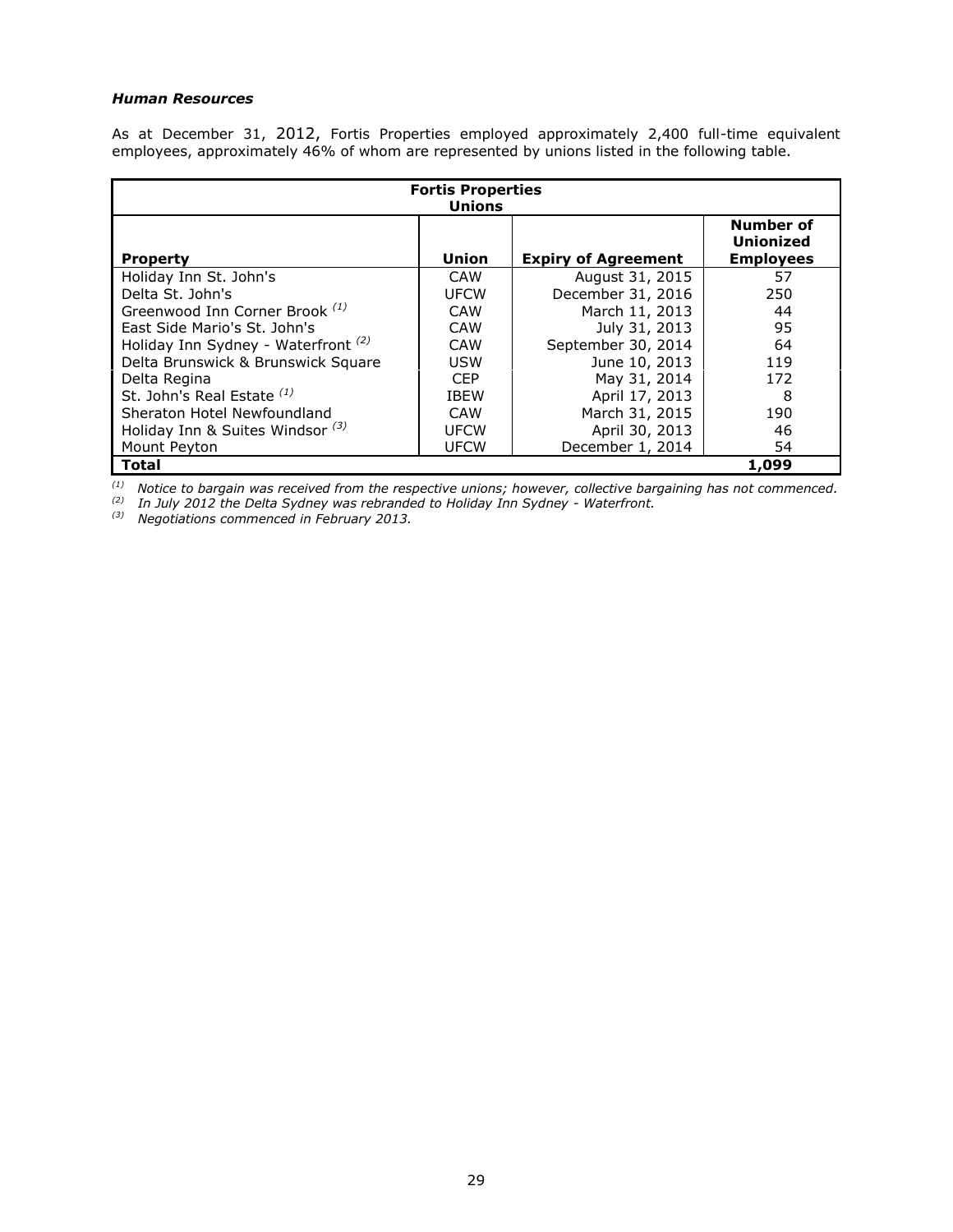## **4.0 REGULATION**

The Corporation's utilities primarily operate under a cost of service methodology and are regulated by the regulatory body in its respective operating jurisdiction. With regulated utilities in seven different jurisdictions, Fortis has significant regulatory expertise.

For information with respect to the nature of regulation and material regulatory decisions and applications associated with each of the Corporation's regulated gas and electric utilities, refer to the "Regulatory Highlights" section of the Corporation's MD&A and to Note 2 of the Corporation's 2012 Audited Consolidated Financial Statements.

## **5.0 ENVIRONMENTAL MATTERS**

The Corporation and its Canadian subsidiaries are subject to various federal, provincial and municipal laws, regulations and guidelines relating to the protection of the environment including, but not limited to, wildlife, water and land protection, emissions and the proper storage, transportation, recycling and disposal of hazardous and nonhazardous substances. In addition, both the provincial and federal governments have environmental assessment legislation, which is designed to foster better land-use planning through the identification and mitigation of potential environmental impacts of projects or undertakings prior to and after their commencement.

Several key Canadian federal environmental laws and regulations affecting the operations of the Corporation's Canadian subsidiaries include, but are not limited to, the: (i) *Canadian Environmental Assessment Act;* (ii) *Canadian Environmental Protection Act*; (iii) *Transportation of Dangerous Goods Act and Regulations*; (iv) *Hazardous Products Act*; (v) *Canada Wildlife Act*; (vi) *Navigable Waters Protection Act*; (vii) *Canada National Parks Act*; (viii) *Fisheries Act;* (ix) *Canada Water Act;*  (x) *National Emission Guidelines for Stationary Combustion Turbines;* (xi) *National Fire Code of Canada;* (xii) *Pest Control Products Act and Regulations;* (xiii) *PCB Regulations;* (xiv) *Canadian Species at Risk Act;* (xv) *Ozone Depleting Substances Regulations;* (xvi) *Indian Act;*  (xvii) *International Rivers Improvement Act;* and (xviii) *Migratory Birds Convention Act.*

Environmental risks affecting the Corporation's utility operations include, but are not limited to: (i) hazards associated with the transportation, storage and handling of large volumes of fuel for fuel-powered electricity generating plants, including leeching of the fuel into the ground, nearby watershed areas and open waters; (ii) risk of spills or leaks of petroleum-based products, including PCB-contaminated oil, which are used in the cooling and lubrication of transformers, capacitors and other electrical equipment; (iii) risk of spills or releases into the environment arising from the improper transportation, storage, handling and disposal of other hazardous substances; (iv) GHG emissions, including natural gas and propane leaks and spills and emissions from the combustion of fuel required to generate electricity; (v) risk of fire; (vi) risk of disruption to vegetation; (vii) risk of contamination of soil and water near chemically treated poles; (viii) risk of disruption to fish, animals and their habitat as a result of the creation of artificial water flows and levels associated with hydroelectric water storage and utilization; and (ix) risk of responsibility for remediation of contaminated properties, whether or not such contamination resulted from the Corporation's utility operations.

There are many Canadian provincial and municipal laws, regulations and guidelines that address similar environmental risks as the federal laws, regulations and guidelines, but at a provincial or local level.

In British Columbia, the *Carbon Tax Act, Clean Energy Act, Greenhouse Gas Reduction (Cap and Trade) Act* and *Greenhouse Gas Reduction Targets Act* and anticipated cap-and-trade regulations specifically affect, or may potentially affect, the operations of the FortisBC Energy companies and FortisBC Electric.

The management of GHG emissions is the main environmental concern of the Corporation's Regulated Gas Utilities, primarily due to the uncertainties relating to new and emerging federal and provincial GHG laws, regulations and guidelines. While governmental policy direction is unfolding, it remains to be determined to what extent a GHG air emissions cap will impact these utilities. To help mitigate this uncertainty, the FortisBC Energy companies participate in sectoral and industry groups to monitor the development of emerging regulations. Involvement in stakeholder consultations by the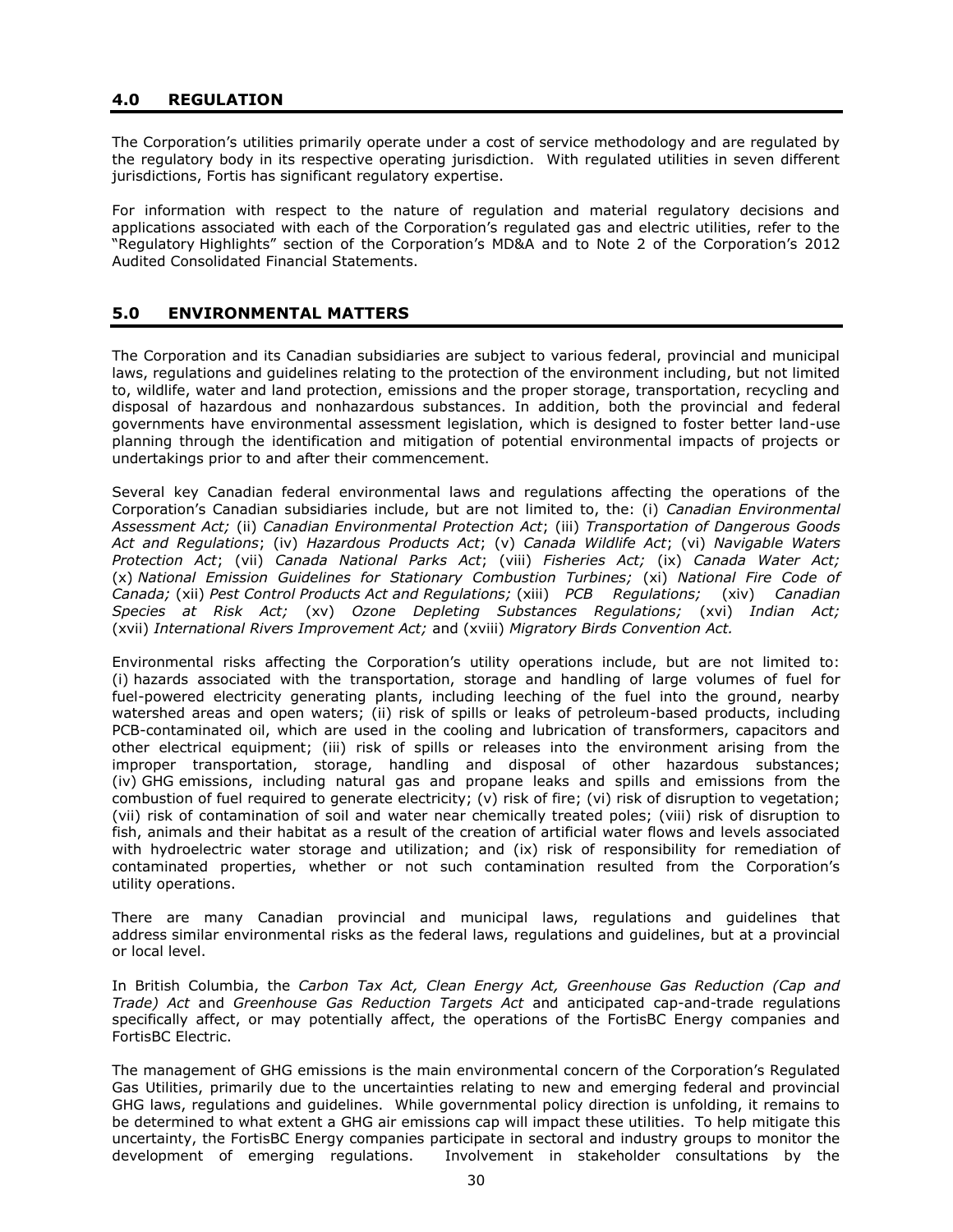FortisBC Energy companies has occurred to ensure the perspective of the Companies is considered such that unnecessary prescriptive reporting requirements do not encumber existing asset integrity management processes that are in place to address operational risks around GHG emissions.

The Government of British Columbia's Energy Plan and GHG reduction targets present risks and opportunities to the FortisBC Energy companies and, to a lesser degree, FortisBC Electric. These government initiatives continue to place pressure on natural gas consumption and its contribution to GHG emissions. The *Greenhouse Gas Reduction Targets Act* mandates a public sector reduction in GHG emissions of 33% from 2007 levels by 2020. This is coupled with mandates for all new electricity generation to be net carbon neutral. Energy objectives under the *Clean Energy Act* aim to ensure electricity self-sufficiency for British Columbia by 2016. The *Clean Energy Act* also places a new focus on clean demand-side management measures and smart metering technologies. In 2008 the Government of British Columbia amended the *Utilities Commission Act* to require the BCUC to ensure that utilities undertake efficiency and conservation measures in their operations and to consider the Government of British Columbia's energy objectives in specified approval processes.

The energy and GHG emissions policies in British Columbia have created opportunities for FEI through incentives to expand FEI's deployment of renewable energy, such as biogas, and to expand its Energy Efficiency and Conservation Program. Additionally, the introduction of the *Carbon Tax Act* improves the competitive position of natural gas relative to other fossil fuels, as the tax is based on the amount of carbon dioxide equivalent emitted per unit of energy. Natural gas, therefore, has a lower tax rate than oil or coal products.

British Columbia is a participant in the Western Climate Initiative. The participants, consisting of several states and provinces, expect to implement a cap-and-trade program to reduce GHG emissions. The cap and trade program was expected to begin on January 1, 2012 but the Government of British Columbia has delayed the development of this regulatory initiative. FEI and FEVI are expected to be covered under the program. The specific details of which facilities will be covered under the program are dependent on the types of emissions and how individual facilities will be defined under cap-and-trade legislation. If implemented, the cap-and-trade program is expected to have a declining cap on emissions that all applicable facilities must meet, either by reducing emissions internally or by purchasing allowances from other facilities for release of GHG emissions over the capped amounts.

In 2011 the FortisBC Energy companies began reporting their GHG emissions pursuant to the reporting regulation under the *Greenhouse Gas Reduction (Cap and Trade) Act.* In addition, the FortisBC Energy companies continue to report their GHG emissions under Environment Canada's GHG Reporting Program. The FortisBC Energy companies have developed capabilities that will manage compliance requirements in the upcoming GHG emissions' trading environment. The Companies will also continue to monitor and assess emerging regulations, in particular, the offset and allowance regulations.

The impact of GHG emissions is lower at the Corporation's Canadian Regulated Electric Utilities because their primary business is the distribution of electricity. With respect to FortisAlberta, its operations involve only the distribution of electricity. Additionally, all in-house generating capacity at FortisBC Electric and about 70% at Newfoundland Power and most of the Corporation's non-regulated generating capacity is hydroelectric, a clean energy source. The 335-MW Waneta Expansion will be a clean renewable hydroelectric energy source when it comes into service in spring 2015. Only a small portion of in-house generation at Canadian Regulated Electric Utilities uses diesel fuel. There is no coal-fired generation within any of the Corporation's operations. The Corporation's Canadian Regulated Electric Utilities are indirectly impacted, however, by GHG emissions through the purchase of power generated by suppliers using combustible fuel. Such power suppliers are responsible for compliance with carbon dioxide emissions standards and the cost of compliance with such standards is generally flowed through to end-use consumers.

The *Renewable Energy Act* (PEI) and the recent PEI Energy Accord directly impact the long-term energy supply planning process for the province of PEI. The Act required Maritime Electric to source 15% of its annual energy sales from renewable sources by 2010, which the Company met in both 2011 and 2012. Under the PEI Energy Accord, Maritime Electric and the Government of PEI are committed to work collaboratively to increase electricity produced on PEI and sold to Maritime Electric from renewable energy sources, principally wind.

In 2011 Canada announced its decision to invoke its legal right to formally withdraw from the Kyoto Protocol. Canada is now negotiating a new international climate change treaty that could create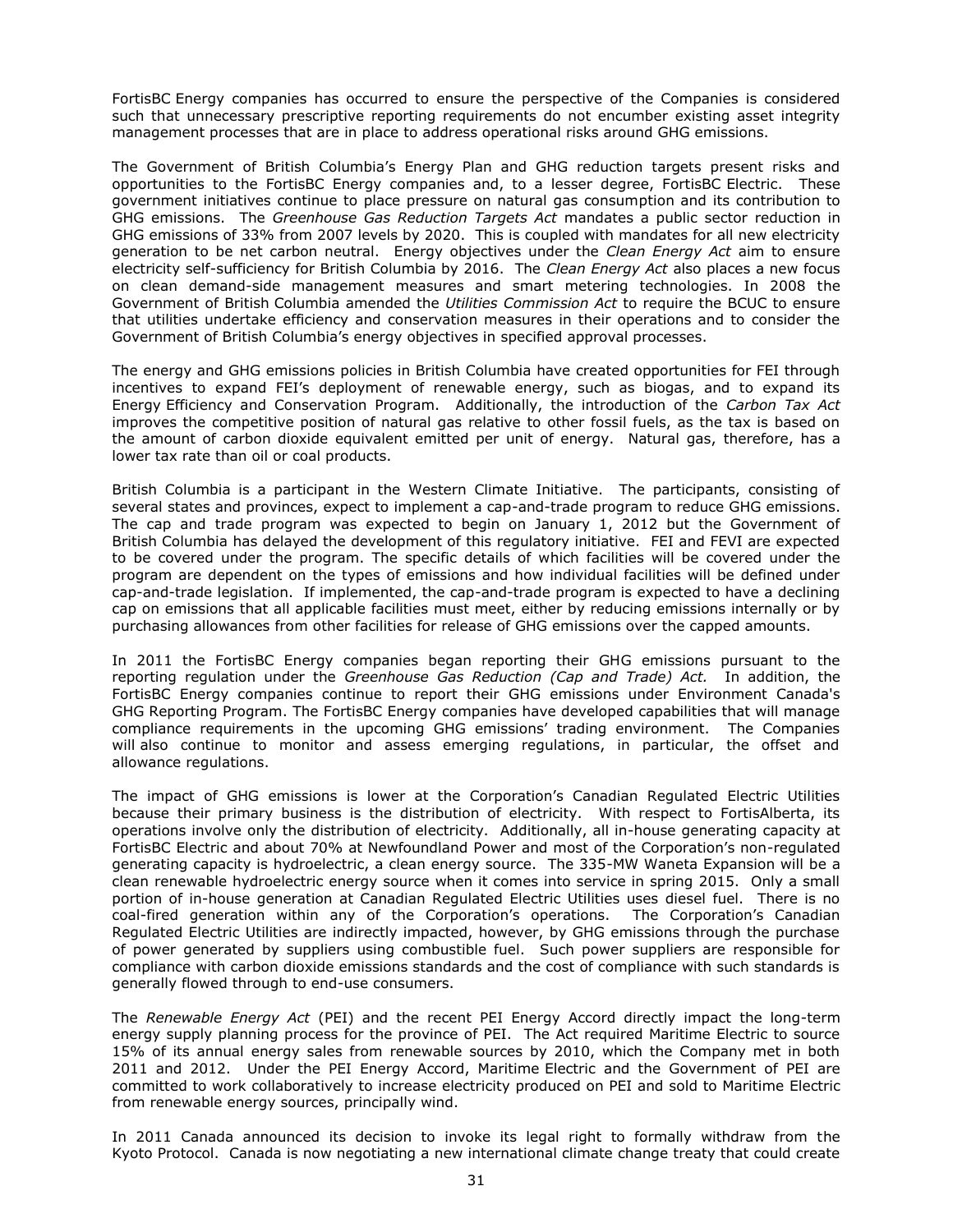binding GHG commitments for all major GHG emitters by 2015. It is uncertain as to what impact this process may have going forward.

While there are environmental laws, regulations and guidelines affecting the Corporation's operations in Grand Cayman and Turks and Caicos Islands, they are less extensive than the laws, regulations and guidelines in Canada. The United Kingdom's ratification of the United Nations Framework Convention on Climate Change and its Kyoto Protocol were extended to the Cayman Islands in 2007. This framework aims to reduce GHG emissions produced by certain industries. Specific details on the regulations implementing the protocol have yet to be released by the local government of the Cayman Islands and, accordingly, Caribbean Utilities is currently unable to assess the financial impact of compliance with the framework of the protocol.

All of the energy requirements of Caribbean Utilities and Fortis Turks and Caicos are sourced from in-house diesel-powered generation. Newly installed diesel generators at Caribbean Utilities and Fortis Turks and Caicos have incorporated improvements to generate electricity in a more efficient and environmentally friendly manner. Newly installed generators have also been designed to provide an increased output per gallon consumed than the older generators. The height of exhaust stacks have been increased and improved exhaust systems installed to maximize sound attenuation, and optimize exhaust plume dispersion thereby improving local air quality in accordance with what the utilities believe to be the best industry practice. The use of diesel oil versus heavy fuel oil also results in significantly lower levels of exhaust emissions. The utilities also purchase and store diesel fuel and/or lubricating oil in bulk thereby decreasing the environmental risks associated with fuel and/or oil handling. Investments have been made in containment areas for the bulk storage of diesel fuel which have been designed to prevent the fuel from coming into contact with soil or groundwater. Caribbean Utilities also uses an underground fuel pipeline for the delivery of fuel from suppliers' distribution terminals on the coast of Grand Cayman to the day-tank holding facilities at the Company's generating plant. The pipeline eliminates the need for road transport of fuel along coastline roads.

The key focus of the utilities is to provide reliable cost-effective service with full regard for the safety of employees and the public while operating in an environmentally responsible manner. A focus on safety and the environment is, therefore, an integral and continuing component of the Corporation's operating activities.

Each of the Corporation's utilities has an EMS, with the exception of Fortis Turks and Caicos which expects to complete the implementation of its EMS by the end of 2014. Environmental policies form the cornerstone of the EMS and outline the following commitments by each utility and its employees with respect to conducting business in a safe and environmentally responsible manner: (i) meet and comply with all applicable laws, legislation, policies, regulations and accepted standards of environmental protection; (ii) manage activities consistent with industry practice and in support of the environmental policies of all levels of government; (iii) identify and manage risks to prevent or reduce adverse consequences from operations, including preventing pollution and conserving natural resources; (iv) regular environmental monitoring and audits of the EMS and striving for continual improvement in environmental performance; (v) regularly set and review environmental objectives, targets and programs regularly; (vi) communicate openly with stakeholders including making available the utility's environmental policy and knowledge of environmental issues to customers, employees, contractors and the general public; (vii) support and participate in community based projects that focus on the environment; (viii) provide training for employees and those working on behalf of the utility to enable them to fulfill their duties in an environmentally responsible manner; and (ix) work with industry associations, government and other stakeholders to establish standards for the environment appropriate to the utility's business.

Through an EMS, documented procedures are in place to control activities that can affect the environment. Common elements of the utilities' EMSs include: (i) regular inspections of fuel and oil-filled equipment in order to identify and correct for potential spills, and spill response systems to ensure that all spills are addressed, and the associated cleanup is conducted in a prompt and environmentally responsible manner; (ii) GHG emissions management; (iii) procedures for handling, transporting, storing and disposing of hazardous substances, including chemically treated poles, asbestos, lead and mercury, where applicable; (iv) programs to mitigate fire-related incidents; (v) programs for the management and/or elimination of PCBs, where applicable; (vi) vegetation management programs; (vii) training and communicating of environmental policies to employees to ensure work is conducted in an environmentally responsible manner; (viii) review of work practices that affect the environment; (ix) waste management programs; (x) environmental emergency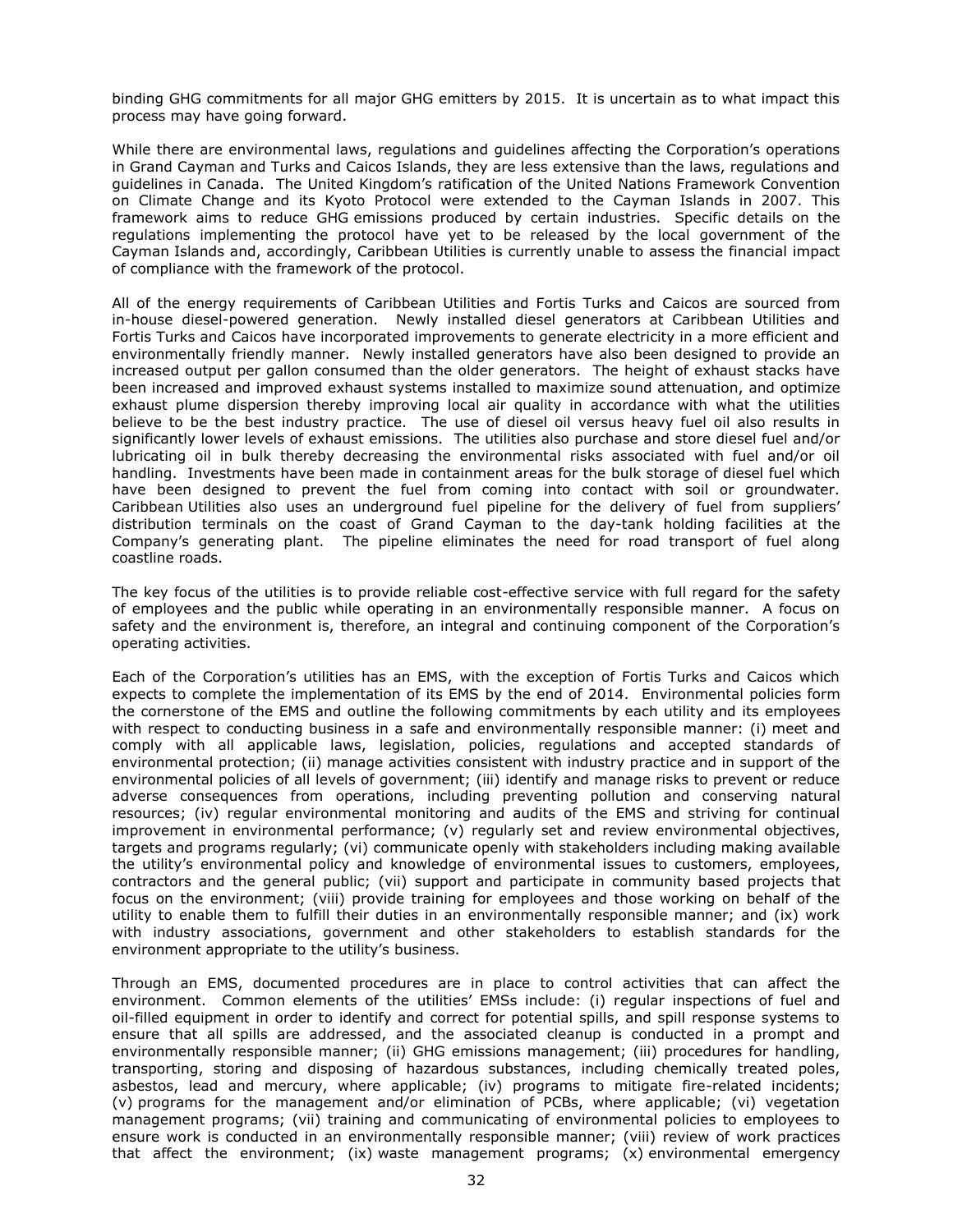response procedures; (xi) environmental site assessments; and (xii) environmental incident reporting procedures. Additionally, in the case of Newfoundland Power and FortisBC Electric, the EMSs also address water control and dam structure, as well as hydroelectric generating facility operations and the impact of such on fish and the surrounding habitat.

The FortisBC Energy companies, FortisAlberta, FortisBC Electric, Newfoundland Power, Maritime Electric and FortisOntario have developed their respective EMSs consistent with the guidelines of ISO 14001, an internationally recognized standard for EMSs. Caribbean Utilities operates an EMS associated with its generation operations, which is ISO 14001 certified, and uses an EMS for its T&D operations, which is consistent with ISO 14001 guidelines. Fortis Turks and Caicos' EMS, when fully implemented, is also expected to be ISO 14001 certified*.* As part of their respective EMS, the utilities are continuously establishing and implementing programs and procedures to identify potential environmental impacts, mitigate those impacts and monitor performance. External and/or internal audits of the EMSs are performed on a periodic basis. Based on audits last completed, the EMSs continue to be effective, properly implemented and maintained, and materially consistent with ISO 14001 guidelines.

Each of the Corporation's Canadian Regulated Electric Utilities that is a member of the CEA is an active participant in the CEA's Sustainable Electricity Program, which was launched in 2009. Participants in the program commit to continuous improvement of their environmental management and performance including reporting annually on environmental and other performance indicators.

In addition to the EMSs, various energy efficiency programs and initiatives, which help in reducing GHG emissions, are undertaken by the utilities or offered to customers.

Environmental risks associated with the Corporation's non-regulated generation operations are addressed in a similar manner as the Corporation's regulated electric utilities that operate in the same jurisdiction as the non-regulated generation operations.

The key environmental risks affecting the Corporation's hospitality and real estate operations include, but are not limited to: (i) asbestos and urea-formaldehyde contamination in buildings; (ii) release of ozone-depleting substances from air conditioning and refrigeration equipment; (iii) fuel tank leaks; and (iv) remediation of contaminated properties, whether or not such contamination was actually caused by the property owner. Fortis Properties is committed to meeting the requirements of environmental standards related to its hospitality and real estate operations. In assessing properties being acquired, all must meet environmental standards, including, but not limited to, the appropriate federal, provincial and municipal standards for asbestos, fuel storage, urea-formaldehyde and chlorofluorocarbon-based refrigerants in air conditioning and refrigeration equipment. This process is also applied to existing properties, ensuring environmental compliance by all facilities.

The Corporation has asset-retirement obligations as disclosed in the notes to its 2012 Audited Consolidated Financial Statements. However, liabilities with respect to these asset-retirement obligations have not been recorded in the Corporation's 2012 Audited Consolidated Financial Statements, with the exception of approximately \$3 million related to PCBs at FortisBC Electric, as they could not be reasonably estimated or were determined to be immaterial (including asset-retirement obligations associated with asbestos and chemically treated poles) to the Corporation's consolidated results of operations, cash flows or financial position. The utilities have ongoing programs to identify and replace transformers which are at risk of spillage of oil, and PCBs continue to be removed from service and safely disposed of in compliance with applicable laws and regulations.

Costs associated with environmental protection initiatives (including the development, implementation and maintenance of EMSs), compliance with environmental laws, regulations and guidelines, and environmental damage did not materially affect the Corporation's consolidated results of operations, cash flows or financial position during 2012 and, based on current laws, facts and circumstances, are not expected to have a material effect in 2013. Many of the above costs, however, are embedded in the utilities' operating, maintenance and capital programs and are, therefore, not readily identifiable. At the Corporation's regulated utilities, prudently incurred operating and capital costs associated with environmental protection initiatives, compliance with environmental laws, regulations and guidelines, and environmental damage are eligible for recovery in customer rates. Fortis believes that the Corporation and its subsidiaries are materially compliant with environmental laws and regulations applicable to them in the various jurisdictions in which they operate.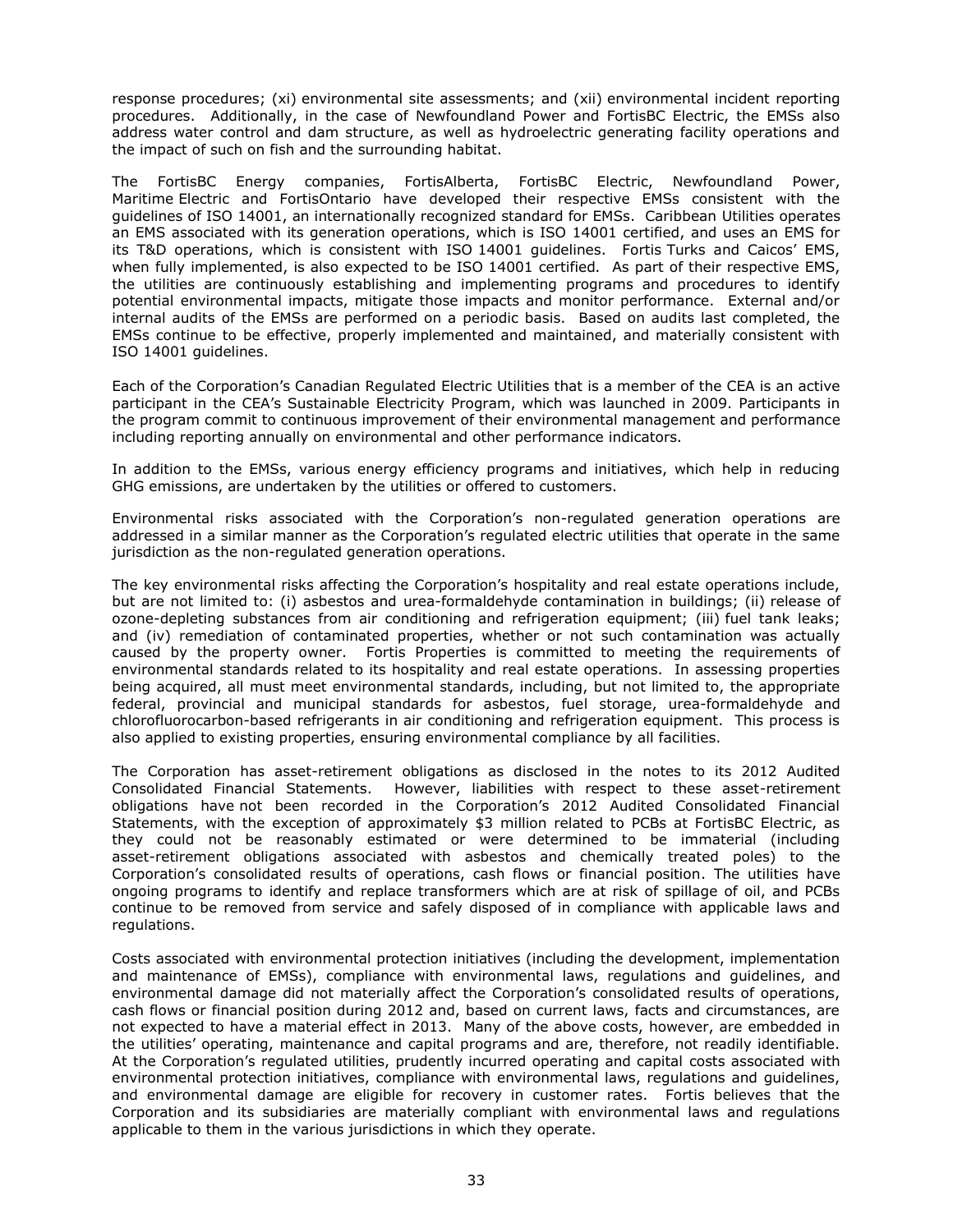Oversight of environmental matters is performed at the subsidiary level with regular reporting of environmental matters to the respective subsidiary's Board of Directors.

For further information on the Corporation's environmental risk factors, refer to the "Business Risk Management - Environmental Risks" section of the Corporation's MD&A.

## **6.0 RISK FACTORS**

For information with respect to the Corporation's significant business risks, refer to the "Business Risk Management" section of the Corporation's MD&A.

## **7.0 GENERAL DESCRIPTION OF SHARE CAPITAL STRUCTURE**

The authorized share capital of the Corporation consists of the following:

- (a) an unlimited number of Common Shares without nominal or par value;
- (b) an unlimited number of First Preference Shares without nominal or par value; and
- (c) an unlimited number of Second Preference Shares without nominal or par value.

As at March 21, 2013, the following Common Shares and First Preference Shares were issued and outstanding.

| <b>Share Capital</b>              | <b>Issued and</b><br>Outstanding | Votes per Share $^{(1)}$ |
|-----------------------------------|----------------------------------|--------------------------|
| <b>Common Shares</b>              | 192,475,945                      | One                      |
| First Preference Shares, Series C | 5,000,000                        | None                     |
| First Preference Shares, Series E | 7,993,500                        | None                     |
| First Preference Shares, Series F | 5,000,000                        | None                     |
| First Preference Shares, Series G | 9,200,000                        | None                     |
| First Preference Shares, Series H | 10,000,000                       | None                     |
| First Preference Shares, Series J | 8,000,000                        | None                     |

*(1) The First Preference Shares do not have voting rights unless and until Fortis fails to pay eight quarterly dividends, whether or not consecutive, and whether such dividends have been declared.*

#### *Subscription Receipts Offering*

To finance a portion of the pending acquisition of CH Energy Group, Fortis sold 18.5 million Subscription Receipts at \$32.50 each in June 2012 through a bought-deal offering underwritten by a syndicate of underwriters, realizing gross proceeds of approximately \$601 million. The gross proceeds from the sale of the Subscription Receipts are being held by an escrow agent, pending satisfaction of closing conditions, including receipt of regulatory approvals, included in the agreement and plan of merger to acquire CH Energy Group. The Subscription Receipts began trading on the TSX on June 27, 2012 under the symbol "FTS.R".

Each Subscription Receipt will entitle the holder thereof to receive, on satisfaction of the Release Conditions, and without payment of additional consideration, one common share of Fortis and a cash payment equal to the dividends declared on Fortis common shares during the period from June 27, 2012 to the date of issuance of the common shares in respect of the Subscription Receipts to holders of record.

If the Release Conditions are not satisfied by June 30, 2013, or if the agreement and plan of merger relating to the acquisition of CH Energy Group is terminated prior to such time, holders of Subscription Receipts shall be entitled to receive from the escrow agent an amount equal to the full subscription price thereof plus their *pro rata* share of the interest earned on such amount. Closing of the acquisition of CH Energy Group subsequent to June 30, 2013 could result in the Corporation having to raise alternative capital to finance the transaction.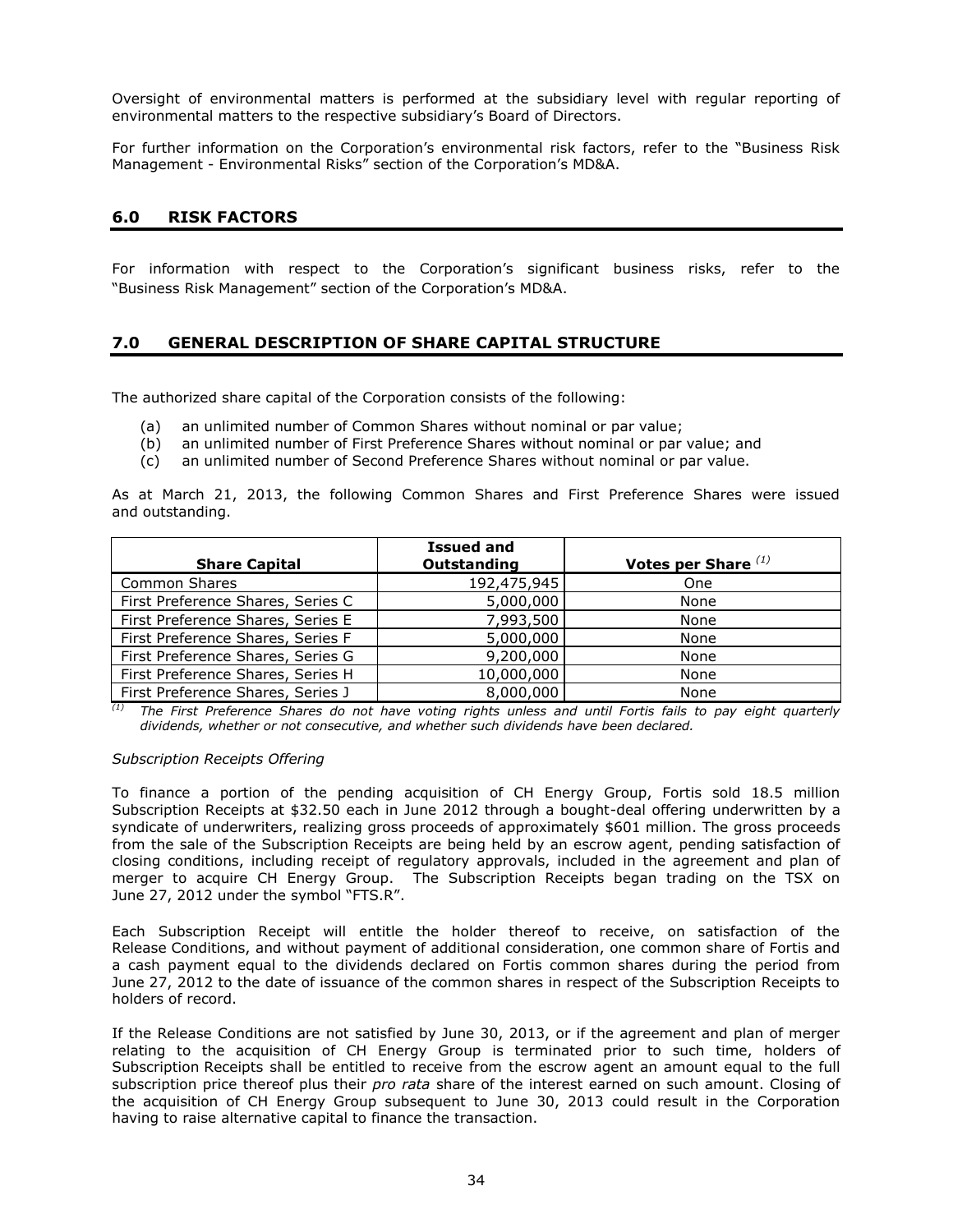## *Dividend Policy*

The following table summarizes the cash dividends declared per share for each of the Corporation's class of share for the past three years.

|                                                  | <b>Dividends Declared</b><br>(per share) |          |          |
|--------------------------------------------------|------------------------------------------|----------|----------|
| <b>Share Capital</b>                             | 2010 $(1)$                               | 2011     | 2012     |
| Common Shares                                    | \$1.41                                   | \$1.17   | \$1.21   |
| First Preference Shares, Series C                | \$1.7031                                 | \$1.3625 | \$1.3625 |
| First Preference Shares, Series E                | \$1.5313                                 | \$1.2250 | \$1.2250 |
| First Preference Shares, Series F                | \$1.5313                                 | \$1.2250 | \$1.2250 |
| First Preference Shares, Series G                | \$1,6406                                 | \$1,3125 | \$1.3125 |
| First Preference Shares, Series H <sup>(2)</sup> | \$1.1636                                 | \$1.0625 | \$1.0625 |
| First Preference Shares, Series J <sup>(3)</sup> |                                          |          | \$0.3514 |

*(1) First quarter 2010 dividends were declared in January 2010 resulting in five quarters of dividends declared in 2010*

*(2) A total of 10 million Five-Year Fixed Rate Reset First Preference Shares, Series H were issued on January 26, 2010 at \$25.00 per share for net after-tax proceeds of \$242 million, which are entitled to receive cumulative dividends in the amount of \$1.0625 per share per annum for the first five years.*

*(3) A total of 8 million First Preference Shares, Series J were issued on November 13, 2012 at \$25.00 per share*  for net after-tax proceeds of \$196 million, which are entitled to receive cumulative dividends in the amount of *\$1.1875 per annum.*

For purposes of the enhanced dividend tax credit rules contained in the *Income Tax Act* (Canada) and any corresponding provincial and territorial tax legislation, all dividends paid on Common and Preferred Shares after December 31, 2005 by Fortis to Canadian residents are designated as "eligible dividends". Unless stated otherwise, all dividends paid by Fortis hereafter are designated as "eligible dividends" for the purposes of such rules.

On December 11, 2012, the Board declared an increase in the quarterly Common Share dividend to \$0.31 per share from \$0.30 per share, with the first payment made on March 1, 2013, to holders of record as of February 14, 2013. Also on December 11, 2012 the Board declared a first quarter 2013 dividend on the First Preference Shares, Series C, E, F, G, H and J in accordance with the applicable annual prescribed rate and was paid on March 1, 2013 to holders of record as of February 14, 2013.

On March 20, 2013, the Board declared a second quarter 2013 dividend of \$0.31 per Common Share and a second quarter 2013 dividend on the First Preference Shares, Series C, E, F, G, H and J in accordance with the applicable annual prescribed rate. In each case, the second quarter 2013 dividends will be paid on June 1, 2013 to holders of record as of May 17, 2013.

### *Common Shares*

Dividends on Common Shares are declared at the discretion of the Board. Holders of Common Shares are entitled to dividends on a pro rata basis if, as, and when declared by the Board. Subject to the rights of the holders of the First Preference Shares and Second Preference Shares and any other class of shares of the Corporation entitled to receive dividends in priority to or rateably with the holders of the Common Shares, the Board may declare dividends on the Common Shares to the exclusion of any other class of shares of the Corporation.

On the liquidation, dissolution or winding-up of Fortis, holders of Common Shares are entitled to participate rateably in any distribution of assets of Fortis, subject to the rights of holders of First Preference Shares and Second Preference Shares and any other class of shares of the Corporation entitled to receive the assets of the Corporation on such a distribution in priority to or rateably with the holders of the Common Shares.

Holders of the Common Shares are entitled to receive notice of and to attend all annual and special meetings of the shareholders of Fortis, other than separate meetings of holders of any other class or series of shares, and are entitled to one vote in respect of each Common Share held at such meetings.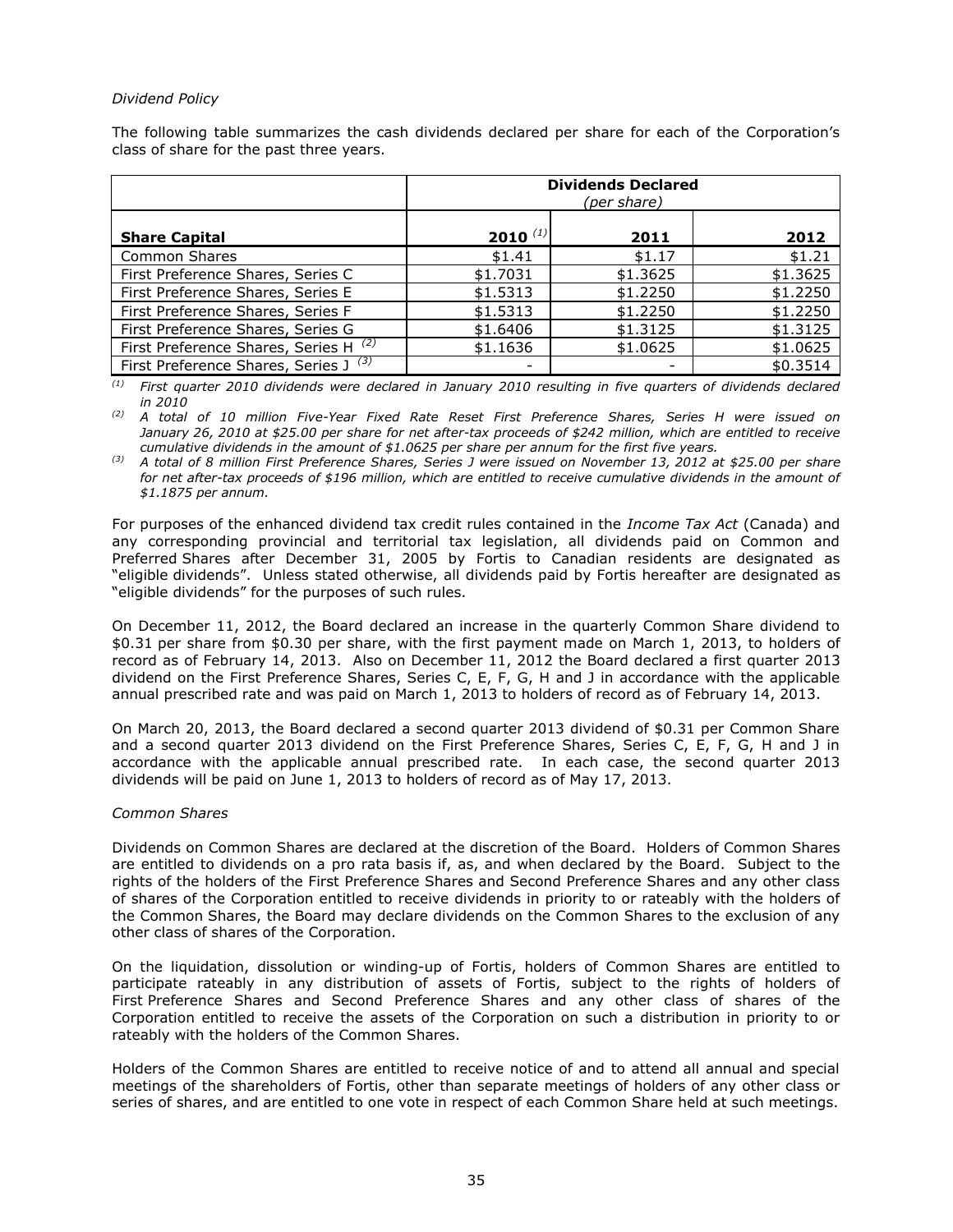#### *First Preference Shares, Series C*

Holders of the 5,000,000 First Preference Shares, Series C are entitled to receive fixed cumulative preferential cash dividends at a rate of \$1.3625 per share per annum. On or after June 1, 2011, the Corporation may, at its option, redeem for cash the First Preference Shares, Series C, in whole at any time, or in part from time to time, at \$25.50 per share if redeemed before June 1, 2012; at \$25.25 per share if redeemed on or after June 1, 2012 but before June 1, 2013; and at \$25.00 per share if redeemed on or after June 1, 2013 plus, in each case, all accrued and unpaid dividends up to but excluding the date fixed for redemption. On or after June 1, 2010, the Corporation may, at its option, convert all, or from time to time, any part of the outstanding First Preference Shares, Series C into fully paid and freely tradeable Common Shares of the Corporation. The number of Common Shares into which each Preference Share may be so converted will be determined by dividing the then-applicable redemption price per Preference Share, together with all accrued and unpaid dividends up to but excluding the date fixed for conversion, by the greater of \$1.00 and 95% of the then-current market price of the Common Shares. On or after September 1, 2013, each First Preference Share, Series C will be convertible at the option of the holder on the first day of September, December, March and June of each year into freely tradeable Common Shares determined by dividing \$25.00, together with all accrued and unpaid dividends up to but excluding the date fixed for conversion, by the greater of \$1.00 and 95% of the then-current market price of the Common Shares. If a holder of First Preference Shares, Series C elects to convert any of such shares into Common Shares, the Corporation can redeem such First Preference Shares, Series C for cash or arrange for the sale of those shares to other purchasers.

#### *First Preference Shares, Series E*

Holders of the 7,993,500 First Preference Shares, Series E are entitled to receive fixed cumulative preferential cash dividends at a rate of \$1.2250 per share per annum. On or after June 1, 2013, the Corporation may, at its option, redeem all, or from time to time any part of, the outstanding First Preference Shares, Series E by the payment in cash of a sum per redeemed share equal to \$25.75 if redeemed during the 12 months commencing June 1, 2013; \$25.50 if redeemed during the 12 months commencing June 1, 2014; \$25.25 if redeemed during the 12 months commencing June 1, 2015; and \$25.00 if redeemed on or after June 1, 2016 plus, in each case, all accrued and unpaid dividends up to but excluding the date fixed for redemption. On or after June 1, 2013, the Corporation may, at its option, convert all, or from time to time any part of the outstanding First Preference Shares, Series E into fully paid and freely tradeable Common Shares of the Corporation.

The number of Common Shares into which each Preference Share may be so converted will be determined by dividing the then-applicable redemption price per First Preference Share, Series E, together with all accrued and unpaid dividends up to but excluding the date fixed for conversion, by the greater of \$1.00 and 95% of the then-current market price of the Common Shares at such time. On or after September 1, 2016, each First Preference Share, Series E will be convertible at the option of the holder on the first business day of September, December, March and June of each year, into fully paid and freely tradeable Common Shares determined by dividing \$25.00, together with all accrued and unpaid dividends up to but excluding the date fixed for conversion, by the greater of \$1.00 and 95% of the then-current market price of the Common Shares. If a holder of First Preference Shares, Series E elects to convert any of such shares into Common Shares, the Corporation can redeem such First Preference, Shares E for cash or arrange for the sale of those shares to other purchasers.

#### *First Preference Shares, Series F*

Holders of the 5,000,000 First Preference Shares, Series F are entitled to receive fixed cumulative preferential cash dividends at a rate of \$1.2250 per share per annum. On or after December 1, 2011, the Corporation may, at its option, redeem for cash the First Preference Shares, Series F, in whole at any time or in part from time to time, at \$26.00 per share if redeemed before December 1, 2012; at \$25.75 per share if redeemed on or after December 1, 2012 but before December 1, 2013; at \$25.50 per share if redeemed on or after December 1, 2013 but before December 1, 2014; at \$25.25 per share if redeemed on or after December 1, 2014 but before December 1, 2015; and at \$25.00 per share if redeemed on or after December 1, 2015 plus, in each case, all accrued and unpaid dividends up to but excluding the date fixed for redemption.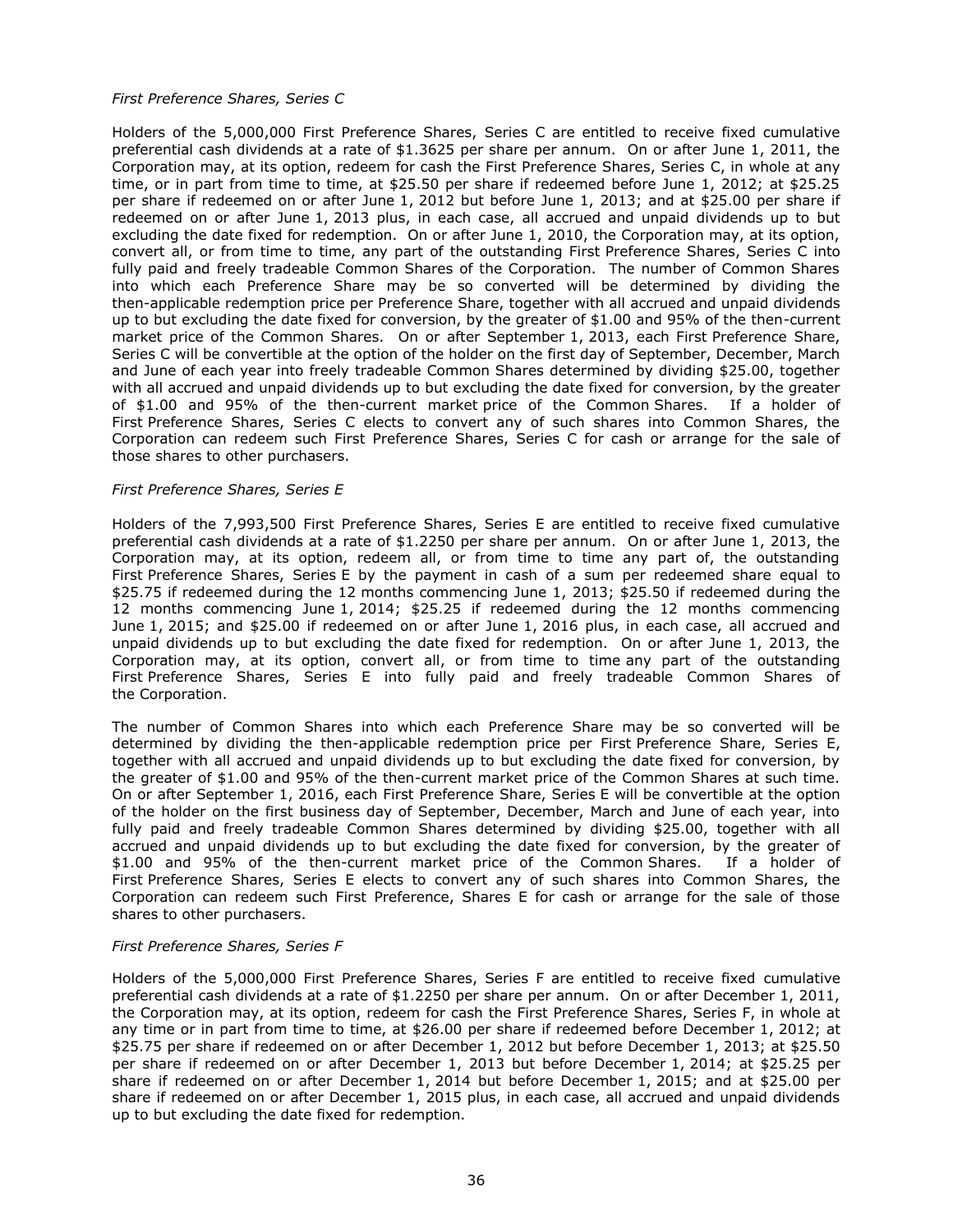#### *First Preference Shares, Series G*

Holders of the 9,200,000 First Preference Shares, Series G are entitled to receive fixed cumulative preferential cash dividends at a rate of \$1.3125 per share per annum for each year up to and including August 31, 2013. For each five-year period after that date, the holders of First Preference Shares, Series G are entitled to receive reset fixed cumulative preferential cash dividends. The reset annual dividends per share will be determined by multiplying \$25.00 per share by the annual fixed dividend rate, which is the sum of the five-year Government of Canada Bond Yield on the applicable reset date plus 2.13%. On September 1, 2013, and on September 1 every five years thereafter, the Corporation has the option to redeem for cash the outstanding First Preference Shares, Series G, in whole at any time, or in part from time to time, at a price of \$25.00 per share plus all accrued and unpaid dividends up to but excluding the date fixed for redemption.

#### *First Preference Shares, Series H*

Holders of the 10,000,000 First Preference Shares, Series H are entitled to receive fixed cumulative preferential cash dividends at a rate of \$1.0625 per share per annum for each year up to but excluding June 1, 2015. For each five-year period after that date, the holders of First Preference Shares, Series H are entitled to receive reset fixed cumulative preferential cash dividends. The reset annual dividends per share will be determined by multiplying \$25.00 per share by the annual fixed dividend rate, which is the sum of the five-year Government of Canada Bond Yield on the applicable reset date plus 1.45%.

On each Series H Conversion Date, being June 1, 2015, and June 1 every five years thereafter, the Corporation has the option to redeem for cash all or any part of the outstanding First Preference Shares, Series H, at a price of \$25.00 per share plus all accrued and unpaid dividends up to but excluding the date fixed for redemption. On each Series H Conversion Date, the holders of First Preference Shares, Series H, have the option to convert any or all of their First Preference Shares, Series H into an equal number of cumulative redeemable floating rate First Preference Shares, Series I.

Holders of the First Preference Shares, Series I will be entitled to receive floating rate cumulative preferential cash dividends in the amount per share determined by multiplying the applicable floating quarterly dividend rate by \$25.00. The floating quarterly dividend rate will be equal to the sum of the average yield expressed as a percentage per annum on three-month Government of Canada Treasury Bills plus 1.45%.

On each Series I Conversion Date, being June 1, 2020, and June 1 every five years thereafter, the Corporation has the option to redeem for cash all or any part of the outstanding First Preference Shares, Series I at a price of \$25.00 per share plus all accrued and unpaid dividends up to but excluding the date fixed for redemption. On any date after June 1, 2015, that is not a Series I Conversion Date, the Corporation has the option to redeem for cash all or any part of the outstanding First Preference Shares, Series I at a price of \$25.50 per share plus all accrued and unpaid dividends up to but excluding the date fixed for redemption. On each Series I Conversion Date, the holders of First Preference Shares, Series I, have the option to convert any or all of their First Preference Shares, Series I into an equal number of First Preference Shares, Series H.

On any Series H Conversion Date, if the Corporation determines that there would be less than 1,000,000 First Preference Shares, Series H outstanding, such remaining First Preference Shares, Series H will automatically be converted into an equal number of First Preference Shares, Series I. On any Series I Conversion Date, if the Corporation determines that there would be less than 1,000,000 First Preference Shares, Series I outstanding, such remaining First Preference Shares, Series I will automatically be converted into an equal number of First Preference Shares, Series H. However, if such automatic conversions would result in less than 1,000,000 Series I First Preference Shares or less than 1,000,000 Series H First Preference Shares outstanding then no automatic conversion would take place.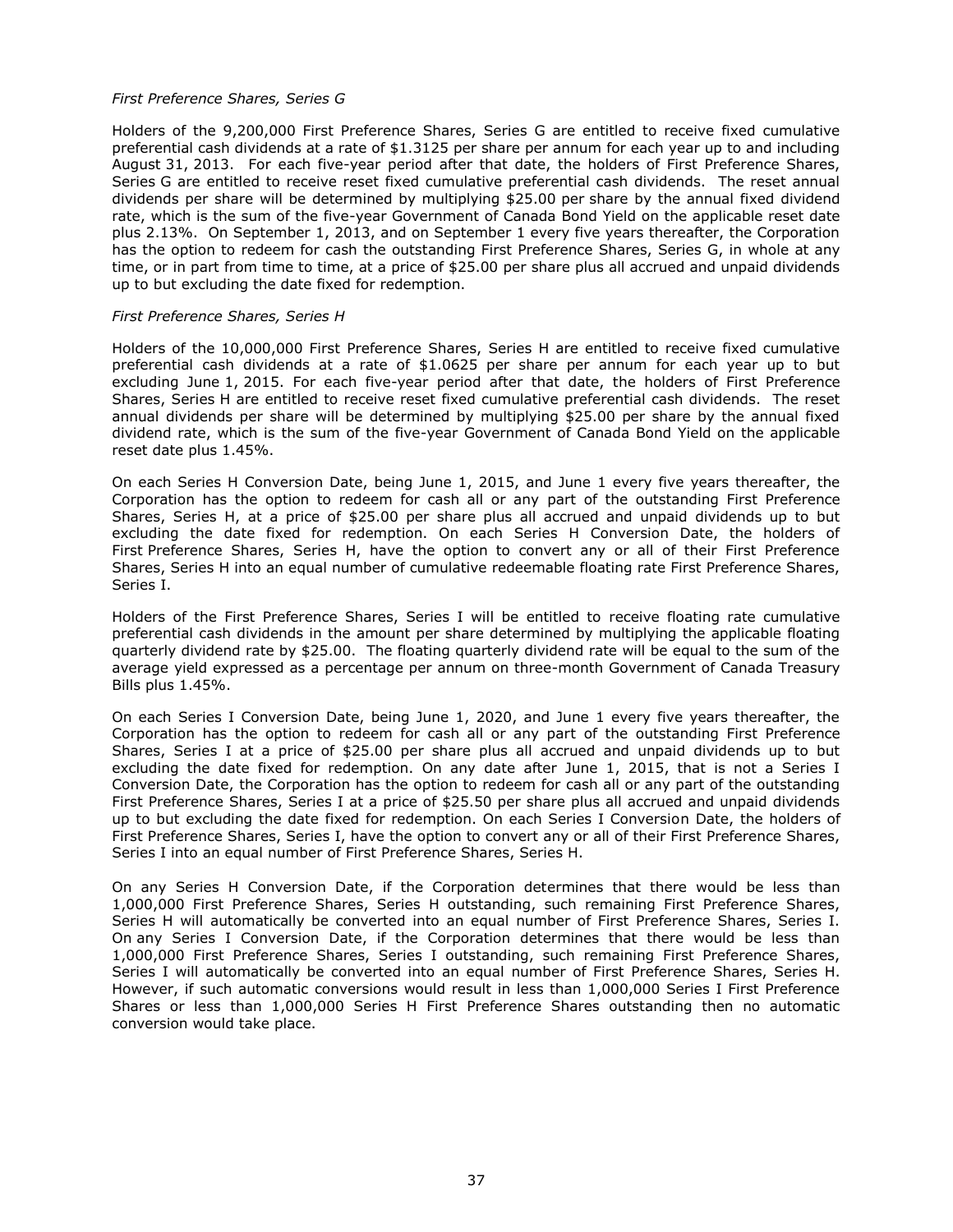#### *First Preference Shares, Series J*

Holders of the 8,000,000 First Preference Shares, Series J are entitled to receive fixed cumulative preferential cash dividends at a rate of \$1.1875 per share per annum. On or after December 1, 2017, the Corporation may, at its option, redeem for cash the First Preference Shares, Series J, in whole at any time or in part from time to time, at \$26.00 per share if redeemed before December 1, 2018; at \$25.75 per share if redeemed on or after December 1, 2018 but before December 1, 2019; at \$25.50 per share if redeemed on or after December 1, 2019 but before December 1, 2020; at \$25.25 per share if redeemed on or after December 1, 2020 but before December 1, 2021; and at \$25.00 per share if redeemed on or after December 1, 2021 plus, in each case, all accrued and unpaid dividends up to but excluding the date fixed for redemption.

### *Debt Covenant Restrictions on Dividend Distributions*

The Trust Indenture pertaining to the Corporation's \$200 million Senior Unsecured Debentures contains a covenant which provides that Fortis shall not declare or pay any dividends (other than stock dividends or cumulative preferred dividends on preferred shares not issued as stock dividends) or make any other distribution on its shares or redeem any of its shares or prepay Subordinated Debt if, immediately thereafter, its consolidated funded obligations would be in excess of 75% of its total consolidated capitalization.

The Corporation has a \$1 billion unsecured committed revolving corporate credit facility, maturing in July 2015, that is available for interim financing of acquisitions and for general corporate purposes. The credit facility contains a covenant which provides that Fortis shall not declare or pay any dividends or make any other restricted payments if, immediately thereafter, consolidated debt to consolidated capitalization ratio would exceed 70% at any time.

As at December 31, 2012 and 2011, the Corporation was in compliance with its debt covenant restrictions pertaining to dividend distributions, as described above.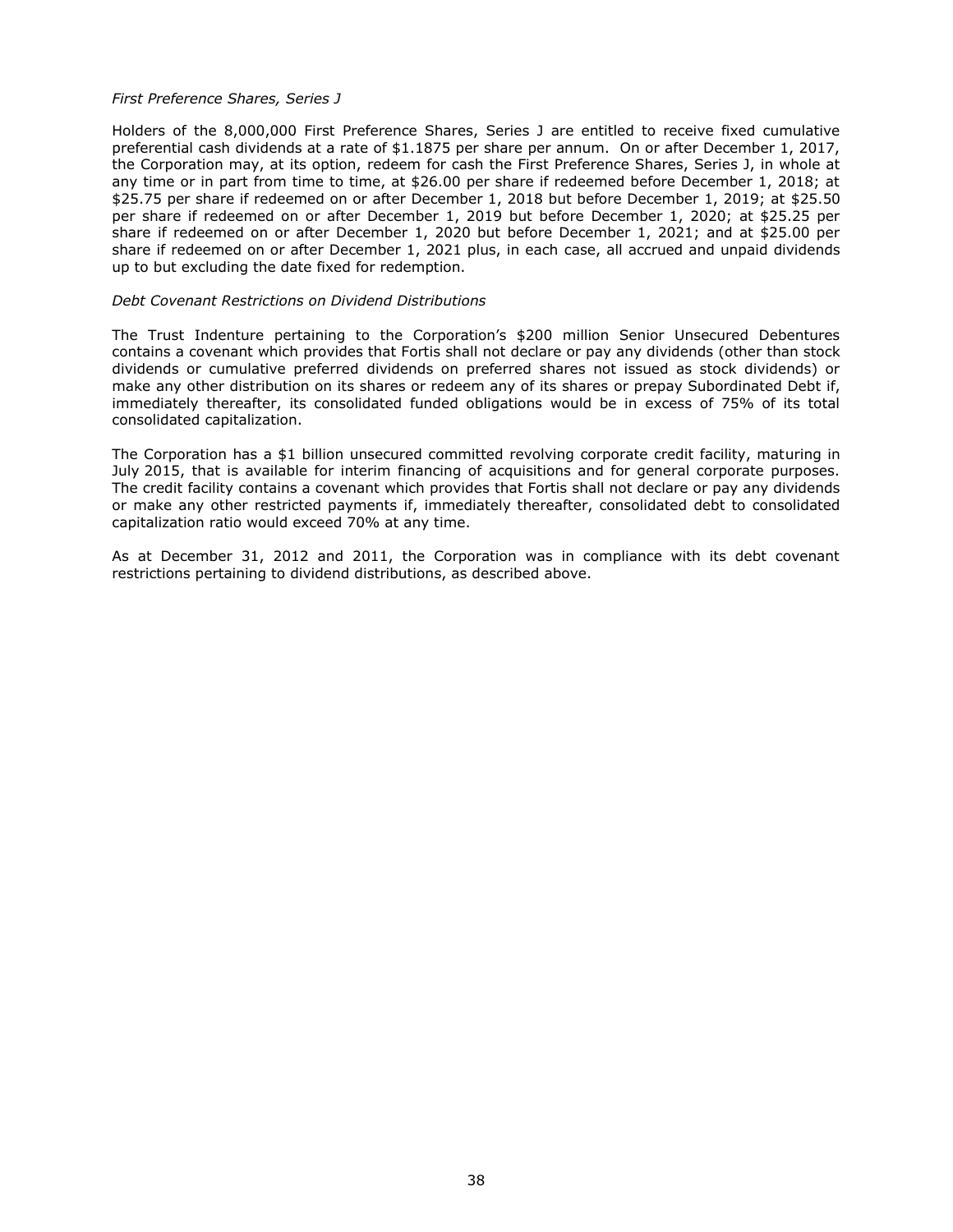## **8.0 CREDIT RATINGS**

Securities issued by Fortis and its utilities, that are currently rated, are rated by one or more credit rating agencies, namely, DBRS, S&P and/or Moody's. The ratings assigned to securities issued by Fortis and its utilities are reviewed by the agencies on an ongoing basis. Credit ratings and stability ratings are intended to provide investors with an independent measure of credit quality of an issue of securities and are not recommendations to buy, sell or hold securities. Ratings may be subject to revision or withdrawal at any time by the rating organization. The following table summarizes the Corporation's credit ratings as at March 22, 2013.

| <b>Fortis</b><br><b>Credit Ratings</b> |                            |                         |                         |  |
|----------------------------------------|----------------------------|-------------------------|-------------------------|--|
| Company                                | <b>DBRS</b>                | <b>S&amp;P</b>          | Moody's                 |  |
| Fortis                                 | A (low), stable            | A-, stable              | N/A                     |  |
|                                        | (unsecured debt)           | (unsecured debt)        |                         |  |
| <b>FHI</b>                             | BBB (high), stable         | N/A                     | Baa2, stable            |  |
|                                        | (unsecured debt)           |                         | (unsecured debt)        |  |
| <b>FEI</b>                             | A, stable                  | N/A                     | A3, stable              |  |
|                                        | (secured & unsecured debt) |                         | (unsecured debt)        |  |
| <b>FEVI</b>                            | N/A                        | N/A                     | A3, stable              |  |
|                                        |                            |                         | (unsecured debt)        |  |
| FortisAlberta                          | A (low), stable            | A-, stable              | Baa1, stable            |  |
|                                        | (senior unsecured debt)    | (senior unsecured debt) | (senior unsecured debt) |  |
| <b>FortisBC Electric</b>               | A (low), stable            | N/A                     | Baa1, stable            |  |
|                                        | (secured & unsecured debt) |                         | (unsecured debt)        |  |
| Newfoundland Power                     | A, stable                  | N/A                     | A2, stable              |  |
|                                        | (first mortgage bonds)     |                         | (first mortgage bonds)  |  |
| <b>Maritime Electric</b>               | N/A                        | A, stable               | N/A                     |  |
|                                        |                            | (senior secured debt)   |                         |  |
| Caribbean Utilities                    | A (low), stable            | A-, stable              | N/A                     |  |
|                                        | (senior unsecured debt)    | (senior unsecured debt) |                         |  |

DBRS rates debt instruments by rating categories ranging from AAA to D, which represents the range from highest to lowest quality of such securities. DBRS states that: (i) its long-term debt ratings are meant to give an indication of the risk that the borrower will not fulfill its obligations in a timely manner with respect to both interest and principal commitments; (ii) its ratings do not take factors such as pricing or market risk into consideration and are expected to be used by purchasers as one part of their investment decision; and (iii) every rating is based on quantitative and qualitative considerations that are relevant for the borrowing entity. According to DBRS, a rating of A by DBRS is in the middle of three subcategories within the third highest of nine major categories. Such rating is assigned to debt instruments considered to be of satisfactory credit quality and for which protection of interest and principal is still substantial, but the degree of strength is less than with AA rated entities. Entities rated in the BBB category are considered to have long-term debt of adequate credit quality. Protection of interest and principal is considered acceptable, but the entity is fairly susceptible to adverse changes in financial and economic conditions, or there may be other adverse conditions present which reduce the strength of the entity and its rated securities. The assignment of a (high) or (low) modifier within each rating category indicates relative standing within such category.

S&P long-term debt ratings are on a ratings scale that ranges from AAA to D, which represents the range from highest to lowest quality of such securities. S&P uses '+' or '-' designations to indicate the relative standing of securities within a particular rating category. S&P states that its credit ratings are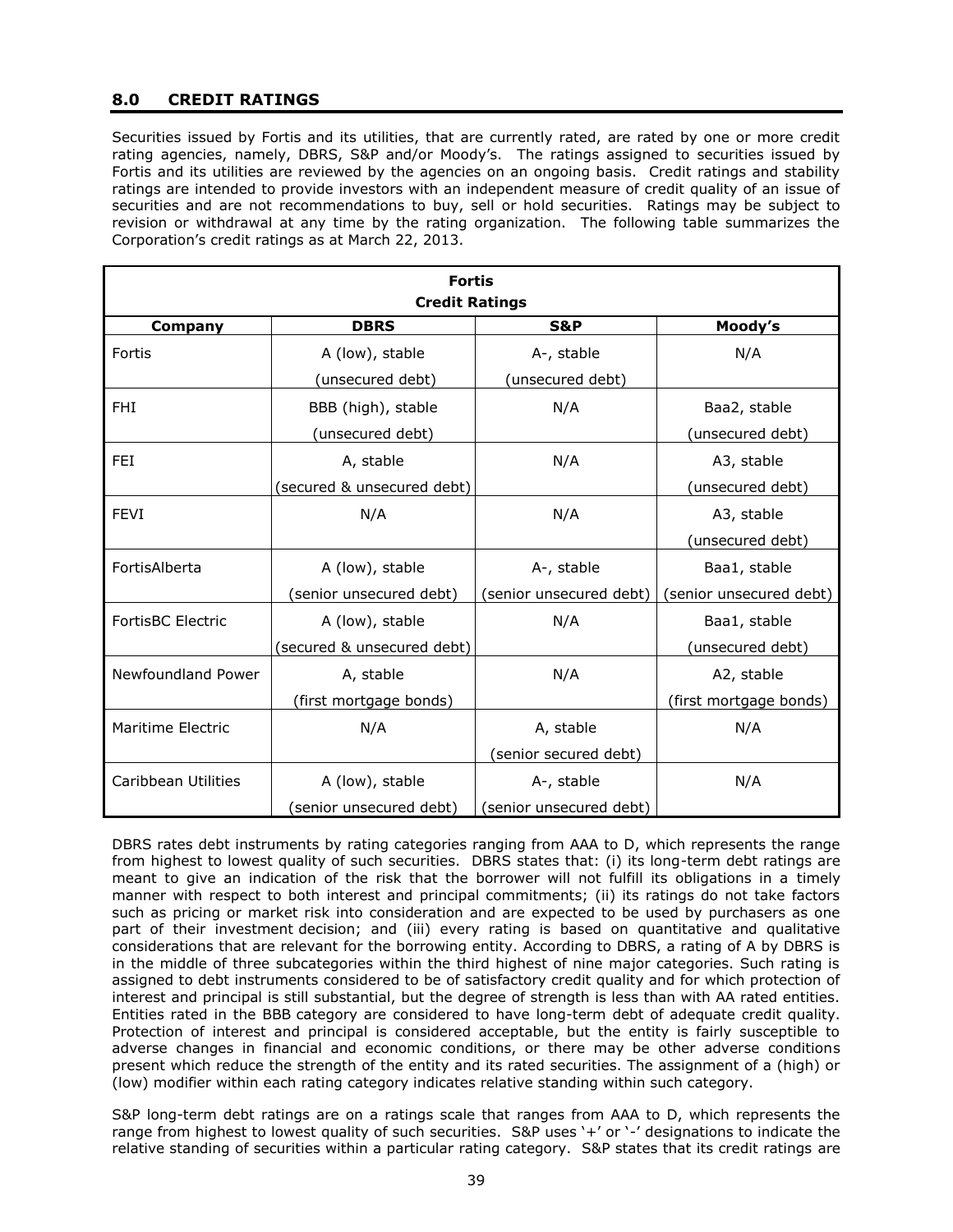current opinions of the financial security characteristics with respect to the ability to pay under contracts in accordance with their terms. This opinion is not specific to any particular contract, nor does it address the suitability of a particular contract for a specific purpose or purchaser. An issuer rated A is regarded as having financial security characteristics to meet its financial commitments but is somewhat more susceptible to the adverse effects of changes in circumstances and economic conditions than those in higher-rated categories.

Moody's long-term debt ratings are on a rating scale that ranges from Aaa to C, which represents the range from highest to lowest quality of such securities. In addition, Moody's applies numerical modifiers 1, 2 and 3 in each generic rating classification from Aa to Caa to indicate relative standing within such classification. The modifier 1 indicates that the security ranks in the higher end of its generic rating category, the modifier 2 indicates a mid-range ranking and the modifier 3 indicates that the security ranks in the lower end of its generic rating category. Moody's states that its long-term debt ratings are opinions of relative risk of fixed-income obligations with an original maturity of one year or more and that such ratings reflect both the likelihood of default and any financial loss suffered in the event of default. According to Moody's, a rating of Baa is the fourth highest of nine major categories and such a debt rating is assigned to debt instruments considered to be of medium-grade quality. Debt instruments rated Baa are subject to moderate credit risk and may possess certain speculative characteristics. Debt instruments rated A are considered upper-medium grade and are subject to low credit risk.

## **9.0 MARKET FOR SECURITIES**

The Common Shares; First Preference Shares, Series C; First Preference Shares, Series E; First Preference Shares, Series F; First Preference Shares, Series G; First Preference Shares, Series H; First Preference Shares, Series J; and Subscription Receipts of Fortis are listed on the TSX under the symbols FTS, FTS.PR.C, FTS.PR.E, FTS.PR.F, FTS.PR.G, FTS.PR.H, FTS.PR.J and FTS.R, respectively.

The following table sets forth the reported high and low trading prices and trading volumes for the Common Shares; First Preference Shares, Series C; First Preference Shares, Series E; First Preference Shares, Series F; First Preference Shares, Series G; First Preference Shares, Series H; First Preference Shares, Series J; and Subscription Receipts on a monthly basis for the year ended December 31, 2012.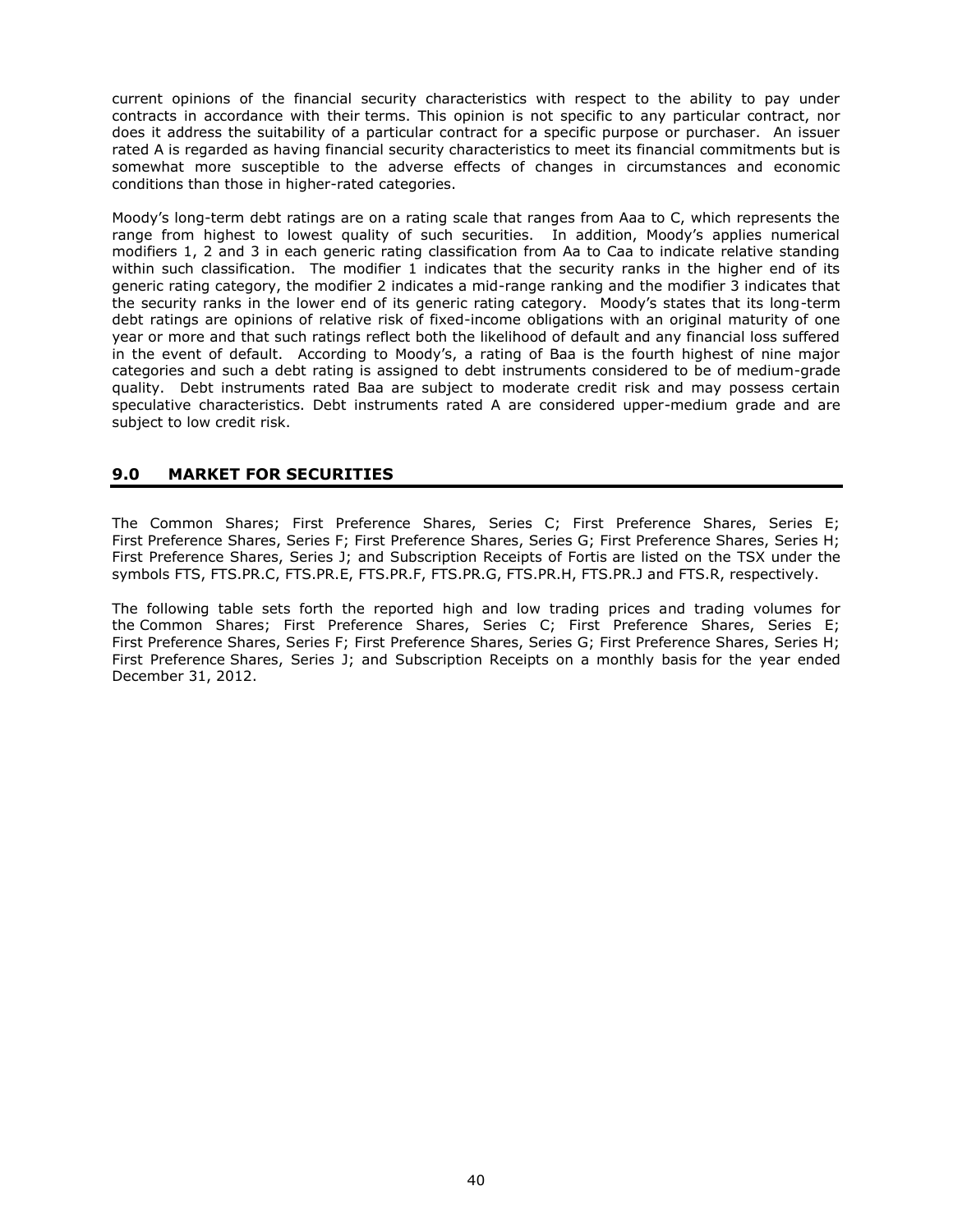| <b>Fortis</b><br><b>2012 Trading Prices and Volumes</b> |                              |                      |                                                                                 |             |                              |                                          |
|---------------------------------------------------------|------------------------------|----------------------|---------------------------------------------------------------------------------|-------------|------------------------------|------------------------------------------|
|                                                         |                              | <b>Common Shares</b> |                                                                                 |             |                              | First Preference Shares, Series C        |
| Month                                                   | High (\$)                    | Low $(*)$            | Volume                                                                          | $High($ \$) | Low $(*)$                    | Volume                                   |
| January                                                 | 33.67                        | 32.66                | 7,561,933                                                                       | 26.61       | 25.90                        | 21,229                                   |
| February                                                | 34.31                        | 31.76                | 19,233,895                                                                      | 26.54       | 25.50                        | 50,239                                   |
| March                                                   | 33.17                        | 31.70                | 11,072,696                                                                      | 25.90       | 25.53                        | 35,364                                   |
| April                                                   | 34.35                        | 31.88                | 7,960,525                                                                       | 26.25       | 25.53                        | 275,288                                  |
| May                                                     | 34.98                        | 32.08                | 11,877,137                                                                      | 25.95       | 25.38                        | 135,930                                  |
| June                                                    | 34.00                        | 32.03                | 12,638,137                                                                      | 25.80       | 25.42                        | 62,747                                   |
| July                                                    | 33.54                        | 32.37                | 5,854,206                                                                       | 26.10       | 25.52                        | 61,688                                   |
| August                                                  | 34.03                        | 32.38                | 7,323,690                                                                       | 25.99       | 25.52                        | 20,856                                   |
| September                                               | 33.54                        | 32.45                | 8,714,537                                                                       | 25.70       | 25.53                        | 24,897                                   |
| October                                                 | 33.93                        | 33.01                | 7,237,611                                                                       | 26.75       | 25.59                        | 15,786                                   |
| November                                                | 34.20                        | 32.41                | 7,284,164                                                                       | 26.26       | 25.60                        | 35,134                                   |
| December                                                | 34.35                        | 32.83                | 9,203,571                                                                       | 25.80       | 25.35                        | 19,055                                   |
|                                                         |                              |                      | <b>First Preference Shares, Series E</b>                                        |             |                              | <b>First Preference Shares, Series F</b> |
| Month                                                   | High (\$)                    | Low $(*)$            | <b>Volume</b>                                                                   | High (\$)   | Low $(*)$                    | <b>Volume</b>                            |
| January                                                 | 27.60                        | 26.97                | 72,839                                                                          | 25.85       | 25.05                        | 70,415                                   |
| February                                                | 28.98                        | 26.75                | 68,038                                                                          | 25.94       | 25.00                        | 239,924                                  |
| March                                                   | 27.58                        | 26.02                | 53,080                                                                          | 25.60       | 25.00                        | 328,502                                  |
| April                                                   | 26.60                        | 26.05                | 333,365                                                                         | 25.30       | 25.00                        | 167,439                                  |
| May                                                     | 26.75                        | 26.16                | 277,108                                                                         | 25.60       | 24.54                        | 91,659                                   |
| June                                                    | 26.90                        | 26.32                | 48,465                                                                          | 25.50       | 25.18                        | 186,354                                  |
| July                                                    | 27.69                        | 26.55                | 330,290                                                                         | 25.78       | 25.32                        | 98,386                                   |
| August                                                  | 27.05                        | 26.65                | 22,425                                                                          | 26.05       | 25.75                        | 483,143                                  |
| September                                               | 26.99                        | 26.46                | 32,099                                                                          | 25.91       | 24.79                        | 301,603                                  |
| October                                                 | 27.20                        | 26.65                | 140,070                                                                         | 26.25       | 25.82                        | 50,812                                   |
| November                                                | 27.20                        | 26.81                | 50,121                                                                          | 26.02       | 25.50                        | 133,113                                  |
| December                                                | 27.33                        | 26.80                | 25,304                                                                          | 25.96       | 25.74                        | 46,410                                   |
|                                                         |                              |                      | <b>First Preference Shares, Series G</b>                                        |             |                              | <b>First Preference Shares, Series H</b> |
| Month                                                   | High (\$)                    | Low $(*)$            | <b>Volume</b>                                                                   | High (\$)   | Low $(*)$                    | <b>Volume</b>                            |
| January                                                 | 26.45                        | 25.75                | 47,858                                                                          | 26.00       | 25.50                        | 263,320                                  |
| February                                                | 26.50                        | 25.35                | 88,246                                                                          | 26.72       | 25.60                        | 111,592                                  |
| March                                                   | 25.92                        | 25.46                | 168,124                                                                         | 25.99       | 25.45                        | 85,935                                   |
| April                                                   | 25.85                        | 25.60                | 54,552                                                                          | 25.93       | 25.46                        | 28,764                                   |
| May                                                     | 25.95                        | 25.52                | 71,254                                                                          | 26.00       | 24.95                        | 70,501                                   |
| June                                                    | 25.75                        | 25.42                | 125,720                                                                         | 25.88       | 24.84                        | 123,562                                  |
| July                                                    | 25.80                        | 25.31                | 118,123                                                                         | 25.84       | 25.32                        | 535,584                                  |
| August                                                  | 25.62                        | 25.14                | 207,283                                                                         | 25.80       | 25.30                        | 222,408                                  |
| September                                               | 25.40                        | 25.20                | 127,973                                                                         | 25.85       | 25.25                        | 122,267                                  |
| October                                                 | 25.40                        | 25.15                | 183,254                                                                         | 25.74       | 25.10                        | 1,145,687                                |
| November                                                | 25.45                        | 24.62                | 276,986                                                                         | 25.75       | 25.30                        | 363,052                                  |
| December                                                | 24.74                        | 24.05                | 382,796                                                                         | 25.75       | 25.40                        | 132,976                                  |
|                                                         |                              |                      | <b>First Preference Shares, Series <math>\overline{\mathbf{J}^{(1)}}</math></b> |             | <b>Subscription Receipts</b> | (2)                                      |
| Month                                                   | $High($ \$)                  | Low $($ \$ $)$       | <b>Volume</b>                                                                   | High (\$)   | Low $(*)$                    | <b>Volume</b>                            |
| June                                                    | $\overline{\phantom{a}}$     |                      | $\qquad \qquad -$                                                               | 32.20       | 31.18                        | 972,550                                  |
| July                                                    | $\overline{\phantom{0}}$     |                      |                                                                                 | 32.49       | 31.33                        | 1,806,901                                |
| August                                                  | $\qquad \qquad \blacksquare$ |                      | $\overline{\phantom{a}}$                                                        | 32.85       | 31.70                        | 1,035,164                                |
| September                                               | $\qquad \qquad \blacksquare$ |                      |                                                                                 | 32.77       | 31.68                        | 549,750                                  |
| October                                                 | $\qquad \qquad \blacksquare$ |                      |                                                                                 | 33.44       | 32.34                        | 705,085                                  |
| November                                                | 25.40                        | 25.04                | 2,091,868                                                                       | 33.70       | 32.30                        | 591,342                                  |
| December                                                | 25.80                        | 25.23                | 247,752                                                                         | 34.50       | 32.64                        | 824,408                                  |

*(1) The First Preference Shares, Series J were issued in November 2012.*

*(2) The Subscription Receipts were issued in June 2012.*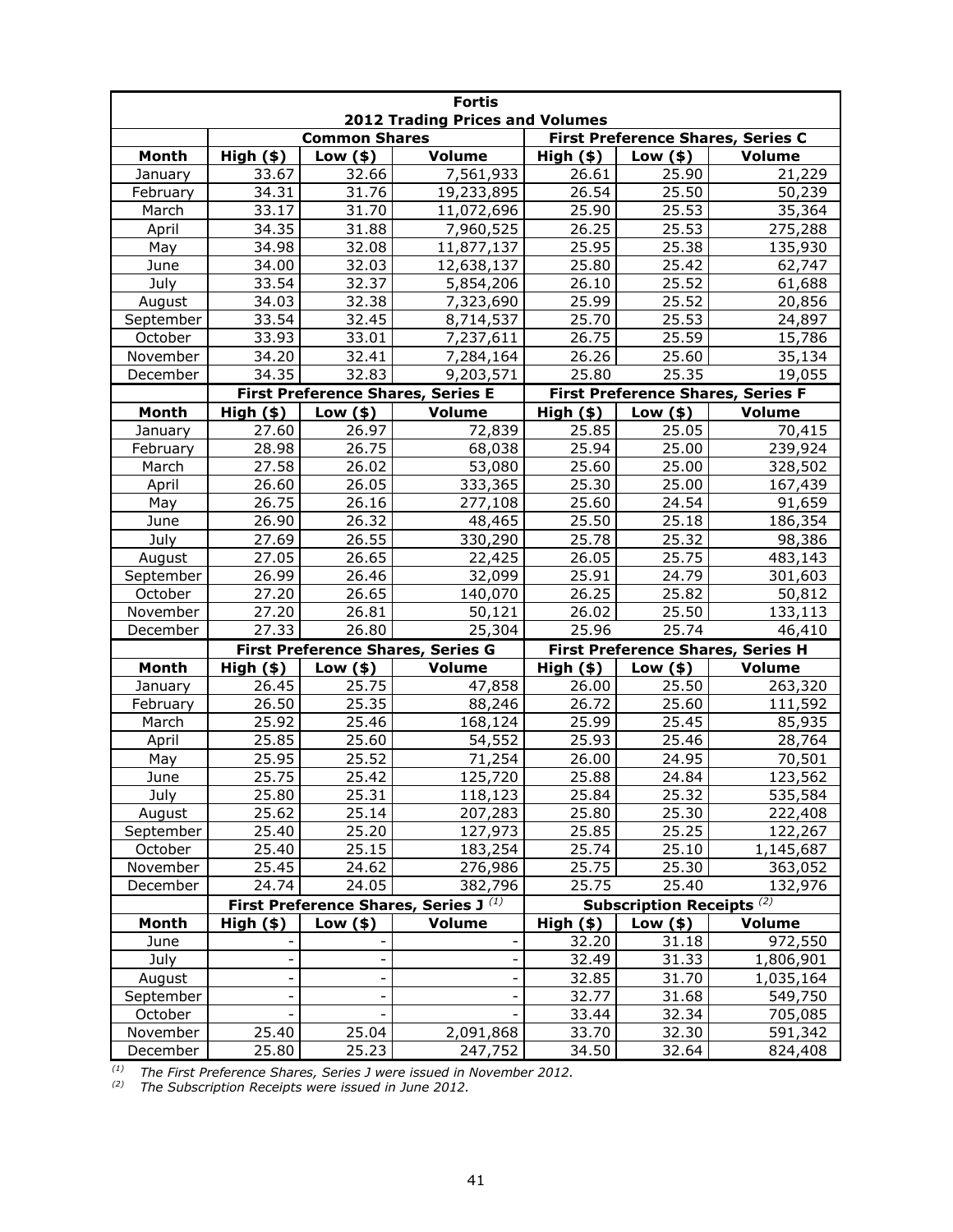## **10.0 DIRECTORS AND OFFICERS**

r

The Board adopted a director tenure policy in September 2010 and it is to be reviewed on a periodic basis. The tenure policy provides that Directors of the Corporation are to be elected for a term of one year and, except in appropriate circumstances determined by the Board, be eligible for re-election until the Annual Meeting of Shareholders next following the date on which they achieve age 70 or the 12<sup>th</sup> anniversary of their initial election to the Board. The policy does not apply to Mr. Marshall whose service on the Board is related to his tenure as CEO. The following chart sets out the name and municipality of residence of each of the Directors of Fortis and indicates their principal occupations within five preceding years.

 $\blacksquare$ 

| <b>Fortis Directors</b>                                       |                                                                                                                                                                                                                                                                                                                                                                                                                                                                                                                                                                                                                                                                                                                                                                                                                                                                                                                                                                                                                                                     |  |  |
|---------------------------------------------------------------|-----------------------------------------------------------------------------------------------------------------------------------------------------------------------------------------------------------------------------------------------------------------------------------------------------------------------------------------------------------------------------------------------------------------------------------------------------------------------------------------------------------------------------------------------------------------------------------------------------------------------------------------------------------------------------------------------------------------------------------------------------------------------------------------------------------------------------------------------------------------------------------------------------------------------------------------------------------------------------------------------------------------------------------------------------|--|--|
| <b>Name</b>                                                   | <b>Principal Occupations Within Five Preceding Years</b>                                                                                                                                                                                                                                                                                                                                                                                                                                                                                                                                                                                                                                                                                                                                                                                                                                                                                                                                                                                            |  |  |
| PETER E. CASE $^{(1)}$<br>Kingston, Ontario                   | Mr. Case, 58, a Corporate Director, retired in February 2003 as<br>Executive Director, Institutional Equity Research at CIBC World<br>Markets. During his 17-year career as senior investment analyst with<br>CIBC World Markets and BMO Nesbitt Burns and its predecessors,<br>Mr. Case's coverage of Canadian and select U.S. pipeline and energy<br>utilities was consistently rated among the top rankings. He was then<br>a consultant to the utility industry and its regulators for three years.<br>Mr. Case was awarded a Bachelor of Arts and an MBA from<br>Queen's University and a Master of Divinity from Wycliffe College,<br>University of Toronto. He was first elected to the Board in May 2005<br>and has been Chair of the Audit Committee of the Board since March<br>2011. Mr. Case was a Director of FortisOntario from 2003 through<br>2010 and served as Chair of the FortisOntario Board from 2009<br>through 2010. He does not serve as a director of any other<br>reporting issuer.                                      |  |  |
| <b>FRANK J. CROTHERS (2)</b><br>Nassau, Bahamas               | Mr. Crothers, 68, is Chairman and Chief Executive Officer of Island<br>Corporate Holdings Limited,<br>Nassau,<br>Bahamas,<br>a<br>private<br>Bahamas-based investment company with diverse investments<br>throughout the Caribbean, North America, Australia and South Africa.<br>For more than 35 years, he has served on many public and private<br>sector boards. For more than a decade he was on the Board of<br>Harvard University Graduate School of Education and also served a<br>three-year term as Chairman of CARILEC, the Caribbean Association<br>of Electrical Utilities. Mr. Crothers is the past President of FortisTCI,<br>which was acquired by the Corporation in August 2006. He serves as<br>non-executive Vice Chair of the Board of Caribbean Utilities.<br>Mr. Crothers was first elected to the Fortis Board in May 2007.<br>He was previously a director of Belize Electricity from 2007 to 2010.<br>Mr. Crothers is also a director of reporting issuers AML Limited,<br>Talon Metals Corp. and Templeton Mutual Funds. |  |  |
| IDA J. GOODREAU <sup>(3)</sup><br>Vancouver, British Columbia | Ms. Goodreau, 61, is an Adjunct Professor at Sauder School of<br>Business, University of British Columbia. She is the past President<br>and Chief Executive Officer of LifeLabs. Prior to joining LifeLabs in<br>March 2009, she was President and Chief Executive Officer of<br>Vancouver Coastal Health Authority since 2002. Ms. Goodreau has<br>held senior leadership roles in several Canadian and international<br>pulp and paper and natural gas companies. She was awarded an MBA<br>and a Bachelor of Commerce, Honors, degree from the University of<br>Windsor and a Bachelor of Arts (English and Economics) from the<br>University of Western Ontario. Ms. Goodreau was first elected to the<br>Board in May 2009. She has served on numerous private and public<br>sector boards and has been a director of FHI and FortisBC Inc. since<br>2007 and 2010, respectively. Ms. Goodreau does not serve as a<br>director of any other reporting issuer.                                                                                  |  |  |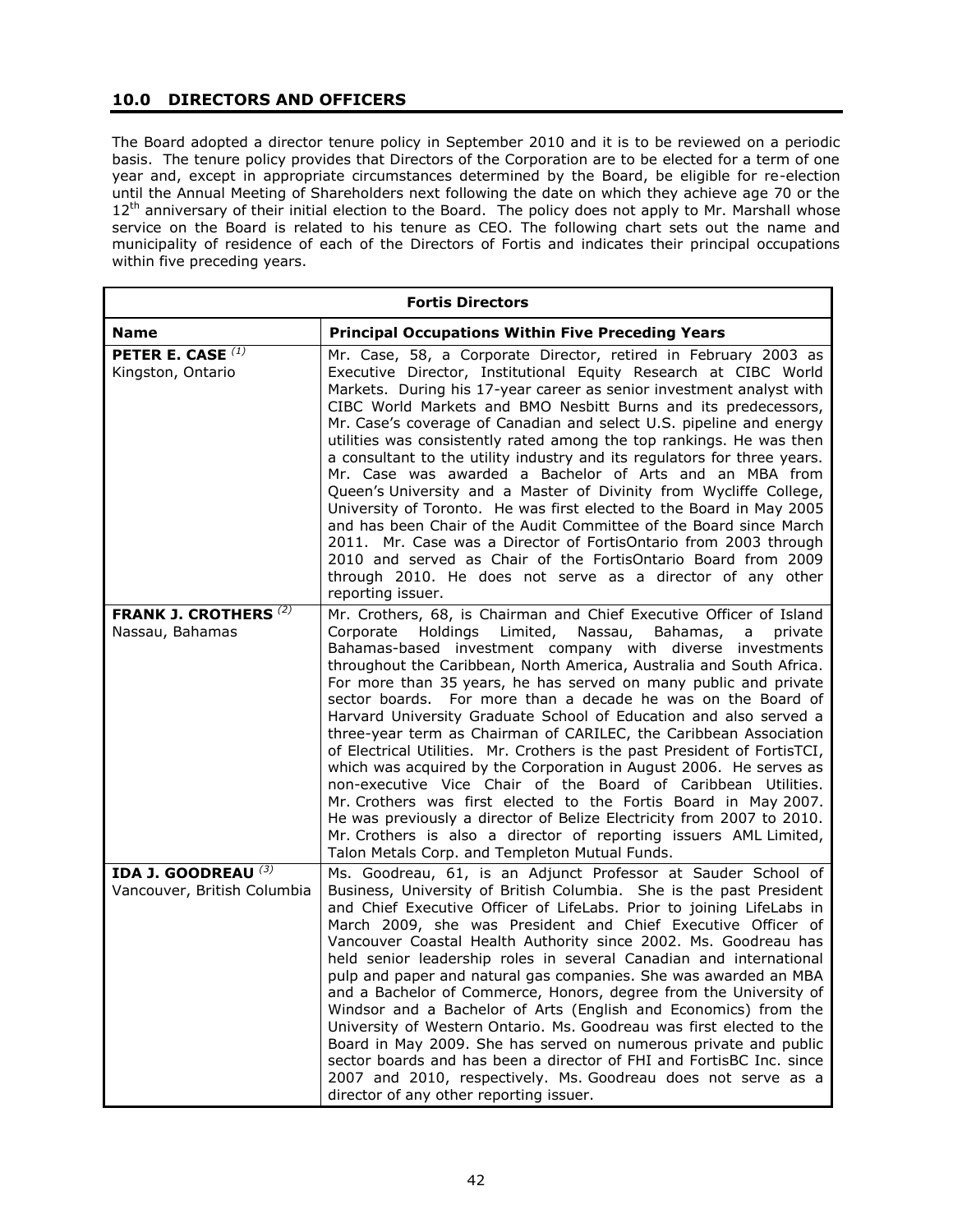| <b>Fortis Directors</b> (continued)                                  |                                                                                                                                                                                                                                                                                                                                                                                                                                                                                                                                                                                                                                                                                                                                                                                                                                                                                                                                                                                                                                                                                                                                                                                                                                                                                                                                                                                   |  |  |
|----------------------------------------------------------------------|-----------------------------------------------------------------------------------------------------------------------------------------------------------------------------------------------------------------------------------------------------------------------------------------------------------------------------------------------------------------------------------------------------------------------------------------------------------------------------------------------------------------------------------------------------------------------------------------------------------------------------------------------------------------------------------------------------------------------------------------------------------------------------------------------------------------------------------------------------------------------------------------------------------------------------------------------------------------------------------------------------------------------------------------------------------------------------------------------------------------------------------------------------------------------------------------------------------------------------------------------------------------------------------------------------------------------------------------------------------------------------------|--|--|
| <b>Name</b>                                                          | <b>Principal Occupations Within Five Preceding Years</b>                                                                                                                                                                                                                                                                                                                                                                                                                                                                                                                                                                                                                                                                                                                                                                                                                                                                                                                                                                                                                                                                                                                                                                                                                                                                                                                          |  |  |
| <b>DOUGLAS J. HAUGHEY (1)</b><br>Calgary, Alberta                    | Mr. Haughey, 56, is Chief Executive Officer of The Churchill<br>Corporation, a construction and industrial services company<br>focused on the western Canadian market. He served as President<br>and Chief Executive Officer of Provident Energy Ltd., an<br>owner/operator of natural gas liquids midstream services and<br>marketing from 2010 through its successful sale to Pembina<br>Pipeline in April 2012. Mr. Haughey served as President and<br>Chief Executive Officer of WindShift Capital Corp., focused on<br>energy infrastructure investment opportunities in North America,<br>from 2008 through March 2010. From 1999 through 2008, he held<br>several executive roles with Spectra Energy and predecessor<br>companies. Mr. Haughey had overall responsibility for its western<br>Canadian natural gas midstream business, was President and<br>Chief Executive Officer of Spectra Energy Income Fund and also led<br>Spectra's strategic development and mergers and acquisitions<br>teams based in Houston, Texas. He graduated from the University<br>of Regina with a Bachelor of Administration and from the University<br>of Calgary with an MBA. Mr. Haughey also holds an ICD.D<br>designation from the Institute of Corporate Directors. He was first<br>elected to the Board in May 2009. Mr. Haughey became a director<br>of FortisAlberta in 2010. |  |  |
| <b>H. STANLEY MARSHALL</b><br>Paradise, Newfoundland and<br>Labrador | Mr. Marshall, 62, is President and Chief Executive Officer of the<br>Corporation. He joined Newfoundland Power in 1979 and was<br>appointed President and Chief Executive Officer of Fortis in 1996.<br>Mr. Marshall graduated from the University of Waterloo with a<br>Bachelor of Applied Science (Chemical Engineering) and from<br>Dalhousie University with a Bachelor of Laws. He is a member of<br>the Law Society of Newfoundland and Labrador and a Registered<br>Professional Engineer in the Province of Newfoundland and<br>Mr. Marshall was first elected to the Board in<br>Labrador.<br>October 1995. He serves on the boards of all Fortis utility<br>subsidiaries in British Columbia, Ontario and the Caribbean and on<br>the Board of Fortis Properties. Mr. Marshall is also a director of<br>Enerflex Ltd.                                                                                                                                                                                                                                                                                                                                                                                                                                                                                                                                                  |  |  |
| JOHN S. McCALLUM (1) (2)<br>Winnipeg, Manitoba                       | Mr. McCallum, 69, has been a Professor of Finance at the University<br>of Manitoba since July 1973. He served as Chairman of Manitoba<br>Hydro from 1991 to 2000 and as Policy Advisor to the Federal<br>Minister of Finance from 1984 to 1991. Mr. McCallum graduated<br>from the University of Montreal with a Bachelor of Arts (Economics)<br>and a Bachelor of Science (Mathematics). He was awarded an MBA<br>from Queen's University and a PhD in Finance from the University<br>of Toronto.<br>Mr. McCallum was first elected to the Board in<br>July 2001 and was appointed Chair of the Governance and<br>Nominating Committee of the Corporation in May 2005. He was<br>previously a director of FortisBC Inc. and FortisAlberta from 2004<br>through 2010 and from 2005 through 2010, respectively.<br>Mr. McCallum also serves as a director of IGM Financial Inc. and<br>Toromont Industries Ltd.                                                                                                                                                                                                                                                                                                                                                                                                                                                                    |  |  |
| <b>HARRY MCWATTERS (2)</b><br>Summerland, British<br>Columbia        | Mr. McWatters, 67, is the founder and past President of Sumac<br>Ridge Estate Wine Group, a leader in the British Columbia wine<br>He is President of Vintage Consulting Group Inc.,<br>industry.<br>Harry McWatters Inc., Okanagan Wine Academy and Black Sage<br>Vineyards Ltd., all of which are engaged in various aspects of the<br>British Columbia wine industry. Mr. McWatters was first elected to<br>the Board in May 2007. He was elected to the Board of<br>FortisBC Inc. in September 2005 and served as Chair of that<br>Company's Board from 2006 through 2010. Mr. McWatters became<br>a director of FHI in November 2007 and does not serve as a<br>director of any other reporting issuer.                                                                                                                                                                                                                                                                                                                                                                                                                                                                                                                                                                                                                                                                      |  |  |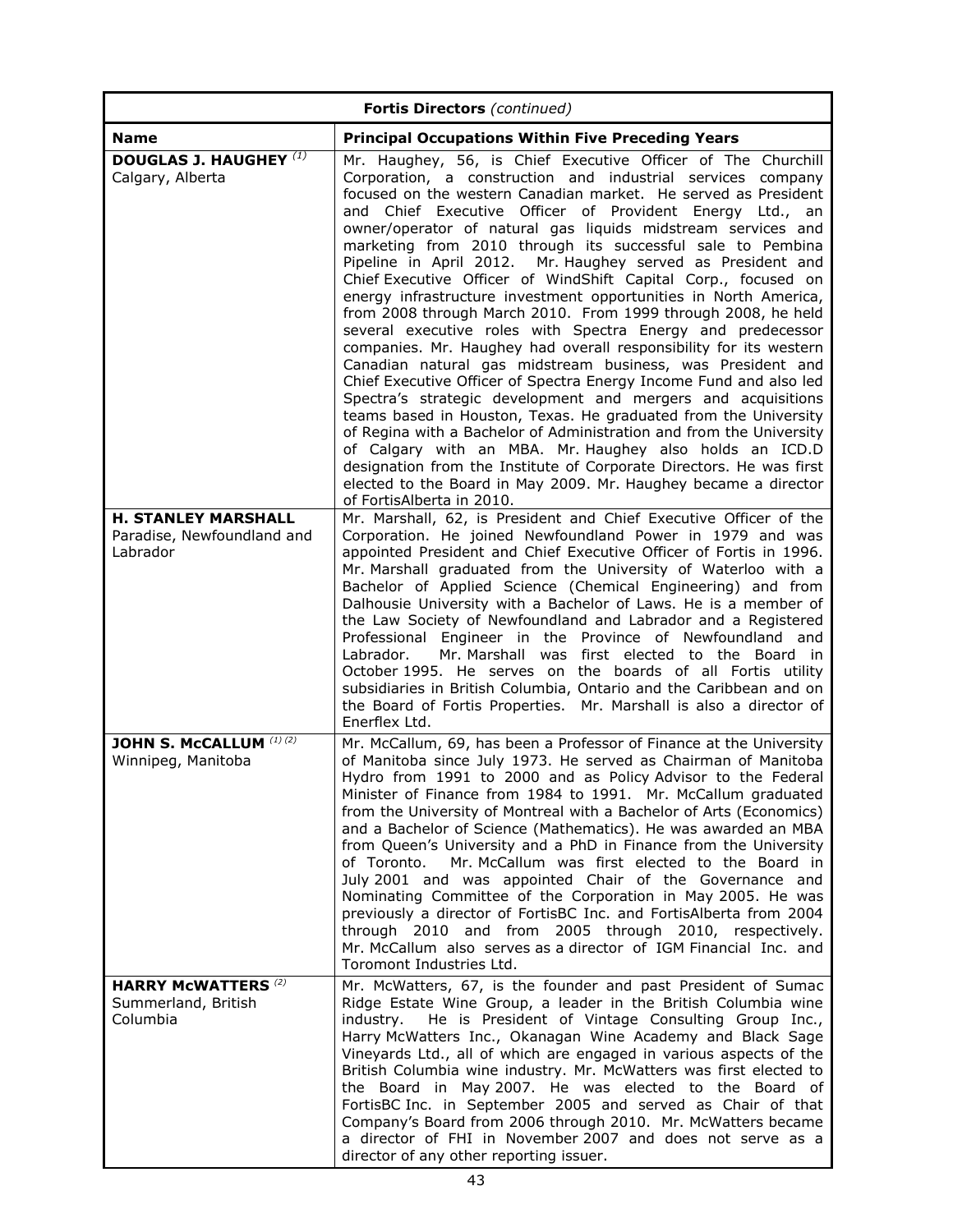|                                                                                  | Fortis Directors (continued)                                                                                                                                                                                                                                                                                                                                                                                                                                                                                                                                                                                                                                                                                                                                                                                                                                                                                                                                                                                                                                                 |  |  |
|----------------------------------------------------------------------------------|------------------------------------------------------------------------------------------------------------------------------------------------------------------------------------------------------------------------------------------------------------------------------------------------------------------------------------------------------------------------------------------------------------------------------------------------------------------------------------------------------------------------------------------------------------------------------------------------------------------------------------------------------------------------------------------------------------------------------------------------------------------------------------------------------------------------------------------------------------------------------------------------------------------------------------------------------------------------------------------------------------------------------------------------------------------------------|--|--|
| Name                                                                             | <b>Principal Occupations Within Five Preceding Years</b>                                                                                                                                                                                                                                                                                                                                                                                                                                                                                                                                                                                                                                                                                                                                                                                                                                                                                                                                                                                                                     |  |  |
| <b>RONALD D. MUNKLEY (2) (3)</b><br>Mississauga, Ontario                         | Mr. Munkley, 66, a Corporate Director, retired in April 2009 as<br>Vice Chairman and Head of the Power and Utility Business of<br>CIBC World Markets. Mr. Munkley had acted as an advisor on most<br>Canadian utility transactions since joining CIBC World Markets in<br>1998. Prior to that, he was employed at Enbridge Consumers Gas<br>for 27 years, culminating as Chairman, President and Chief<br>Executive Officer. Mr. Munkley led Enbridge Consumers Gas<br>through deregulation and restructuring in the 1990s. He graduated<br>from Queen's University with a Bachelor of Science, Honors<br>(Engineering). Mr. Munkley is a professional engineer and has<br>completed the Executive and Senior Executive Programs of the<br>University of Western Ontario and the Partners, Directors and<br>Senior Officers Certificate of the Canadian Securities Institute. He<br>was first elected to the Board in May 2009. Mr. Munkley also<br>serves as a director of Bird Construction Inc.                                                                           |  |  |
| DAVID G. NORRIS <sup>(1)(2)(3)</sup><br>St. John's, Newfoundland and<br>Labrador | Mr. Norris, 65, a Corporate Director, has been a financial and<br>management consultant since 2001, prior to which he was<br>Executive Vice President, Finance and Business Development,<br>Fishery Products International Limited. Previously, he held<br>Deputy Minister positions with the Department of Finance and<br>Treasury Board, Government of Newfoundland and Labrador.<br>Mr. Norris graduated with a Bachelor of Commerce, Honors, from<br>Memorial University of Newfoundland and an MBA from McMaster<br>University. He was first elected to the Board in May 2005 and was<br>appointed Chair of the Board in December 2010. Mr. Norris served<br>as Chair of the Audit Committee of the Board from May 2006<br>through March 2011. He was a director of Newfoundland Power<br>from<br>2003<br>through<br>2010<br>and<br>served<br>Chair<br>as<br>of<br>Newfoundland Power's Board from 2006 through 2010. Mr. Norris<br>served as a director of Fortis Properties from 2006 through 2010.<br>He does not serve as a director of any other reporting issuer. |  |  |
| <b>MICHAEL A. PAVEY (1) (3)</b><br>Moncton, New Brunswick                        | Mr. Pavey, 65, a Corporate Director, retired as Executive<br>Vice President and Chief Financial Officer of Major Drilling Group<br>International Inc. in September 2006. Prior to joining Major Drilling<br>Group International Inc. in 1999, he held senior executive<br>positions, including Senior Vice President and Chief Financial<br>Officer, with TransAlta Corporation. Mr. Pavey graduated from the<br>University of Waterloo with a Bachelor of Applied Science<br>(Mechanical Engineering) and from McGill University with an MBA.<br>He retired from the Board of Maritime Electric in February 2007<br>after a six-year term, which included service as Chair of that<br>Company's Audit and Environment Committee from 2003 through<br>2007. Mr. Pavey was first elected to the Board in May 2004. He<br>does not serve as a director of any other reporting issuer.                                                                                                                                                                                          |  |  |
| ROY P. RIDEOUT (2) (3)<br>Halifax, Nova Scotia                                   | Mr. Rideout, 65, a Corporate Director, retired as Chairman and<br>Chief Executive Officer of Clarke Inc. in October 2002.<br>Prior to<br>1998, he served as President of Newfoundland Capital Corporation<br>Limited and held senior executive positions in the Canadian airline<br>industry. Mr. Rideout graduated with a Bachelor of Commerce from<br>Memorial University of Newfoundland and obtained designation as a<br>Chartered Accountant. He was first elected to the Board in<br>March 2001. Mr. Rideout is the Chair of the Human Resources<br>Committee of the Board and has held that position since May 2003.<br>He also serves as a director of NAV CANADA.                                                                                                                                                                                                                                                                                                                                                                                                   |  |  |

*(1) Serves on the Audit Committee*

*(2) Serves on the Governance and Nominating Committee*

*(3) Serves on the Human Resources Committee*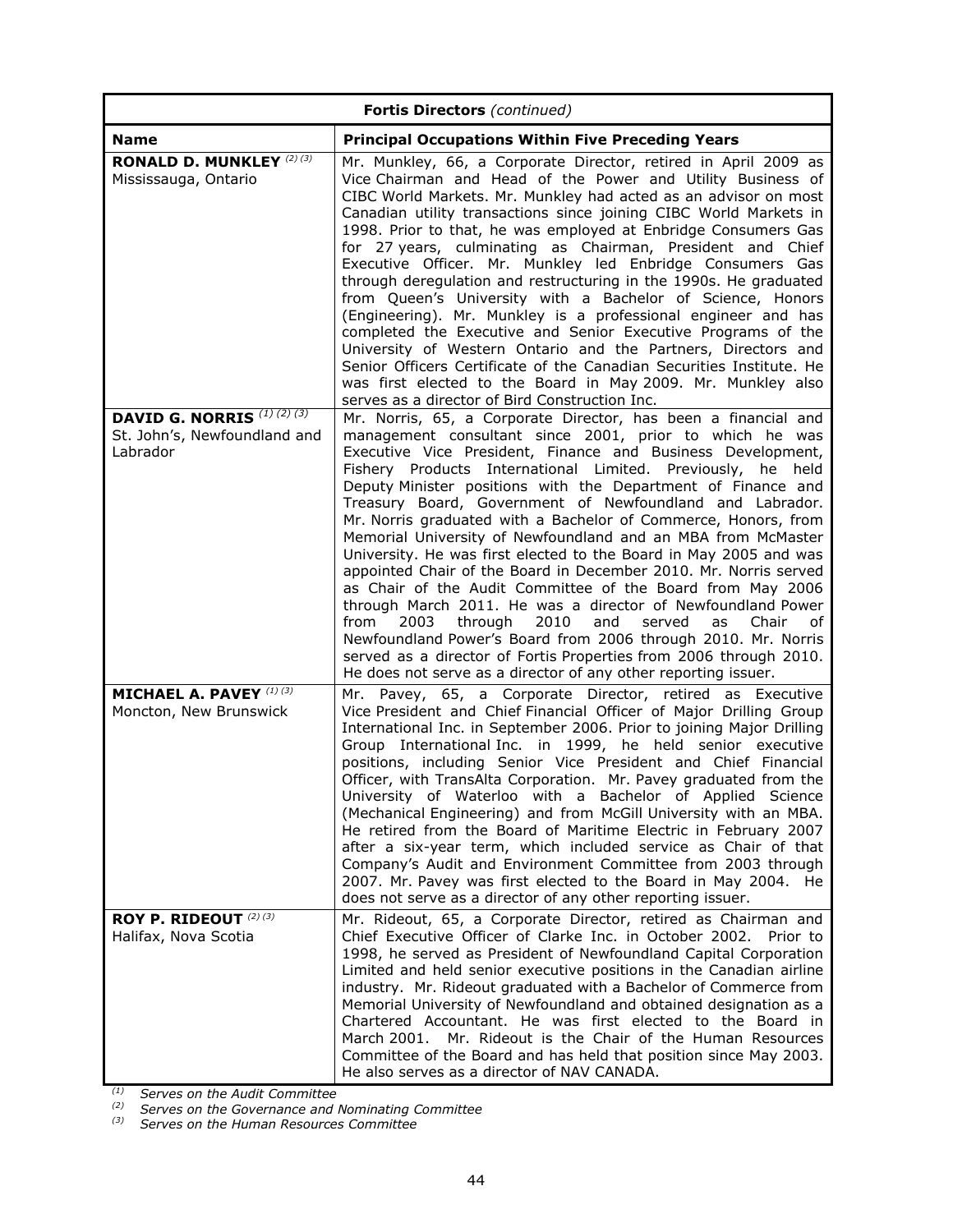The following table sets out the name and municipality of residence of each of the officers of Fortis and indicates the office held.

| <b>Fortis Officers</b>                                            |                                                                        |  |  |
|-------------------------------------------------------------------|------------------------------------------------------------------------|--|--|
| <b>Name and Municipality of Residence</b>                         | <b>Office Held</b>                                                     |  |  |
| <b>H. Stanley Marshall</b><br>Paradise, Newfoundland and Labrador | President and Chief Executive Officer (1)                              |  |  |
| <b>Barry V. Perry</b><br>Mount Pearl, Newfoundland and Labrador   | Vice President, Finance and Chief Financial Officer <sup>(2)</sup>     |  |  |
| <b>Ronald W. McCabe</b><br>St. John's, Newfoundland and Labrador  | Vice President, General Counsel<br>Corporate<br>and<br>Secretary $(3)$ |  |  |
| Donna G. Hynes<br>St. John's, Newfoundland and Labrador           | Assistant Secretary (4)                                                |  |  |

*(1) Mr. Marshall was appointed President and Chief Operating Officer, effective October 1, 1995. Effective May 1, 1996, Mr. Marshall became Chief Executive Officer.*

*(2) Mr. Perry was appointed Vice President, Finance and Chief Financial Officer, effective January 1, 2004. Prior to that time, Mr. Perry was Vice President, Finance and Chief Financial Officer of Newfoundland Power.*

*(3) Mr. McCabe was appointed General Counsel and Corporate Secretary, effective January 1, 1997. Effective May 6, 2008, Mr. McCabe became Vice President, General Counsel and Corporate Secretary.*

*(4) Ms. Hynes was appointed Assistant Secretary, effective December 8, 1999. She joined Fortis as Manager, Investor and Public Relations in October 1999 and, prior to that time, was employed by Newfoundland Power.*

As at December 31, 2012, the directors and officers of Fortis, as a group, beneficially owned, directly or indirectly, or exercised control or direction over 599,918 Common Shares, representing 0.3% of the issued and outstanding Common Shares of Fortis. The Common Shares are the only voting securities of the Corporation.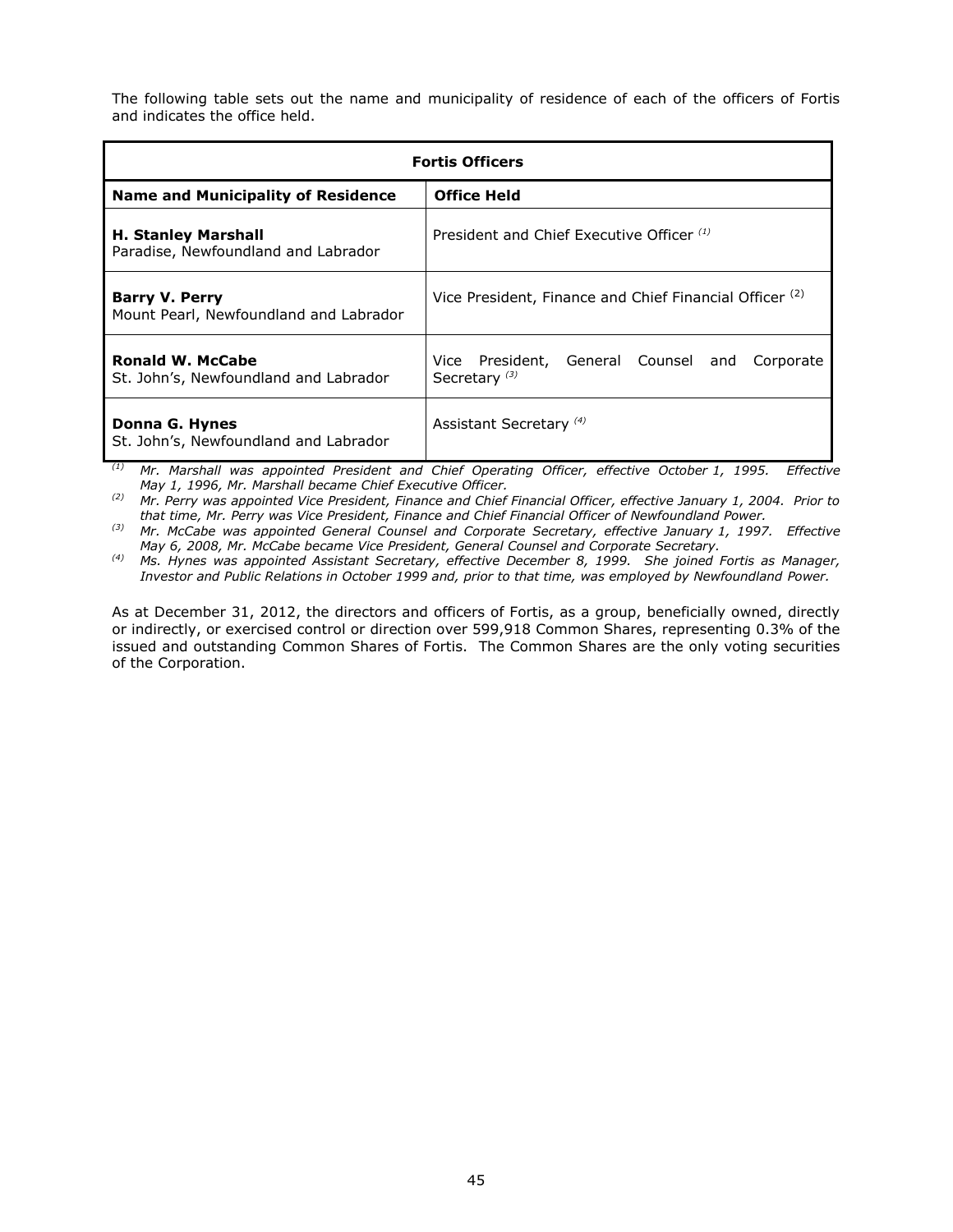## **11.0 AUDIT COMMITTEE**

## **11.1 Education and Experience**

The education and experience of each Audit Committee Member that is relevant to such Member's responsibilities as a Member of the Audit Committee are set out below. As at December 31, 2012, the Audit Committee was composed of the following persons.

| <b>Fortis</b>                |                                                                                                                         |  |
|------------------------------|-------------------------------------------------------------------------------------------------------------------------|--|
| <b>Audit Committee</b>       |                                                                                                                         |  |
| <b>Name</b>                  | <b>Relevant Education and Experience</b>                                                                                |  |
| PETER E. CASE (Chair)        | Mr. Case retired in February 2003 as Executive Director,                                                                |  |
| Kingston, Ontario            | Institutional Equity Research at CIBC World Markets. He was                                                             |  |
|                              | awarded a Bachelor of Arts and an MBA from Queen's University                                                           |  |
|                              | and a Master of Divinity from Wycliffe College, University                                                              |  |
|                              | of Toronto.                                                                                                             |  |
| <b>DOUGLAS J. HAUGHEY</b>    | Mr. Haughey is Chief Executive Officer of The Churchill                                                                 |  |
| Calgary, Alberta             | Corporation. He graduated from the University of Regina with a                                                          |  |
|                              | Bachelor of Administration and from the University of Calgary                                                           |  |
|                              | with an MBA. Mr. Haughey also holds an ICD.D designation from                                                           |  |
| <b>JOHN S. MCCALLUM</b>      | the Institute of Corporate Directors.                                                                                   |  |
|                              | Mr. McCallum is a Professor of Finance at the University of                                                             |  |
| Winnipeg, Manitoba           | Manitoba. He graduated from the University of Montreal with a<br>Bachelor of Arts (Economics) and a Bachelor of Science |  |
|                              | (Mathematics). Mr. McCallum was awarded an MBA from                                                                     |  |
|                              | Queen's University and a PhD in Finance from the University                                                             |  |
|                              | of Toronto.                                                                                                             |  |
| <b>DAVID G. NORRIS</b>       | Mr. Norris has been a financial and management consultant                                                               |  |
| St. John's, Newfoundland and | since 2001, prior to which he was Executive Vice President,                                                             |  |
| Labrador                     | Products<br>and<br><b>Business</b><br>Development, Fishery<br>Finance                                                   |  |
|                              | International Limited. He graduated with a Bachelor of                                                                  |  |
|                              | Commerce, Honors, from Memorial University of Newfoundland                                                              |  |
|                              | and an MBA from McMaster University.                                                                                    |  |
| <b>MICHAEL A. PAVEY</b>      | Mr. Pavey retired as Executive Vice President and Chief Financial                                                       |  |
| Moncton, New Brunswick       | Officer of<br>Major<br>Drilling<br>Group<br>International<br>Inc.<br>in.                                                |  |
|                              | September 2006.<br>Prior to joining Major Drilling<br>Group                                                             |  |
|                              | International Inc. in 1999, he held senior executive positions,                                                         |  |
|                              | including Senior Vice President and Chief Financial Officer, with                                                       |  |
|                              | TransAlta Corporation. Mr. Pavey graduated from University of                                                           |  |
|                              | Waterloo with a Bachelor of Applied Science (Mechanical                                                                 |  |
|                              | Engineering) and from McGill University with an MBA.                                                                    |  |

The Board has determined that each of the Audit Committee Members is independent and financially literate. Independent means free from any direct or indirect material relationship with the Corporation which, in the view of the Board, could reasonably be expected to interfere with the exercise of a Member's independent judgment as more particularly described in Multilateral Instrument 52-110 - *Audit Committees*. Financially literate means having the ability to read and understand a set of financial statements that present a breadth and level of complexity of accounting issues that are generally comparable to the breath and complexity of the issues that can reasonably be expected to be raised by the Corporation's consolidated financial statements.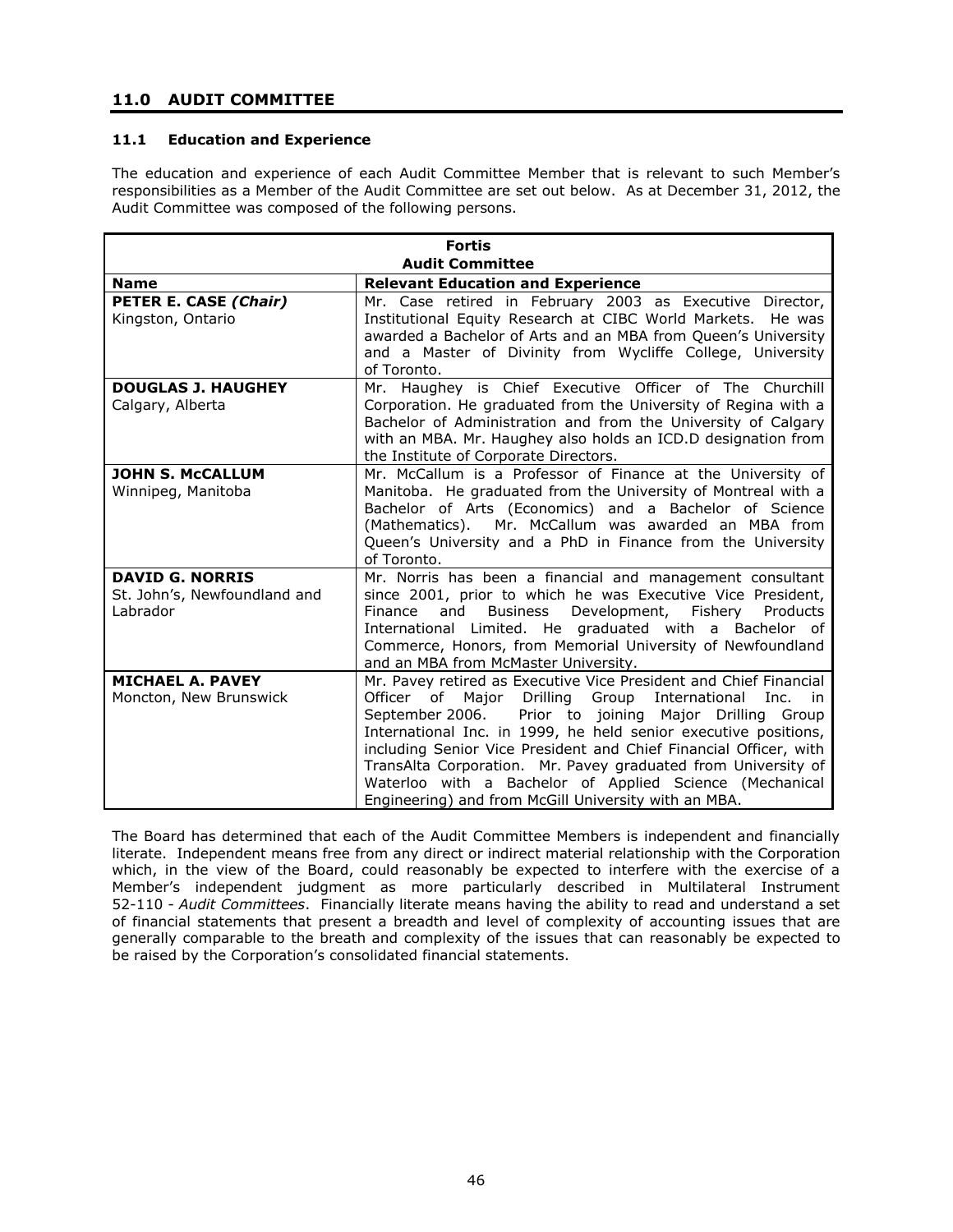## **11.2 Audit Committee Mandate**

The text of the Corporation's Audit Committee Mandate is detailed below.

*A. Objective*

The Committee shall provide assistance to the Board by overseeing the external audit of the Corporation's annual financial statements and the accounting and financial reporting and disclosure processes and policies of the Corporation.

*B. Definitions*

In this mandate:

**"AIF"** means the Annual Information Form filed by the Corporation;

**"Committee"** means the Audit Committee appointed by the Board pursuant to this mandate;

**"Board"** means the board of directors of the Corporation;

**"Corporation"** means Fortis Inc.;

**"Director"** means a member of the Board;

**"Financially Literate"** means having the ability to read and understand a set of financial statements that present a breadth and level of complexity of accounting issues that are generally comparable to the breath and complexity of the issues that can reasonably be expected to be present in the Corporation's financial statements;

**"External Auditor"** means the firm of chartered accountants, registered with the Canadian Public Accountability Board or its successor, and appointed by the shareholders of the Corporation to act as external auditor of the Corporation;

**"Independent"** means free from any direct or indirect material relationship with the Corporation which, in the view of the Board, could reasonably be expected to interfere with the exercise of a Member's independent judgment as more particularly described in Multilateral Instrument 52-110;

**"Internal Auditor"** means the person employed or engaged by the Corporation to perform the internal audit function of the Corporation;

**"Management"** means the senior officers of the Corporation;

**"MD&A"** means the Corporation's management discussion and analysis prepared in accordance with National Instrument 51-102F1 in respect of the Corporation's annual and interim financial statements; and

**"Member"** means a Director appointed to the Committee.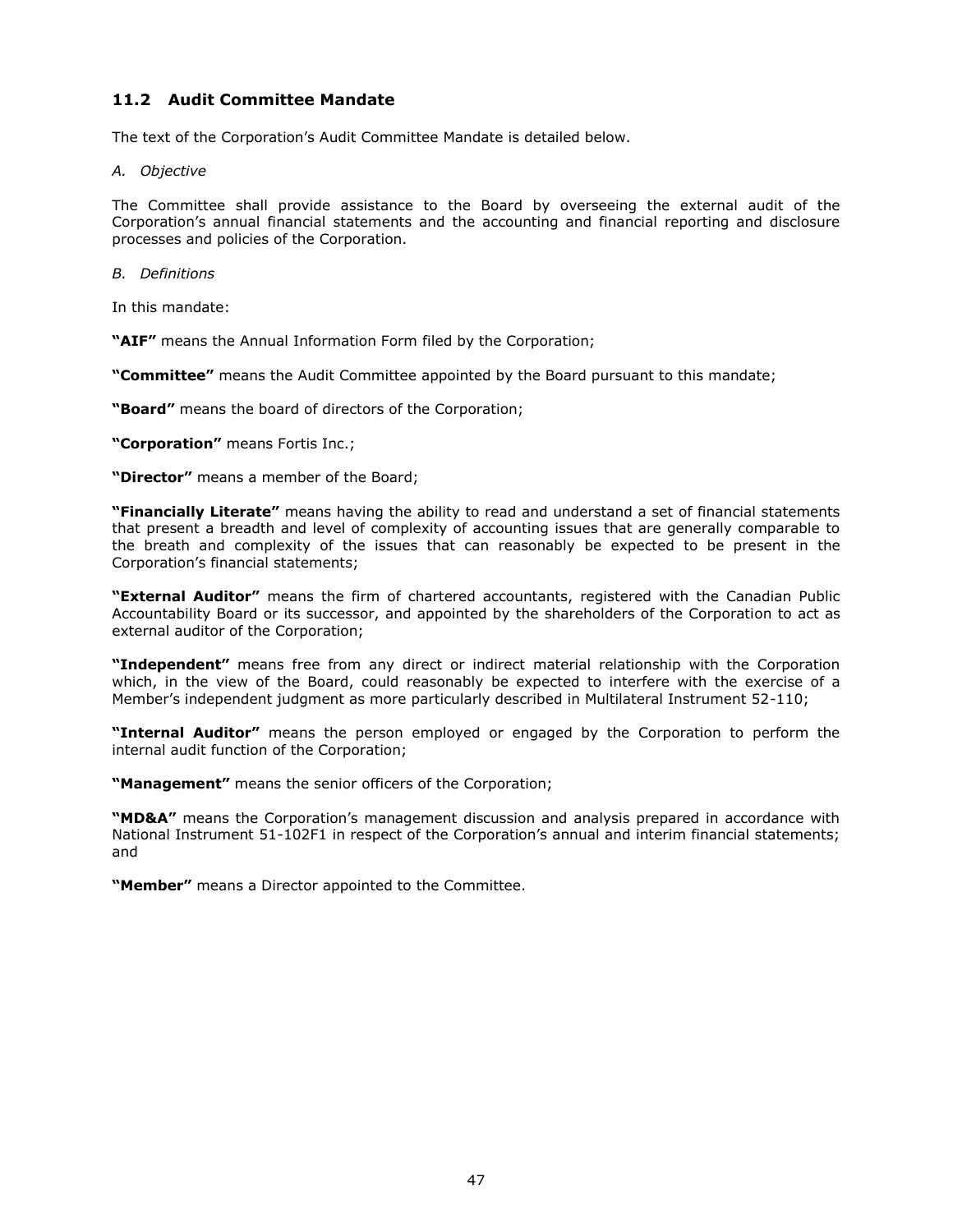- *C.* Composition and Meetings
- 1. The Committee shall be appointed annually by the Board and shall be comprised of three (3) or more Directors, each of whom is Independent and Financially Literate and none of whom is a member of Management or an employee of the Corporation or of any affiliate of the Corporation.
- 2. The Board shall appoint a Chair of the Committee on the recommendation of the Corporation's Governance and Nominating Committee, or such other committee as the Board may authorize.
- 3. The Committee shall meet at least four (4) times each year and shall meet at such other times during the year as it deems appropriate. Meetings of the Committee shall be held at the call (i) of the Chair of the Committee, or (ii) of any two (2) Members, or (iii) of the External Auditor.
- 4. The President and Chief Executive Officer, the Vice President, Finance and Chief Financial Officer, the External Auditor and the Internal Auditor, shall receive notice of, and (unless otherwise determined by the Chair of the Committee) shall attend all meetings of the Committee.
- 5. A quorum at any meeting of the Committee shall be three (3) Members.
- 6. The Chair of the Committee shall act as chair of all meetings of the Committee at which the Chair is present. In the absence of the Chair from any meeting of the Committee, the Members present at the meeting shall appoint one of their Members to act as Chair of the meeting.
- 7. Unless otherwise determined by the Chair of the Committee, the Secretary of the Corporation shall act as secretary of all meetings of the Committee.
- *D. Oversight of the External Audit and the Accounting and Financial Reporting and Disclosure Processes and Policies*

The primary purpose of the Committee is oversight of the Corporation's external audit and the accounting and financial reporting and disclosure processes and policies on behalf of the Board. Management of the Corporation is responsible for the selection, implementation and maintenance of appropriate accounting and financial reporting principles and policies and internal controls and procedures that provide for compliance with accounting standards and applicable laws and regulations. Management is responsible for the preparation and integrity of the financial statements of the Corporation.

1. Oversight of the External Audit

The oversight of the external audit pertains to the audit of the Corporation's annual financial statements.

- 1.1. The Committee is responsible for the evaluation and recommendation of the External Auditor to be proposed by the Board for appointment by the shareholders.
- 1.2. In advance of each audit, the Committee shall review the External Auditor's audit plan including the general approach, scope and areas subject to risk of material misstatement.
- 1.3. The Committee is responsible for approving the terms of engagement and fees of the External Auditor.
- 1.4. The Committee shall review and discuss the Corporation's annual audited financial statements, together with the External Auditor's report thereon, and MD&A with Management and the External Auditor to gain reasonable assurance as to the accuracy, consistency and completeness thereof. The Committee shall meet privately with the External Auditor. The Committee shall oversee the work of the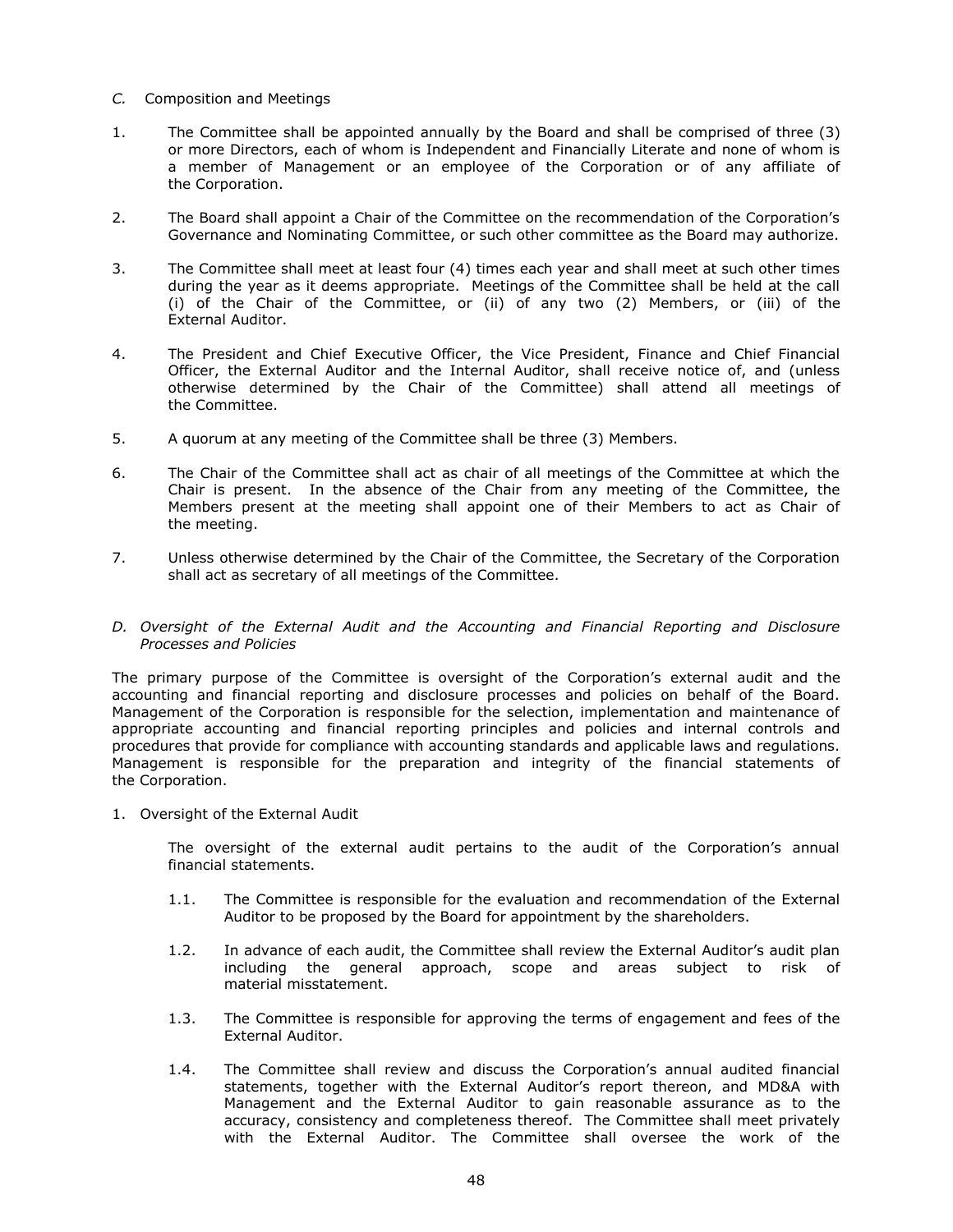External Auditor and resolve any disagreements between Management and the External Auditor.

- 1.5. The Committee shall use reasonable efforts, including discussion with the External Auditor, to satisfy itself as to the External Auditor's independence as defined in Canadian Auditing Standard – 260.
- 2. Oversight of the Accounting and Financial Reporting and Disclosure Processes
	- 2.1. The Committee shall recommend the annual audited financial statements together with the MD&A for approval by the Board.
	- 2.2. The Committee shall review the interim unaudited financial statements with the External Auditor and Management, together with the External Auditor's review engagement report thereon.
	- 2.3. The Committee shall review and approve publication of the interim unaudited financial statements together with notes thereto, the interim MD&A and earnings media release on behalf of the Board.
	- 2.4. The Committee shall review and recommend approval by the Board of the Corporation's AIF, Management Information Circular, any prospectus and other financial information or disclosure documents to be issued by the Corporation prior to their public release.
	- 2.5. The Committee shall use reasonable efforts to satisfy itself as to the integrity of the Corporation's financial information systems, internal control over financial reporting and the competence of the Corporation's accounting personnel and senior financial management responsible for accounting and financial reporting.
	- 2.6. The Committee shall use reasonable efforts to satisfy itself as to the appropriateness of the Corporation's material financing and tax structures.
	- 2.7. The Committee shall be responsible for the oversight of the Internal Auditor.
	- 2.8. The Committee shall monitor and report on the development of the Enterprise Risk Management Program.
- 3. Oversight of the Audit Committee Mandate and Policies

On a periodic basis, the Committee shall review and report to the Board on the Audit Committee Mandate as well as on the following policies:

- 3.1. Reporting Allegations of Suspected Improper Conduct and Wrongdoing Policy;
- 3.2. Derivative Financial Instruments and Hedging Policy;
- 3.3. Pre-Approval of Audit and Non-Audit Services Policy;
- 3.4. Hiring of Employees from Independent Auditing Firms Policy;
- 3.5. The Internal Audit Role and Function Policy; and
- 3.6. any other policies that may be established, from time to time, relating to accounting and financial reporting and disclosure processes; oversight of the external audit of the Corporation's financial statements; and oversight of the internal audit function.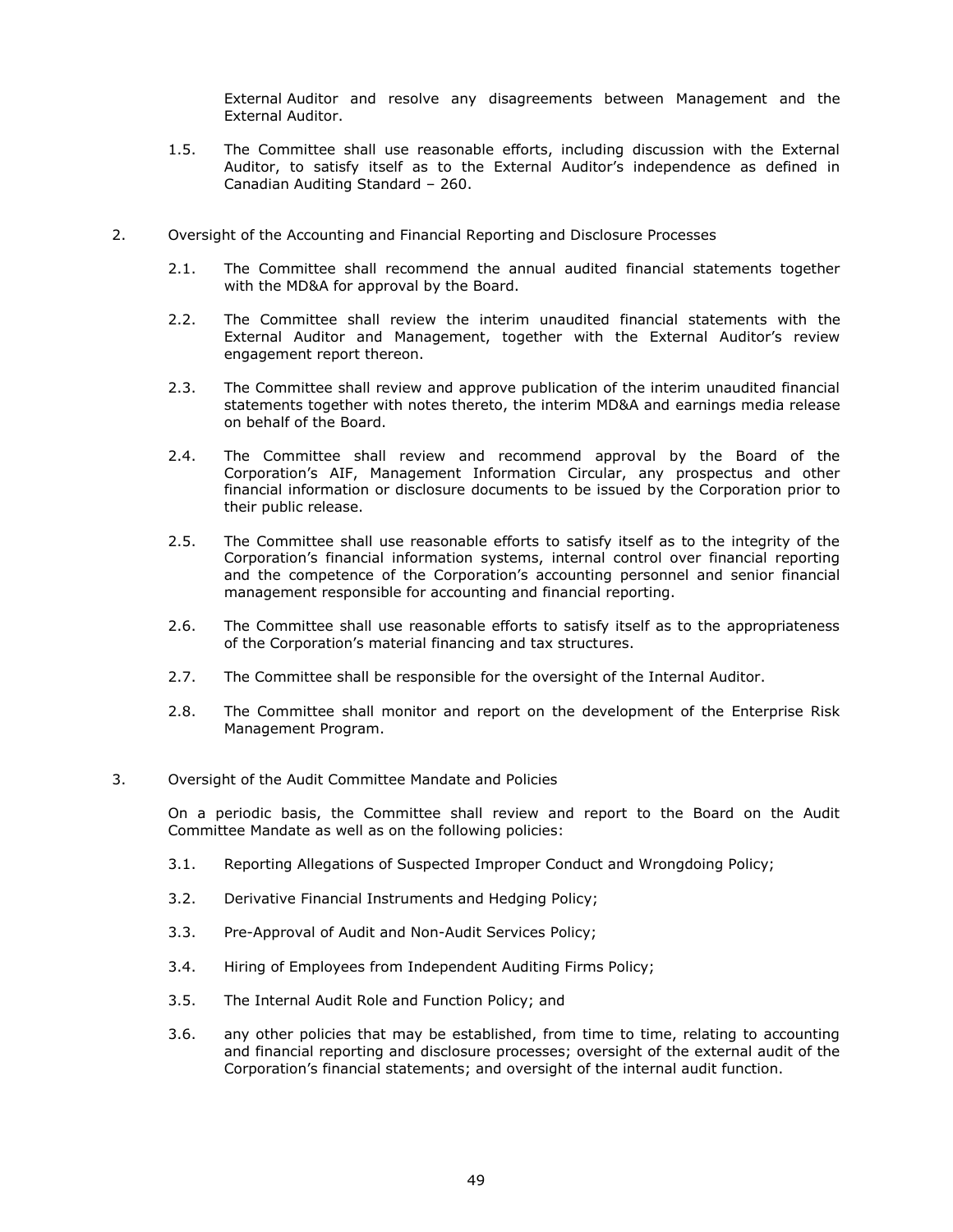## *E. Reporting*

The Chair of the Committee, or another designated Member, shall report to the Board at each regular meeting on those matters which were dealt with by the Committee since the last regular meeting of the Board.

- *F. Other*
- 1. The Committee shall perform such other functions as may, from time to time, be assigned to the Committee by the Board.
- 2. The Committee may approve, in circumstances that it considers appropriate, the engagement by the Committee or any Director of outside advisors or persons having special expertise at the expense of the Corporation.

## **11.3 Pre-Approval Policies and Procedures**

The Audit Committee has established a policy which requires pre-approval of all audit and non-audit services provided to the Corporation and its subsidiaries by the Corporation's External Auditor. The Pre-Approval of Audit and Non-Audit Services Policy describes the services which may be contracted from the External Auditor and the limitations and authorization procedures related thereto. This policy defines services such as bookkeeping, valuations, internal audit and management functions which may not be contracted from the External Auditor and establishes an annual limit for permissible non-audit services not greater than the total fee for audit services. Audit Committee pre-approval is required for all audit and non-audit services.

## **11.4 External Auditor Service Fees**

Fees incurred by the Corporation for work performed by Ernst & Young LLP, the Corporation's External Auditors, during each of the last two fiscal years for audit, audit-related and tax, and non-audit services were as follows.

| <b>Fortis</b><br><b>External Auditor Service Fees</b><br>(\$ thousands) |       |       |  |
|-------------------------------------------------------------------------|-------|-------|--|
| <b>Ernst &amp; Young LLP</b>                                            | 2012  | 2011  |  |
| <b>Audit Fees</b>                                                       | 2,484 | 2,518 |  |
| <b>Audit-Related Fees</b>                                               | 806   | 1,146 |  |
| Tax Fees                                                                | 139   | 153   |  |
| Non-Audit Services                                                      | 138   | 145   |  |
| <b>Total</b>                                                            | 3,567 | 3,962 |  |

Audit-related fees were higher in 2011 mainly due to work performed by Ernst & Young LLP in preparation for the Corporation's conversion to US GAAP, effective January 1, 2012, including audits and reviews performed on the Corporation's 2011 and 2010 comparative annual and quarterly consolidated financial statements, respectively, which were prepared in accordance with both Canadian GAAP and US GAAP.